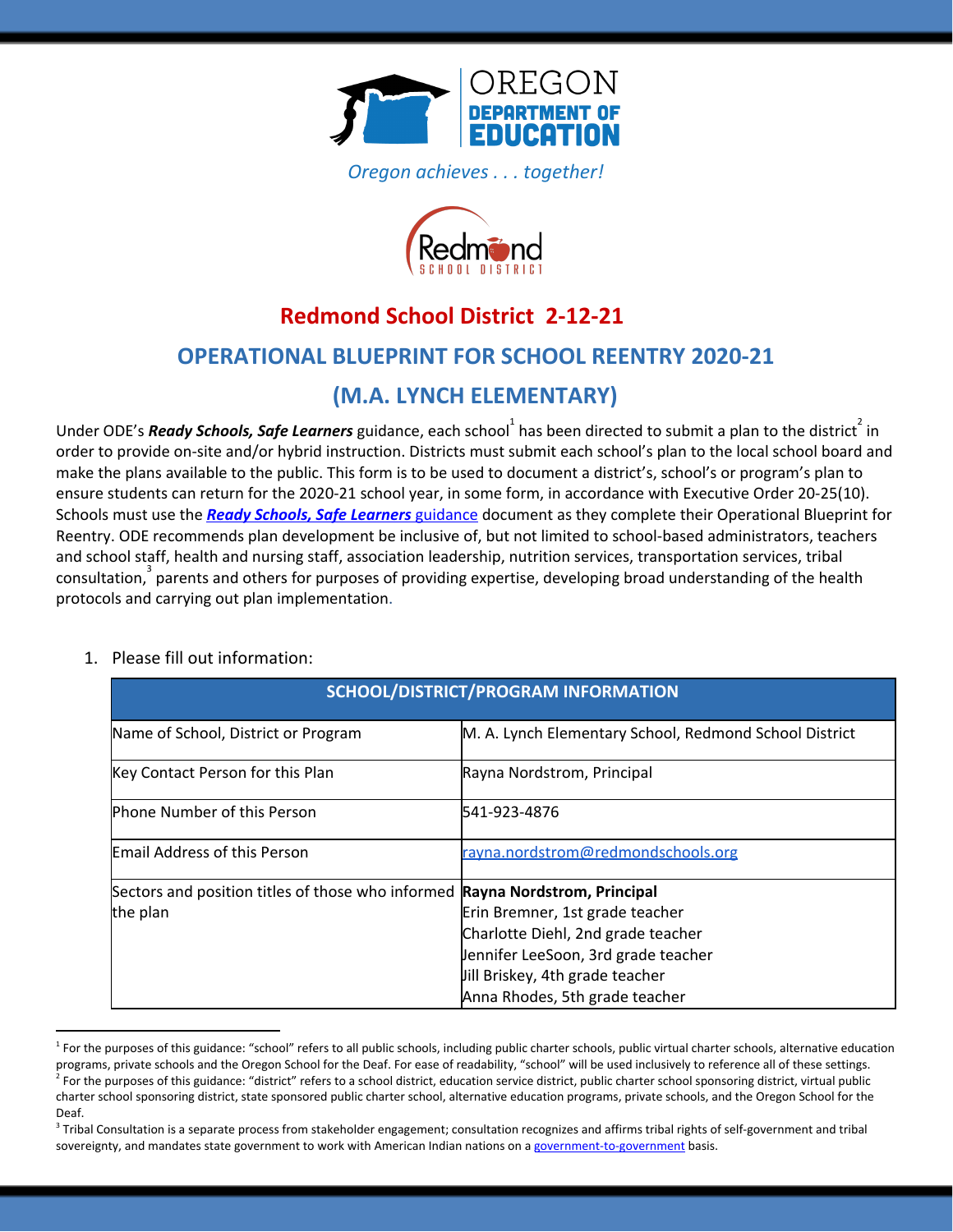|                                              | Kelly Hill, Title 1A Reading Specialist                |
|----------------------------------------------|--------------------------------------------------------|
|                                              | Talitha Gray, Special Education Teacher                |
|                                              | Susan Cooper, Office Manager                           |
|                                              | Debbie Williets, School Nurse                          |
|                                              | Becky Stoughton, Counselor/Student Services            |
|                                              | District Level Dept. Leads:                            |
|                                              | Charan Cline, Superintendent                           |
|                                              | Linda Seeberg, Executive Director of Academic Programs |
|                                              | Tony Pupo, Executive Director of Operations            |
|                                              | Karen Jordan, Executive Director of Student Services   |
|                                              | Tracie Renwick, Director of Human Resources            |
|                                              | Chris Morton, Director of School Improvement           |
|                                              | Mike Nye, Asst. Director Instructional Technology      |
|                                              | Lance McMurphy, Nutrition Services Director            |
|                                              | Kathy Steinert, Director of Fiscal Services            |
|                                              | Tami Nakamura, Director of Student Support             |
|                                              | Kim Kirk, BSN RN, School Nurse                         |
| Local public health office(s) or officers(s) | Heather Kaisner, MS                                    |
|                                              | Public Health Manager                                  |
|                                              | <b>Deschutes County Health Services</b>                |
|                                              | (541) 617-4705                                         |
|                                              | Heather.Kaisner@deschutes.org                          |
|                                              | Communicable Disease Line: 541-322-7418                |
|                                              | https://www.oregon.gov/oha/PH/PROVIDERPARTNERRESOU     |
|                                              | RCES/LOCALHEALTHDEPARTMENTRESOURCES/Documents/D        |
|                                              | eschutes.pdf                                           |
| Name of person Designated to Establish,      | Rayna Nordstrom, Principal                             |
| Implement and Enforce Physical Distancing    |                                                        |
| Requirements                                 |                                                        |
| Intended Effective Dates for this Plan       | September 2020                                         |
| <b>ESD Region</b>                            | High Desert ESD                                        |

2. Please list efforts you have made to engage your community (public health information sharing, taking feedback on planning, etc.) in preparing for school in 2020-21. Include information on engagement with communities often underserved and marginalized and those communities disproportionately impacted by COVID-19.

We are using a combination of surveys and live virtual meetings to gather input from parents and staff that is used to help shape our planning for reentry. Our Community Liaisons reach out personally to each of our Spanish-speaking families to provide support for their participation in the surveys. We also have a Ready Schools Steering Team Mtg. which includes both staff and community representation. We meet virtually with this team every other week to provide planning updates, gather feedback and answer questions.

In considering plans for K-5 students, our district has prioritized a full return for all students once we shift to onsite learning. At the heart of this decision, we are strongly considering the needs of our students in focal groups (Students with IEPs, English Language Learners, students experiencing homelessness), who are disproportionately impacted by the time away of onsite instruction.

3. Indicate which instructional model will be used.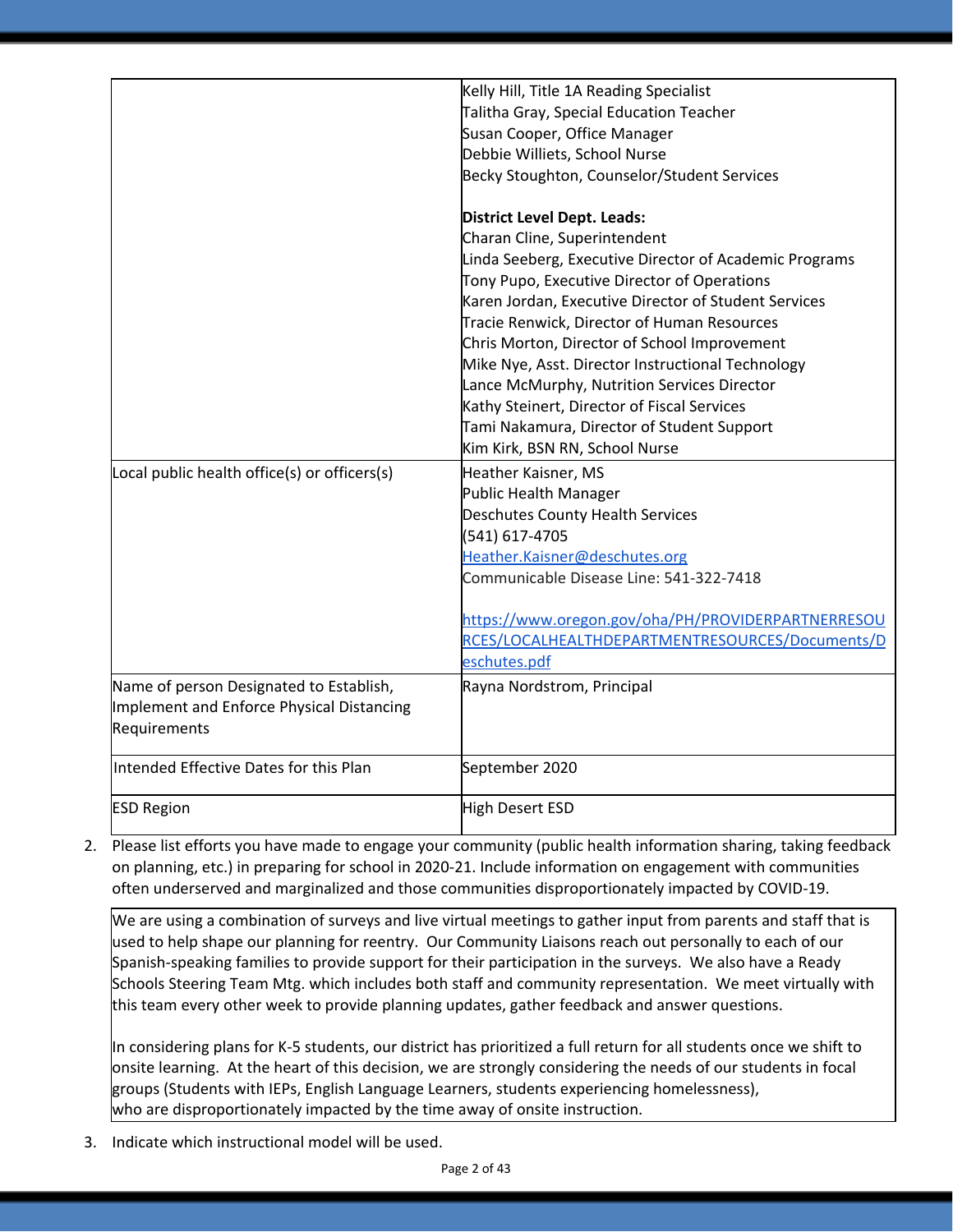*Select One:*

### ☒ **On-Site Learning** ☒ **Hybrid Learning** ▢ **Comprehensive Distance Learning**

- 4. If you selected Comprehensive Distance Learning, you only have to fill out the green portion of the Operational Blueprint for Reentry (i.e., page 2 in the initial template).
- 5. If you selected On-Site Learning or Hybrid Learning, you have to fill out the blue portion of the Operational Blueprint for Reentry (i.e., pages 3-15 in the initial template) and [submit](https://app.smartsheet.com/b/form/a4dedb5185d94966b1dffc75e4874c8a) online. [\(https://app.smartsheet.com/b/form/a4dedb5185d94966b1dffc75e4874c8a\)](https://app.smartsheet.com/b/form/a4dedb5185d94966b1dffc75e4874c8a) by August 17, 2020 or prior to the beginning of the 2020-21 school year.

\* **Note:** Private schools are required to comply with only sections 1-3 of the *Ready Schools, Safe Learners* guidance.

#### **REQUIREMENTS FOR COMPREHENSIVE DISTANCE LEARNING OPERATIONAL BLUEPRINT**

This section must be completed by any school that is seeking to provide instruction through Comprehensive Distance *Learning.*

#### *Schools providing On-Site or Hybrid Instructional Models do not need to complete this section.*

Describe why you are selecting Comprehensive Distance Learning as the school's Instructional Model for the effective **dates of this plan.**

NOTE: Our district has been in Comprehensive Distance Learning since the start of the school year. With the January 19 update to "advisory" metrics, we are planning to return to onsite instruction the week of Feb. 22, 2021. K-5 students will spend one week in hybrid and then shift to full time onsite after that. We will continue to monitor conditions for *readiness to determine any adjustments to our reentry timeline.*

### **[Complete after June 30, 2020 when Comprehensive Distance Learning Guidance is released by ODE.] Describe how your school's model aligns to the Comprehensive Distance Learning Guidance.**

Redmond's Comprehensive Distance Learning (CDL) model will be distinctively different than what was offered in the Spring. Redmond School District Comprehensive Distance Learning model:

- Using *Canvas* Learning Management System, students will log into one single portal for their daily coursework and communication with teachers, providing predictable schedules and routines.
- Redmond School District teachers will teach courses with graded assignments and course grades. Progress will be monitored and feedback provided.
- Attendance for students will be taken daily.
- Redmond School District teachers will use a standards-based comprehensive curriculum by Florida Virtual School, which is specifically designed for online learning. RSD teachers will use this curriculum for both on-site and online learning to ensure consistency when students transition back to the classroom. Teachers also have the ability to customize the curriculum based on their students' needs.
- Daily instruction from the teacher (live or recorded) will keep students strongly connected to teachers and classmates.
- Students will also have opportunities to get individual support from their teachers as needed.
- Clarity will be provided around attendance and participation.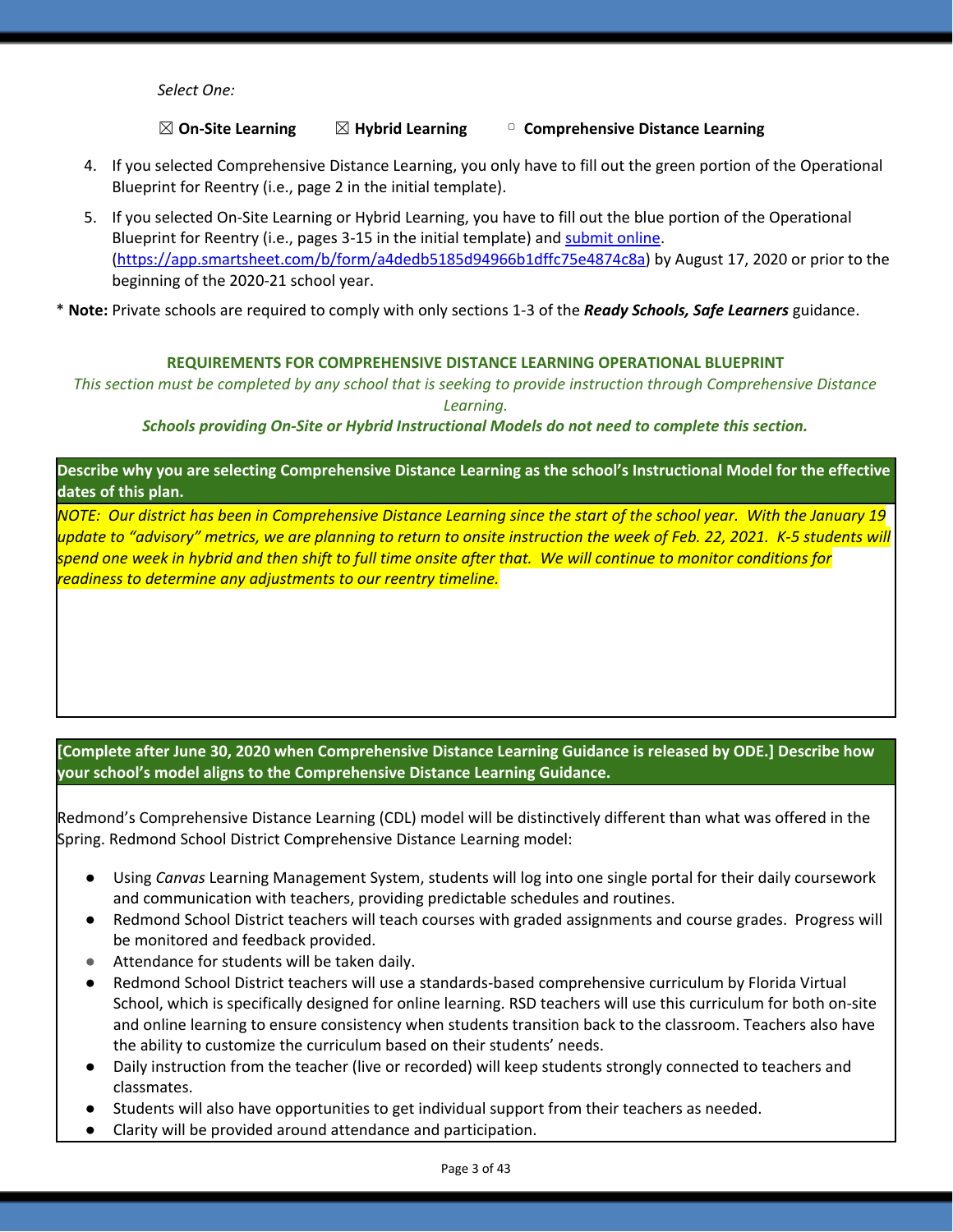Greater family engagement and partnership.

If you are interested in learning more about Canvas, you can watch these helpful videos:

- Canvas parent overview video: <https://youtu.be/t-5sWZODhY8>
- Canvas overview video: <https://youtu.be/7tdrDiVSyLA>

The district will also provide services for students on IEPs and those with 504 plans. These individualized supports will be integrated into the Comprehensive Distance Learning model. The Oregon Department of Education will release guidance for Special Education on August 11th, with specific information regarding students on IEPs. Special Education teachers and staff members will reach out to families as we get closer to the beginning of school to provide individualized support.

Families and students who choose to participate in our **Full-Time Online** as a more permanent or long-term option will use the same Canvas platform and Florida Virtual School curriculum as well. These students will continue learning online regardless of state metrics and the status of in-person instruction. This program is also taught by Redmond School District teachers and uses the same resources, but will be online for the entire school year.

Describe the school's plan, including the anticipated timeline, for returning to Hybrid Learning or On-Site Learning **consistent with the** *Ready Schools, Safe Learners* **guidance.**

With the updated Jan. 19th metrics and the change to "advisory" status, the decision was made to return all Redmond schools to on-site learning the week of Feb. 22, 2021. The routines and structures lined out below will guide the work to keep students and staff safe.

### The remainder of this operational blueprint is not applicable to schools operating a Comprehensive Distance Learning *Model.*

### **ESSENTIAL REQUIREMENTS FOR HYBRID / ON-SITE OPERATIONAL BLUEPRINT**

*This section must be completed by any school that is providing instruction through On-Site or Hybrid Instructional Models.*

*Schools providing Comprehensive Distance Learning Instructional Models do not need to complete this section.*



### **1. Public Health Protocols**

#### **1a. COMMUNICABLE DISEASE MANAGEMENT PLAN FOR COVID-19**

**OHA/ODE Requirements Hybrid/Onsite Plan**

Page 4 of 43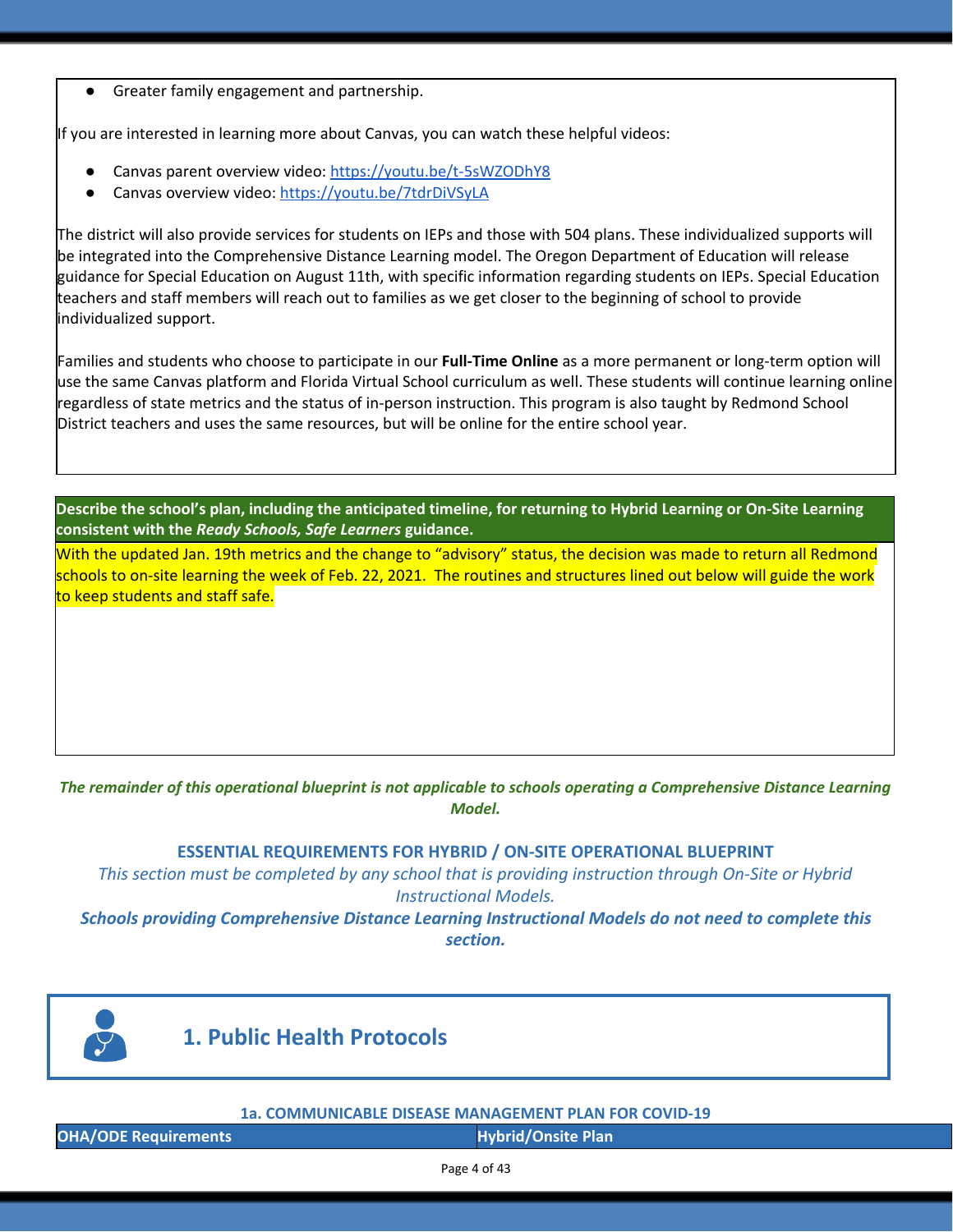| $\boxtimes$ Conduct a risk assessment as required by OSHA                               | Redmond School District Communicable Disease Plan |
|-----------------------------------------------------------------------------------------|---------------------------------------------------|
| administrative rule OAR 437-001-0744(3)(g).                                             |                                                   |
| • OSHA has developed a risk assessment template. Oregon School Nurse's COVID-19 Toolkit |                                                   |

 $\boxtimes$  Implement measures to limit the spreads of COVID-19 within the school setting.

 $\boxtimes$  Update written Communicable Disease Management Plan to specifically address the prevention of the spread of COVID-19. Examples are located in the [Oregon](https://www.oregonschoolnurses.org/resources/covid-19-toolkit) School Nurses [Association](https://www.oregonschoolnurses.org/resources/covid-19-toolkit) (OSNA) COVID-19 Toolkit.

- Review OSHA requirements for infection control plan to ensure that all required elements are covered by your communicable disease management plan, including making the plan available to employees at their workplace. Requirements are listed in OSHA administrative rule OAR [437-001-0744\(3\)\(h\)](https://secure.sos.state.or.us/oard/viewSingleRule.action?ruleVrsnRsn=274961).
- OSHA has d[e](https://osha.oregon.gov/OSHAPubs/pubform/infection-control-plan.docx)veloped a sample [infection](https://osha.oregon.gov/OSHAPubs/pubform/infection-control-plan.docx) control [plan.](https://osha.oregon.gov/OSHAPubs/pubform/infection-control-plan.docx)
- $\boxtimes$  Designate a single point-person at each school to establish, implement, support and enforce all RSSL health and safety protocols, including face coverings and physical distancing requirements, consistent with the *Ready Schools, Safe Learners* guidance and other guidance from OHA. This role should be known to all staff in the building with consistent ways for licensed and classified staff to access and voice concerns or needs.

 $\boxtimes$  Create a simple process that allows for named and anonymous sharing of concerns that can be reviewed on a daily and weekly basis by the designated RSSL building point-person. Example: Anonymous survey form or suggestion box where at least weekly submissions and resolutions are shared in some format.

- $\boxtimes$  Include names of the LPHA staff, school nurses, and other medical experts who provided support and resources to the district/school policies and plans. Review relevant local, state, and national evidence to inform plan.
- $\boxtimes$  Process and procedures established to train all staff in sections 1 - 3 of the *Ready Schools, Safe Learners* guidance. Consider conducting the training virtually, or, if in-person, ensure physical distancing is maintained.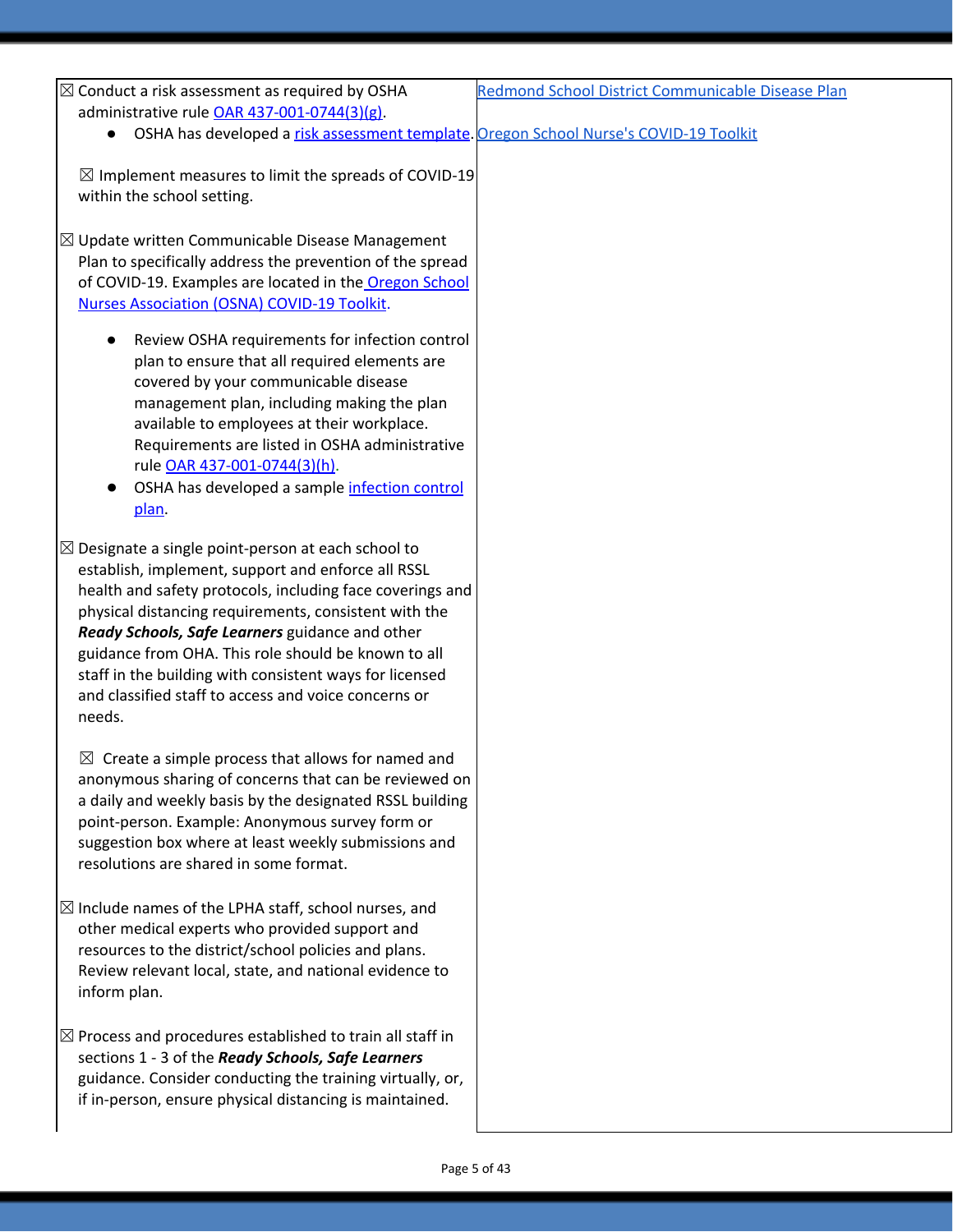- $\boxtimes$  Protocol to notify the local public health authority [\(LPHA](https://www.oregon.gov/oha/ph/providerpartnerresources/localhealthdepartmentresources/pages/lhd.aspx) [Directory](https://www.oregon.gov/oha/ph/providerpartnerresources/localhealthdepartmentresources/pages/lhd.aspx) by County) of any confirmed COVID-19 cases among students or staff.
- $\boxtimes$  Plans for systematic disinfection of classrooms, offices, bathrooms and activity areas.
- $\boxtimes$  Process to report to the LPHA any cluster of any illness among staff or students.
- $\boxtimes$  Protocol to cooperate with the LPHA recommendations and provide all logs and information in a timely manner.
- $\boxtimes$  Protocol for screening students and staff for symptoms (see section 1f of the *Ready Schools, Safe Learners* guidance).
- $\boxtimes$  Protocol to isolate any ill or exposed persons from physical contact with others.
- $\boxtimes$  Protocol for communicating potential COVID-19 cases to the school community and other stakeholders (see section 1e of the *Ready Schools, Safe Learners* guidance).
- $\boxtimes$  Create a system for maintaining daily logs for each student/cohort for the purposes of contact tracing. This system needs to be made in consultation with a school/district nurse or an LPHA official.
	- If a student(s) is part of a stable cohort (a group of students that are consistently in contact with each other or in multiple cohort groups) that conform to the requirements of cohorting (see section 1d of the *Ready Schools, Safe Learners* guidance), the daily log may be maintained for the cohort.
	- If a student(s) is not part of a stable cohort, then an individual student log must be maintained.

 $\boxtimes$  Required components of individual daily student/cohort logs include:

- Child's name
- Drop off/pick up time
- Parent/guardian name and emergency contact information
- All staff (including itinerant staff, substitutes, and guest teachers) names and phone numbers who interact with a stable cohort or individual student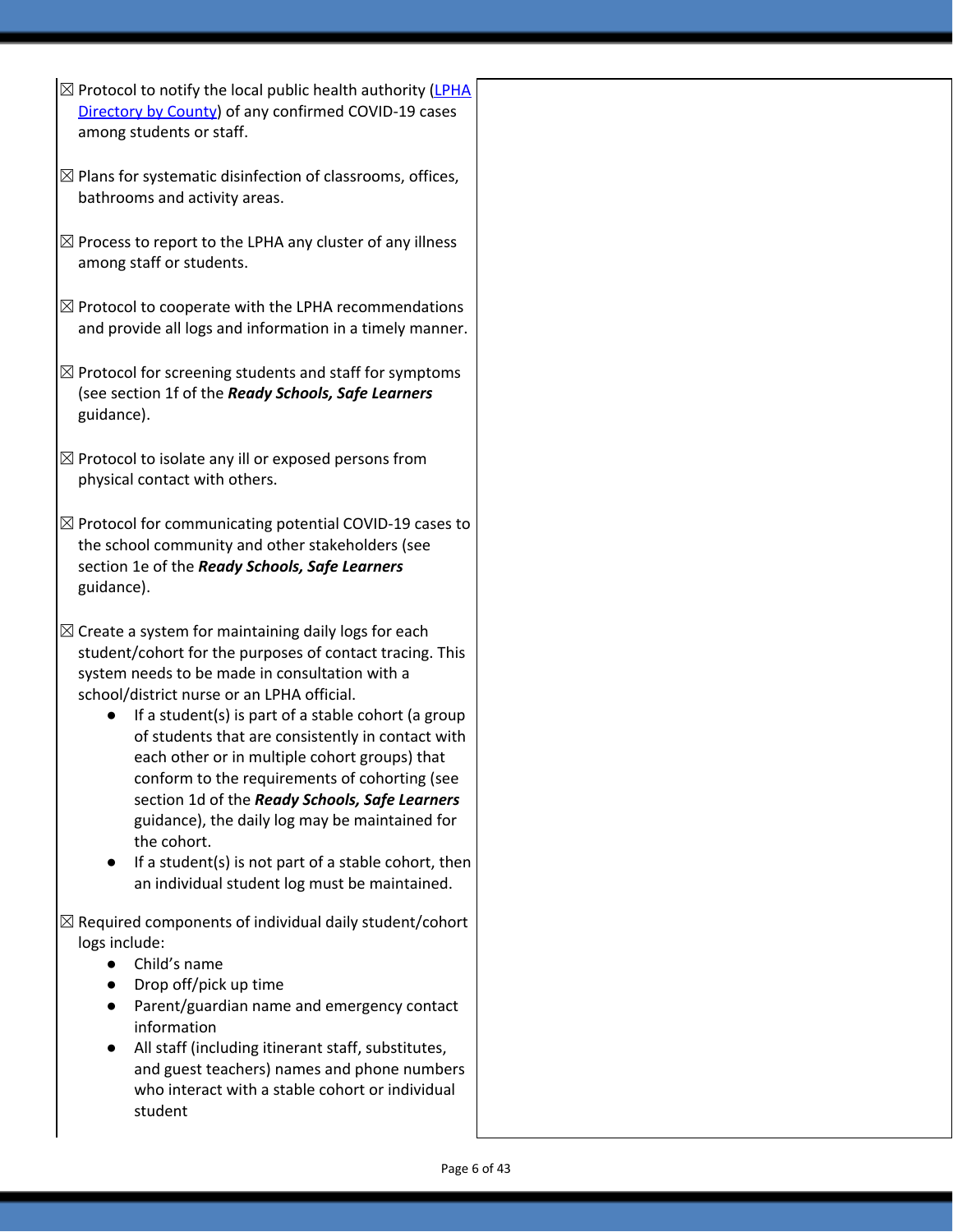| $\boxtimes$ Protocol to record/keep daily logs to be used for contact |  |
|-----------------------------------------------------------------------|--|
| tracing for a minimum of four weeks to assist the LPHA $\parallel$    |  |
| as needed.                                                            |  |

- See supplemental guidance on LPHA/school partnering on [contact](https://www.oregon.gov/ode/students-and-family/healthsafety/Documents/LPHA%20Capacity%20Needs%20and%20Contact%20Tracing.pdf) tracing.
- Refer t[o](https://www.oregon.gov/ode/students-and-family/healthsafety/Documents/Sharing%20COVID%20Information%20with%20Schools.pdf) OHA Policy on Sharing [COVID-19](https://www.oregon.gov/ode/students-and-family/healthsafety/Documents/Sharing%20COVID%20Information%20with%20Schools.pdf) [Information](https://www.oregon.gov/ode/students-and-family/healthsafety/Documents/Sharing%20COVID%20Information%20with%20Schools.pdf)

 $\boxtimes$  Process to ensure that all itinerant and all district staff (maintenance, administrative, delivery, nutrition, and any other staff) who move between buildings keep a log or calendar with a running four-week history of their time in each school building and who they were in contact with at each site.

 $\boxtimes$  Process to ensure that the school reports to and consults with the LPHA regarding cleaning and possible classroom or program closure if anyone who has entered school is diagnosed with COVID-19.

 $\boxtimes$  Designate a staff member and process to ensure that the school provides updated information regarding current instructional models and student counts and reports these data in ODE's [COVID-19](https://www.oregon.gov/ode/students-and-family/healthsafety/Pages/2020-21-School-Status.aspx) [Weekly](https://www.oregon.gov/ode/students-and-family/healthsafety/Pages/2020-21-School-Status.aspx) School Status system.

 $\boxtimes$  Protocol to respond to potential outbreaks (see section 3 of the *Ready Schools, Safe Learners* guidance).

### **1b. HIGH-RISK POPULATIONS**

| <b>OHA/ODE Requirements</b>                                                                                                                                                                                                                                                                                                                                                                                                                                                                                                                                                                                                      | <b>Hybrid/Onsite Plan</b>                                                                                                                                                                                                                                                                                                                                                                                                                                                                                                |
|----------------------------------------------------------------------------------------------------------------------------------------------------------------------------------------------------------------------------------------------------------------------------------------------------------------------------------------------------------------------------------------------------------------------------------------------------------------------------------------------------------------------------------------------------------------------------------------------------------------------------------|--------------------------------------------------------------------------------------------------------------------------------------------------------------------------------------------------------------------------------------------------------------------------------------------------------------------------------------------------------------------------------------------------------------------------------------------------------------------------------------------------------------------------|
| $\boxtimes$ Serve students in high-risk population(s) whether<br>learning is happening through On-Site, Hybrid (partially<br>On-Site and partially Comprehensive Distance Learning<br>models), or Comprehensive Distance Learning models.                                                                                                                                                                                                                                                                                                                                                                                        | <b>District Protocols:</b><br>All staff and students are given the opportunity to<br>self-identify as vulnerable or living with a vulnerable family<br>member.                                                                                                                                                                                                                                                                                                                                                           |
| Medically Fragile, Complex and Nursing-Dependent<br><b>Student Requirements</b><br>$\boxtimes$ All districts must account for students who have health<br>conditions that require additional nursing services.<br>Oregon law (ORS 336.201) defines three levels of<br>severity related to required nursing services:<br>Medically Complex: Are students who may have<br>1.<br>an unstable health condition and who may<br>require daily professional nursing services.<br>2. Medically Fragile: Are students who may have a<br>life-threatening health condition and who may<br>require immediate professional nursing services. | Student Services Dept. will reach out to families of<br>medically fragile students with a separate survey of<br>need<br>Nurses will review and update medical protocols<br>$\bullet$<br>specific to Covid-19.<br><b>Staff</b> (Plan includes bus drivers, classified, and limited<br>teachers self identifying with Human Resources):<br>Redeployed staff members assigned to on-line<br>instructional support, work tasks without in-person<br>contact, (i.e., maintenance projects, office work), or<br>leave options. |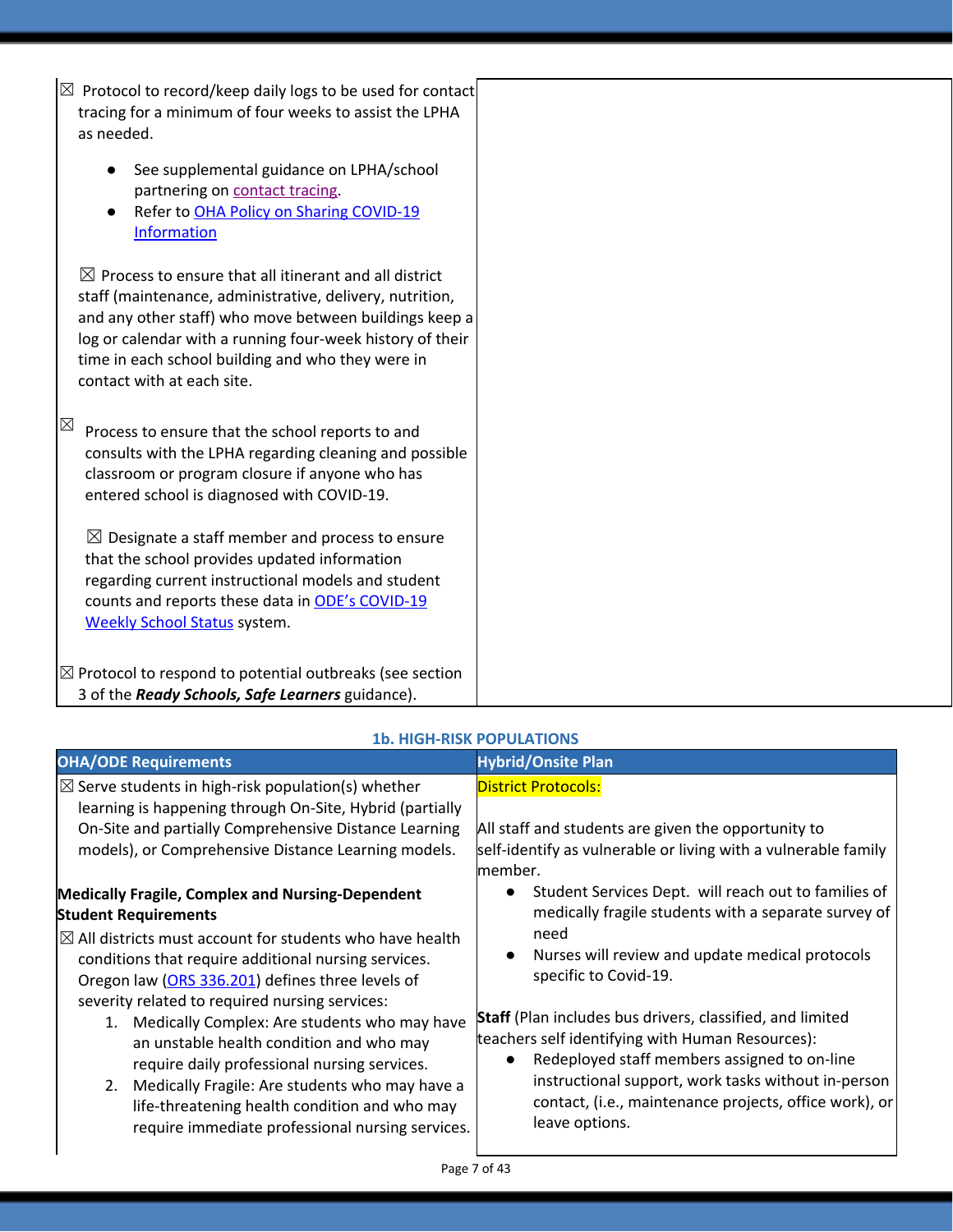- 3. Nursing-Dependent: Are students who have an unstable or life-threatening health condition and **|**physician, or parent/guardian notification, will be enrolled who require daily, direct, and continuous professional nursing services. **Students** (All students identified as vulnerable, either by a in online instruction with weekly check-ins):
- $\boxtimes$  Staff and school administrators, in partnership with school nurses, or other school health providers, should work with interdisciplinary teams to address individual student needs. The school registered nurse (RN) is responsible for nursing care provided to individual students as outlined in ODE guidance and state law:
	- Communicate with parents and health care providers to determine return to school status and current needs of the student.
	- Coordinate and update other health services the student may be receiving in addition to nursing services. This may include speech language pathology, occupational therapy, physical therapy, as well as behavioral and mental health services.
	- Modify Health Management Plans, Care Plans, IEPs, or 504 or other student-level medical plans, as indicated, to address current health care considerations.
	- The RN practicing in the school setting should be supported to remain up to date on current guidelines and access professional support such as evidence-based resources from the [Oregon](https://www.oregonschoolnurses.org/resources/covid-19-toolkit) School Nurses [Association](https://www.oregonschoolnurses.org/resources/covid-19-toolkit).
	- Service provision should consider health and safety as well as legal standards.
	- Work with an interdisciplinary team to meet requirements of ADA and FAPE.
	- High-risk individuals may meet criteria for exclusion during a local health crisis.
	- Refer to updated state and national guidance and resources such as:
		- o US Department of Education Supplemental Fact Sheet: Addressing the Risk of COVID-19 in Preschool, Elementary and Secondary Schools While Serving Children with Disabilities from March 21, 2020.
		- o ODE guidance updates for Special Education. Example from March 11, 2020.
		- o OAR 581-015-2000 Special Education, requires districts to provide 'school health services and school nurse services' as part of the 'related services'
- Students who experience disability will continue to receive specially designed instruction.
- Students with language services will continue to receive English Language Development.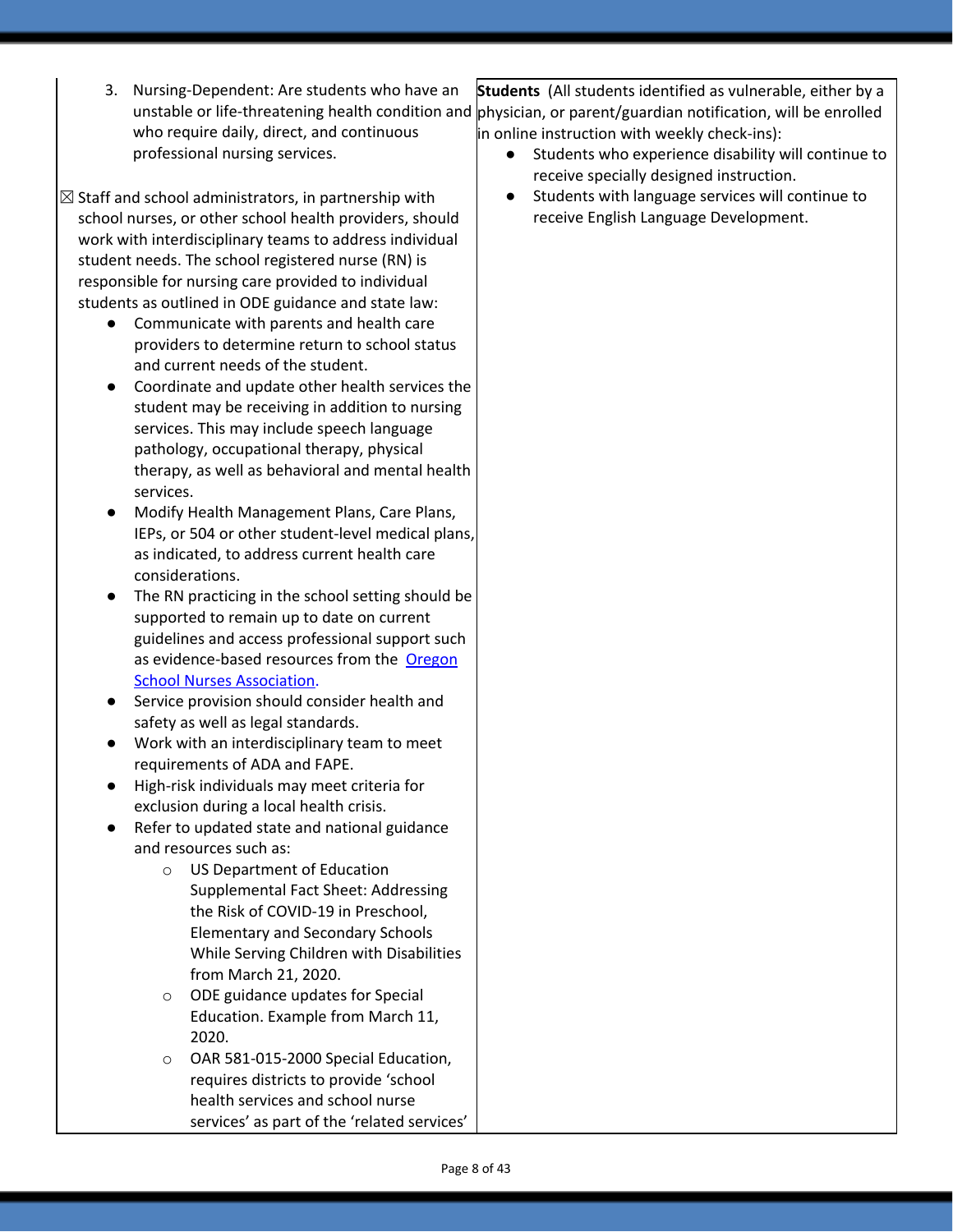in order 'to assist a child with a disability to benefit from special education'.

o OAR 333-019-0010 Public Health: Investigation and Control of Diseases: General Powers and Responsibilities, outlines authority and responsibilities for school exclusion.

### **1c. PHYSICAL DISTANCING**

| <b>OHA/ODE Requirements</b>                                                                                                                                                                                                            | <b>Hybrid/Onsite Plan</b>                                                                                                                                                                                                                                     |
|----------------------------------------------------------------------------------------------------------------------------------------------------------------------------------------------------------------------------------------|---------------------------------------------------------------------------------------------------------------------------------------------------------------------------------------------------------------------------------------------------------------|
|                                                                                                                                                                                                                                        |                                                                                                                                                                                                                                                               |
| $\boxtimes$ Establish a minimum of 35 square feet per person when<br>determining room capacity. Calculate only with usable<br>classroom space, understanding that desks and room                                                       | <b>District Protocol:</b><br>Consistent Classroom Set Up in all RSD Instructional<br>$\bullet$<br>Spaces:                                                                                                                                                     |
| set-up will require use of all space in the calculation. This<br>also applies to professional development and staff<br>gatherings. If implementing Learning Outside guidance,<br>establish an outside learning space for learning that | Arrange and assign seating to maximize<br>$\circ$<br>physical distancing and minimize physical<br>interaction.<br>Remove extra furniture to make more<br>$\circ$                                                                                              |
| maintains minimum 35 square feet per person.<br>Within this design, educators should have their<br>own minimum of 35 square feet and the design<br>of the learning environment must allow for                                          | room.<br>Remove fabric-covered furniture and<br>$\circ$<br>classroom rugs.                                                                                                                                                                                    |
| some ability for the educator to move through<br>the room efficiently and carefully without<br>breaking 6 feet of physical distance to the<br>maximum extent feasible.                                                                 | Special education services will be planned and<br>provided by Case Manager in collaboration. Most<br>SDI will be provided in co-taught lessons with<br>special education and general education staff.<br>Review itinerant staff services to maintain physical |
| $\boxtimes$ Support physical distancing in all daily activities and<br>instruction, maintaining at least six feet between<br>individuals to the maximum extent possible.                                                               | distancing. If physical distancing cannot be<br>maintained with direct services, the IEP team will<br>convene to determine appropriate next steps.                                                                                                            |
| $\boxtimes$ Minimize time standing in lines and take steps to ensure<br>that six feet of distance between students is maintained,<br>including marking spacing on floor, one-way traffic flow<br>in constrained spaces, etc.           | For any small group instruction or service (e.g.,<br>Special Ed., Title IA, ELD, Counselor, Mental Health<br>Provider, Speech/Language Pathologist, etc.): one<br>space in designated area/room for small cohort<br>group (w/ distancing and facial covering  |
| $\boxtimes$ Schedule modifications to limit the number of students<br>in the building (e.g., rotating groups by days or location,<br>staggered schedules to avoid hallway crowding and<br>gathering).                                  | requirements). Ensure that student access to small<br>group instruction or service does not exceed cohort<br>requirements.                                                                                                                                    |
|                                                                                                                                                                                                                                        | <b>School Team Input:</b>                                                                                                                                                                                                                                     |
| $\boxtimes$ Plan for students who will need additional support in<br>learning how to maintain physical distancing<br>requirements. Provide instruction; don't employ punitive<br>discipline.                                           | <b>Classrooms:</b><br>• Desks/tables are clearly marked and spaced<br>ensuring social distancing.<br>Students will remain in their designated desk area<br>$\bullet$<br>during their time in class.                                                           |
| $\boxtimes$ Staff should maintain physical distancing during all<br>staff meetings and conferences, or consider remote<br>web-based meetings.                                                                                          | Only one student at a time will be allowed to use<br>$\bullet$<br>the bathroom at a time and the floor will be clearly<br>marked to provide social distancing.<br>Students will remain in their classrooms throughout<br>the day.                             |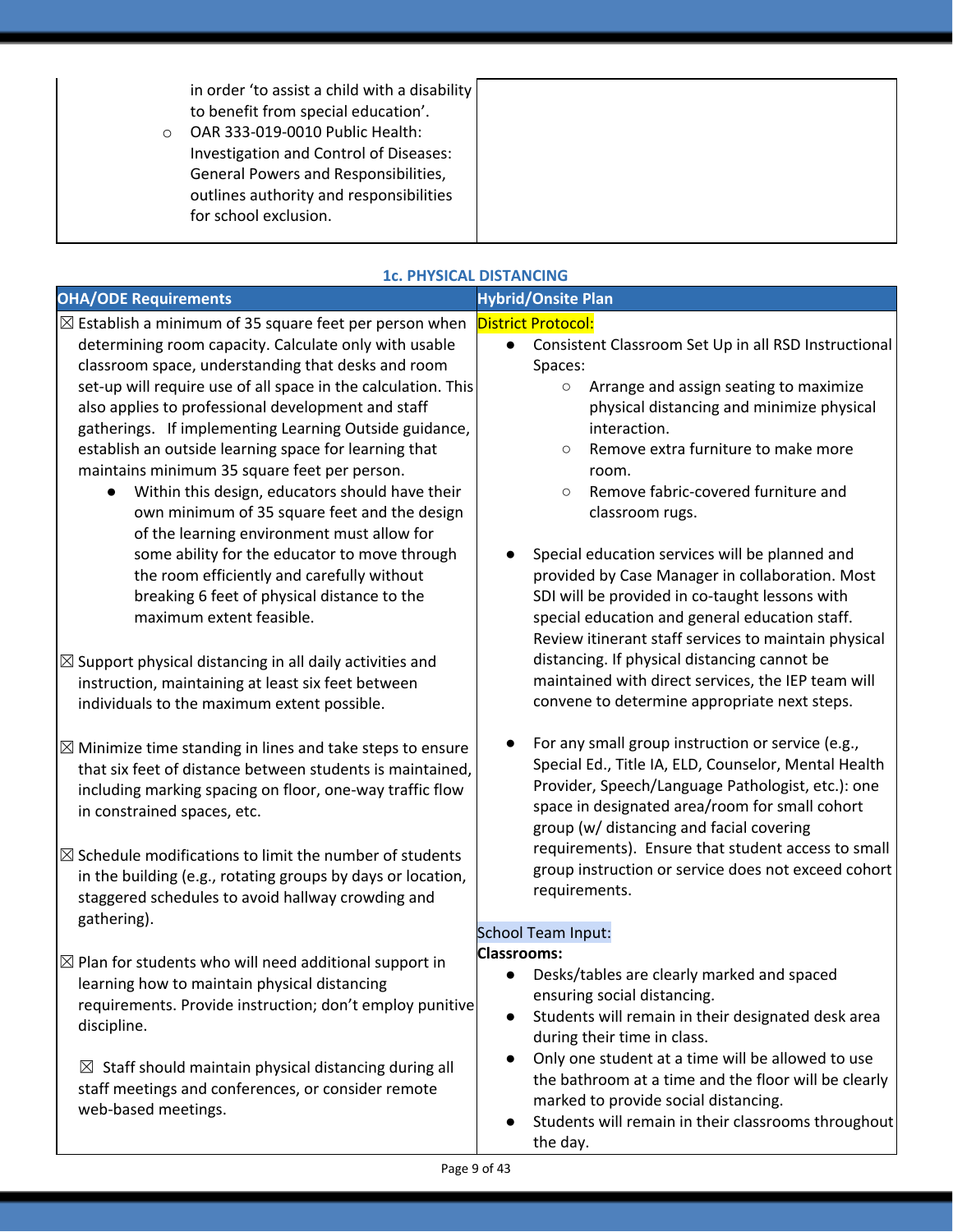- Specialists: (Sped, EL, Title, Counseling) will go to classrooms and pull small cohorted groups to either the lobby, or designated small group learning areas. Tables will be clearly marked to support social distancing.
- Only one cohort at a time will be pulled to the small group areas.
- As staffing allows, we will rotate cohorts of students to alternate learning spaces in order to stay below the 35 sq ft per student requirement.
	- **2nd grad**e **& 3rd grade:**
		- As our numbers grow and our space is limited, we will use Room 7 to support overflow. We will staff the overflow with an IA; to create an onsite- hybrid rotation.
		- Office space in each room will be used to expand instructional space.
	- **○ 4th & 5th grade:**
		- **■** in a hybrid model, all students are able to be in their classrooms. When we come back full time the following will apply: each classroom is over the physical distancing mark by 10 or 11 students. We will utilize the adjoining classrooms to support the large number of students. 4th and 5th straight classrooms will be in the New Wing. ⅘ blend class will utilize Room 6 and a makeshift room in the cafeteria. Each classroom will be supported with a full time IA.
	- Challenge: to keep this cohort under 100.
- Physical distancing:
	- Traffic flow Clearly marked hallways and common areas will have visual guides to support systems and routines of social distancing.
	- Schedule modifications To be applied whenever needed in order to meet safety guidelines. We will limit the number of transitions and movement within the building. We will stagger transition times between cohorts as needed.
	- We will minimize students standing in lines, but will physically mark w/ paint spots 6 feet apart at arrival/dismissal areas.
- Student instruction on distancing protocols All students will be explicitly taught the guidelines of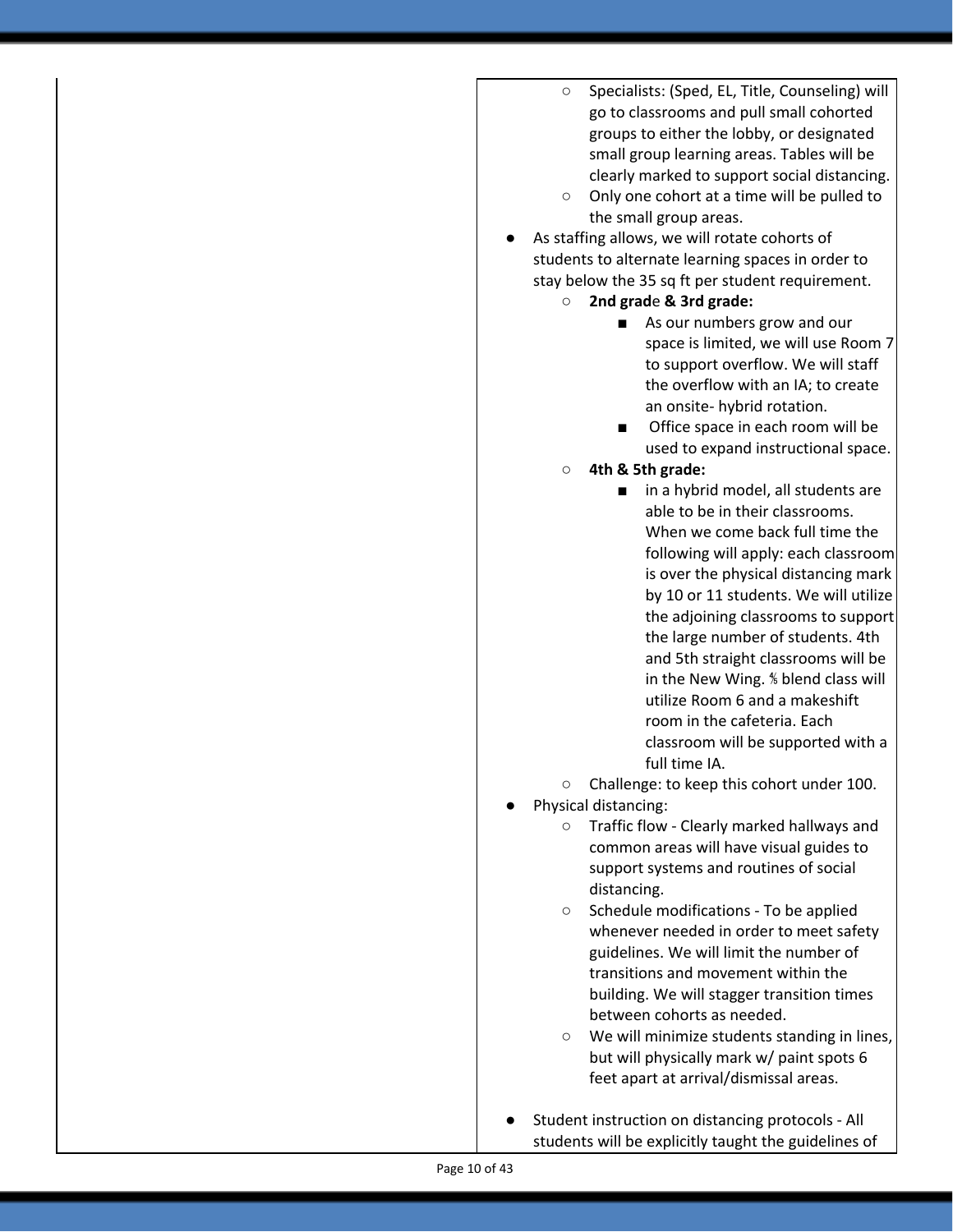social distancing as well as the routines that support it in each environment on school grounds. We will use the gradual release model in reviewing the guidelines (daily, weekly, bi-weekly).

Students requiring additional support in maintaining physical distancing requirements will work with our counselor and a behavior support Instructional Assistant to learn these skills (i.e. social stories, reinforcement schedules etc…).

#### **Specials:**

- PE Instruction: PE will be held outside whenever possible. We will schedule PE classes in the gymnasium/cafeteria (open the doors between them to secure 35 sq.ft requirement, outside, or in classrooms with cohort groups; provide enough time for cleaning and sanitization between groups if using common spaces. The gym floor will be outlined with tape boxes to provide students with visual spacing support.
- STEAM: schedule rotations into classrooms for instruction. Limit use of any shared tools allowing time for cleaning between cohorts.
- Special education services will be planned and provided by CaseManager in collaboration. Most SDI will be provided in co-taught lessons with special education and general education staff.
	- Review itinerant staff services to maintain physical distancing. If physical distancing cannot be maintained with direct services, the IEP team will convene to determine appropriate next steps.
- Itinerant Speech/Language Pathologist: one space in Room 14 will be designated for speech and language cohort groups. SLP provided a face shield or plexiglass partition.

#### **Recess:**

- The playground will be divided into 6 sections; one for each grade level cohort. Each week a grade level will rotate to a new section.
- Each cohort will have an individual equipment bag which will be taken out/in by that cohort.
	- Equipment will be sanitized daily by classroom teacher
- Students will wash hands and sanitize before and after recess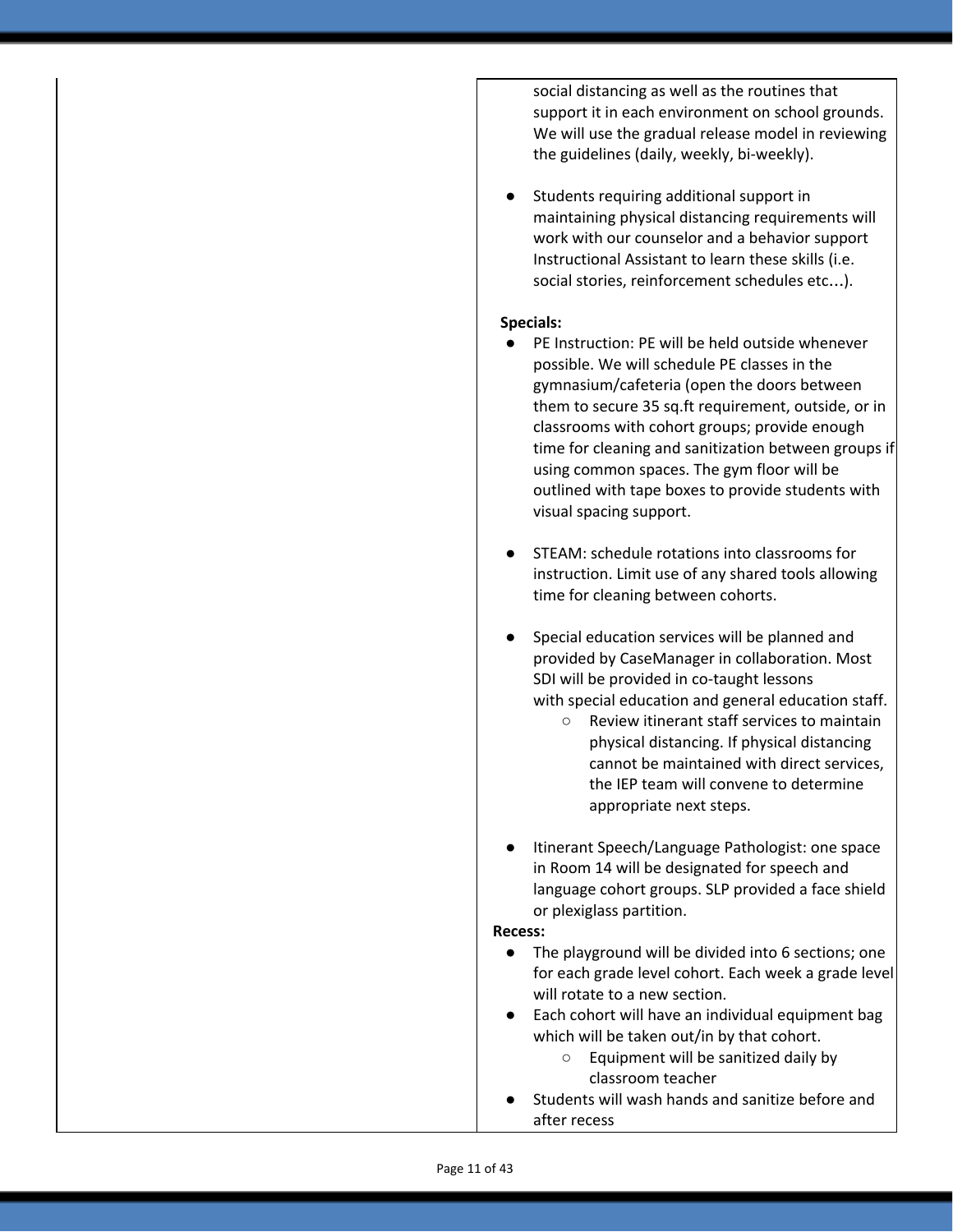| Students will be taught physical distancing   |
|-----------------------------------------------|
| procedures and reminded by staff when needed. |

○ PE teacher will create social distancing games that can be played on the playground.

| <b>1d. COHORTING</b>                                                                                                                                                                                                                                                                                                                                                                                                                                                                                                                                                                                                                                                                                                                                                                                                                                                                                                                                                                                                                                                                                                                                                                                                                                                                                                                                                               |                                                                                                                                                                                                                                                                                                                                                                                                                                                                                                                                                                                                                                                                                                                                                                                                                                                                                                                                                                                                                                                                                                                                                                                                                                                                                                                                                                                                                                                               |
|------------------------------------------------------------------------------------------------------------------------------------------------------------------------------------------------------------------------------------------------------------------------------------------------------------------------------------------------------------------------------------------------------------------------------------------------------------------------------------------------------------------------------------------------------------------------------------------------------------------------------------------------------------------------------------------------------------------------------------------------------------------------------------------------------------------------------------------------------------------------------------------------------------------------------------------------------------------------------------------------------------------------------------------------------------------------------------------------------------------------------------------------------------------------------------------------------------------------------------------------------------------------------------------------------------------------------------------------------------------------------------|---------------------------------------------------------------------------------------------------------------------------------------------------------------------------------------------------------------------------------------------------------------------------------------------------------------------------------------------------------------------------------------------------------------------------------------------------------------------------------------------------------------------------------------------------------------------------------------------------------------------------------------------------------------------------------------------------------------------------------------------------------------------------------------------------------------------------------------------------------------------------------------------------------------------------------------------------------------------------------------------------------------------------------------------------------------------------------------------------------------------------------------------------------------------------------------------------------------------------------------------------------------------------------------------------------------------------------------------------------------------------------------------------------------------------------------------------------------|
| <b>OHA/ODE Requirements</b>                                                                                                                                                                                                                                                                                                                                                                                                                                                                                                                                                                                                                                                                                                                                                                                                                                                                                                                                                                                                                                                                                                                                                                                                                                                                                                                                                        | <b>Hybrid/Onsite Plan</b>                                                                                                                                                                                                                                                                                                                                                                                                                                                                                                                                                                                                                                                                                                                                                                                                                                                                                                                                                                                                                                                                                                                                                                                                                                                                                                                                                                                                                                     |
| $\boxtimes$ Where feasible, establish stable cohorts: groups should<br>be no larger than can be accommodated by the space<br>available to provide 35 square feet per person, including<br>staff.<br>The smaller the cohort, the less risk of spreading<br>disease. As cohort groups increase in size, the<br>risk of spreading disease increases.<br>$\boxtimes$ Students cannot be part of any single cohort, or part of<br>multiple cohorts that exceed a total of 100 people within<br>the educational week <sup>[1]</sup> , unless the school is offering<br>Learning Outside, then they must follow guidelines for<br>cohorting in Learning Outside guidance. Schools must<br>plan to limit cohort sizes to allow for efficient<br>contact-tracing and minimal risk for exposure. Cohorts<br>may change week-to-week, but must be stable within<br>the educational week.<br>$[1]$<br>The cohort limit is focused on the students experience and their<br>limit of 100 people includes every person they come into contact<br>with, including staff. There is not a limitation for staff in cohort size<br>while care should be given to design and attention to the additional<br>requirements.<br>$\boxtimes$ Each school must have a system for daily logs to<br>ensure contract tracing among the cohort (see section<br>1a of the Ready Schools, Safe Learners guidance). | <b>District Protocol:</b><br>Students cannot be part of any single cohort, or<br>$\bullet$<br>part of multiple cohorts that exceed a total of 100<br>people within the educational week.<br>The requirement to limit student cohorts to 100 or<br>less <i>does not include</i> such things as transportation<br>on school buses, childcare, or extracurricular<br>activities but does include lunch and recess.<br>Where feasible, schools will establish stable<br>cohorts. Cohort groups will be no larger than can be<br>accommodated by the space available to provide<br>35 square feet per person, including staff.<br>When feasible, stable cohorts should remain in one<br>classroom environment for the duration of the<br>learning day, including lunch. Teachers of specific<br>academic content areas will rotate instead of<br>students to the maximum extent possible.<br>Each school will assign restrooms, classrooms, or<br>other activity areas for the exclusive use of one or a<br>small number of stable cohorts rather than the<br>entire on-campus population.<br>Staff who interact with multiple stable cohorts will<br>wash or sanitize their hands between interactions<br>with different stable cohorts or individual students<br>and wear face coverings.<br>We will use the Synergy SIS as our Contact tracing<br>protocol log. This will track student movement<br><b>Staff Contact Tracing: Contact tracing protocol logs</b> |
| $\boxtimes$ Minimize interaction between students in different<br>stable cohorts (e.g., access to restrooms, activities,<br>common areas). Provide access to All Gender/Gender<br>Neutral restrooms.<br>$\boxtimes$ Cleaning and wiping surfaces (e.g., desks, door handles,<br>etc.) must be maintained between multiple student<br>uses, even in the same cohort.<br>$\boxtimes$ Design cohorts such that all students (including those<br>protected under ADA and IDEA) maintain access to<br>general education, grade level learning standards, and                                                                                                                                                                                                                                                                                                                                                                                                                                                                                                                                                                                                                                                                                                                                                                                                                            | <b>School Team Input:</b><br>Cohorting strategies - Classes will be established in<br>order to support common cohorts. All overflow,<br>hybrid precautions will be implemented to the best<br>of our ability to help keep cohorts intact and<br>minimize interaction with members of other<br>cohorts.<br>To the extent possible specialists and other staff<br>members will push into classrooms to provide<br>services and support.                                                                                                                                                                                                                                                                                                                                                                                                                                                                                                                                                                                                                                                                                                                                                                                                                                                                                                                                                                                                                         |
| Page 12 of 43                                                                                                                                                                                                                                                                                                                                                                                                                                                                                                                                                                                                                                                                                                                                                                                                                                                                                                                                                                                                                                                                                                                                                                                                                                                                                                                                                                      |                                                                                                                                                                                                                                                                                                                                                                                                                                                                                                                                                                                                                                                                                                                                                                                                                                                                                                                                                                                                                                                                                                                                                                                                                                                                                                                                                                                                                                                               |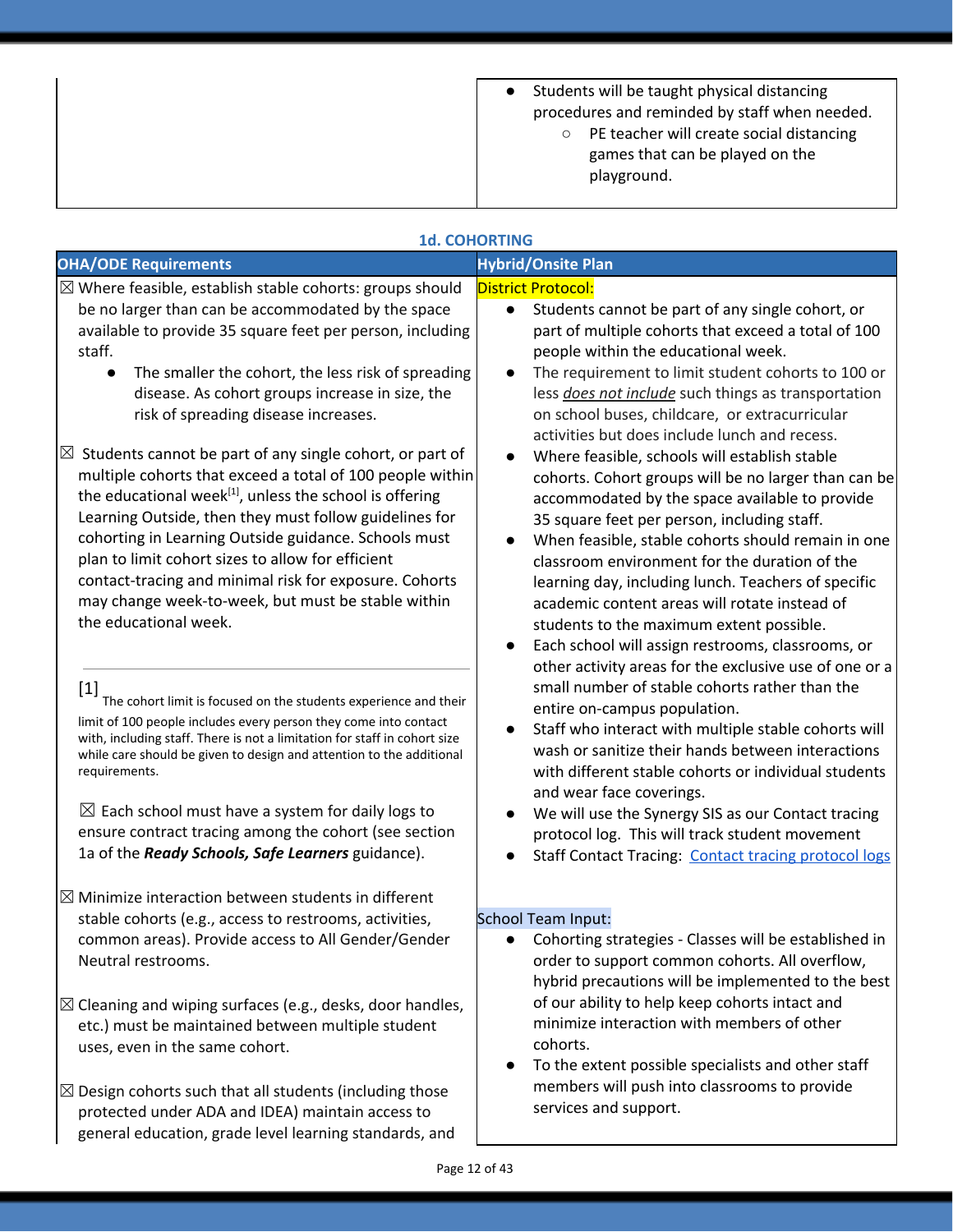$\boxtimes$  Minimize the number of staff that interact with each cohort to the extent possible, staff who interact with multiple stable cohorts must wash/sanitize their hands between interactions with different stable cohorts.

 $\boxtimes$  Elementary staff who interact with multiple cohorts (music, PE, library, paraprofessionals who provide supervision at recesses, etc.) should have schedules altered to reduce the number of cohorts/students they interact within a week. Consider having these staff engage via technology, altering duties so that they are not in close contact with students in multiple cohorts, or adjust schedules to reduce contacts.

- peers. **All students will have access to their general** education classroom; we will utilize the least restrictive environment whenever possible.
	- Employ strategies to minimize interactions
	- Develop a schedule with assigned times and destinations per cohort. Protocols for emergency needs (restrooms, common areas, specials, recess, arrival, dismissal, etc.)
		- Staff interacting with multiple cohorts will wash/sanitize hands between every interaction.
	- Sanitizing in transitions and between cohorts (staff) - Hand washing, sanitizing and surface sanitizing systems will be implemented in accordance with health and safety guidelines and regulations. Hand washing station at each entrance of the building.
		- Each classroom will have a sanitizer container outside of their room. Staff and students will sanitize on the way in and out of each room.
		- Each classroom will be equipped with cleaning supplies and protocols for usage.

| <b>OHA/ODE Requirements</b>                                                                                                                                                                                                                                                                                                                                                                                                                                                                                                                                                                                                                                                                                                                                                                                                                                   | <b>Hybrid/Onsite Plan</b>                                                                                                                                                                                                                                                                                                                                                                                                                                                                                                                                                                                                                                                                                                                                          |
|---------------------------------------------------------------------------------------------------------------------------------------------------------------------------------------------------------------------------------------------------------------------------------------------------------------------------------------------------------------------------------------------------------------------------------------------------------------------------------------------------------------------------------------------------------------------------------------------------------------------------------------------------------------------------------------------------------------------------------------------------------------------------------------------------------------------------------------------------------------|--------------------------------------------------------------------------------------------------------------------------------------------------------------------------------------------------------------------------------------------------------------------------------------------------------------------------------------------------------------------------------------------------------------------------------------------------------------------------------------------------------------------------------------------------------------------------------------------------------------------------------------------------------------------------------------------------------------------------------------------------------------------|
| $\boxtimes$ Communicate to staff at the start of On-Site instruction<br>and at periodic intervals explaining infection control<br>measures that are being implemented to prevent spread<br>of disease.<br>$\boxtimes$ Offer initial training to all staff prior to being<br>in-person in any instructional model. Training could be<br>accomplished through all staff webinar, narrated slide<br>decks, online video, using professional learning<br>communities, or mailing handouts with discussion.<br>Training cannot be delivered solely through the sharing<br>or forwarding information electronically or in paper copy<br>form as this is an insufficient method for ensuring<br>fidelity to public health protocols (see section 8b of the<br>Ready Schools, Safe Learners guidance for specific<br>training requirements). Note: Instructional time | <b>District Protocol:</b><br>The district safety committee (w/school nurse) will<br>$\bullet$<br>develop communication to staff, students and<br>families on the infection control measures being<br>implemented to prevent spread of disease (see<br>communicable disease plan)<br>The district safety committee (w/school nurse) will<br>develop protocols for communicating with anyone<br>who has come into close/sustained contact with a<br>confirmed case or when a new case has been<br>confirmed and how the district is responding.<br>The definition of exposure is being within 6<br>$\circ$<br>feet of a COVID-19 case for 15 minutes (or<br>longer).<br>The district safety committee (w/school nurse) will<br>update communicable disease plan with |
| requirements allow for time to be devoted for<br>professional learning that includes RSSL training.                                                                                                                                                                                                                                                                                                                                                                                                                                                                                                                                                                                                                                                                                                                                                           | communication protocols.                                                                                                                                                                                                                                                                                                                                                                                                                                                                                                                                                                                                                                                                                                                                           |
|                                                                                                                                                                                                                                                                                                                                                                                                                                                                                                                                                                                                                                                                                                                                                                                                                                                               | <b>School Team Input:</b>                                                                                                                                                                                                                                                                                                                                                                                                                                                                                                                                                                                                                                                                                                                                          |
| $\boxtimes$ Post "COVID -19 Hazard Poster" and "Masks<br>Required" signs as required by OSHA administrative rule<br>OAR 437-001-0744(3)(d) and (e).                                                                                                                                                                                                                                                                                                                                                                                                                                                                                                                                                                                                                                                                                                           | Nurses share infection control measures w/ staff,<br>students<br>The school nurse will share information<br>$\circ$<br>with all Lynch staff during building                                                                                                                                                                                                                                                                                                                                                                                                                                                                                                                                                                                                        |

**1e. PUBLIC HEALTH COMMUNICATION**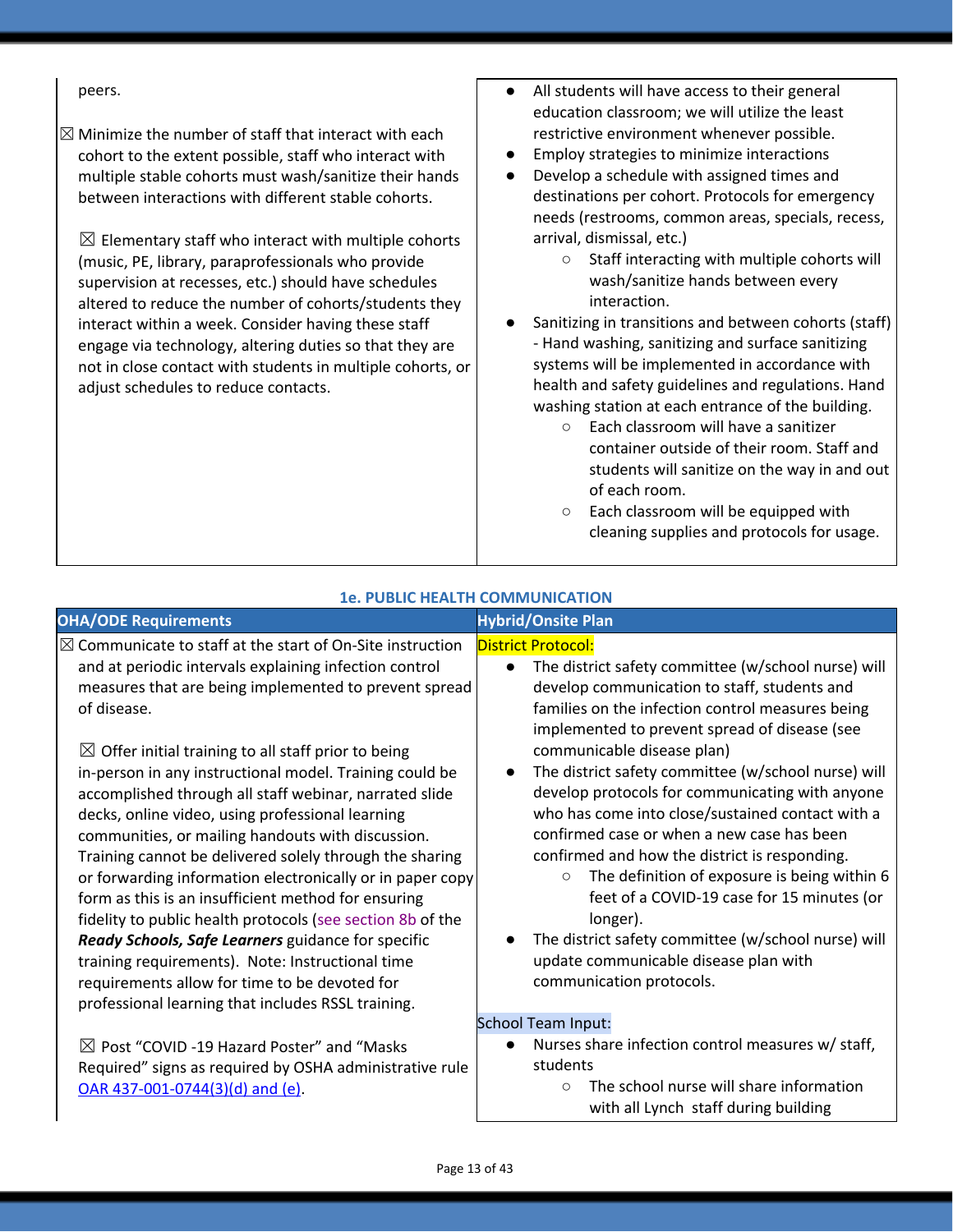- $\boxtimes$  Develop protocols for communicating with students, families and staff who have come into close contact with a person who has COVID-19.
	- The definition of exposure is being within 6 feet of a person who has COVID-19 for at least 15 cumulative minutes in a day.
- $\boxtimes$  Develop protocols for communicating immediately with staff, families, and the community when a new case(s) of COVID-19 is diagnosed in students or staff members, including a description of how the school or district is responding.
- $\boxtimes$  Provide all information in languages and formats accessible to the school community.

inservice. This information will be shared both verbally and in a written format.

- The school nurse will meet with each classroom during the first week of school to review all school safety and health protocols.
- The school nurse will meet with school staff periodically (staff meetings, leadership meetings, SIW's) throughout the school year to review and update protective health measures.
- Nurses work with principals to determine when and to whom communications are distributed
	- Principal will meet daily with school nurse to review health status and procedures/protocols as needed

|                                                                                                                                                                                                                                                                                                                                                                                                                                                                                                                                                                                                                                                                                                                                                                                                                                                                                                                                      | <b>1f. ENTRY AND SCREENING</b>                                                                                                                                                                                                                                                                                                                                                                                                                                                                                                                                                                                                                                                                                                                 |
|--------------------------------------------------------------------------------------------------------------------------------------------------------------------------------------------------------------------------------------------------------------------------------------------------------------------------------------------------------------------------------------------------------------------------------------------------------------------------------------------------------------------------------------------------------------------------------------------------------------------------------------------------------------------------------------------------------------------------------------------------------------------------------------------------------------------------------------------------------------------------------------------------------------------------------------|------------------------------------------------------------------------------------------------------------------------------------------------------------------------------------------------------------------------------------------------------------------------------------------------------------------------------------------------------------------------------------------------------------------------------------------------------------------------------------------------------------------------------------------------------------------------------------------------------------------------------------------------------------------------------------------------------------------------------------------------|
| <b>OHA/ODE Requirements</b>                                                                                                                                                                                                                                                                                                                                                                                                                                                                                                                                                                                                                                                                                                                                                                                                                                                                                                          | <b>Hybrid/Onsite Plan</b>                                                                                                                                                                                                                                                                                                                                                                                                                                                                                                                                                                                                                                                                                                                      |
| ⊠ Direct students and staff to stay home if they, or anyone District Protocol:<br>in their homes or community living spaces, have<br>COVID-19 symptoms, or if anyone in their home or<br>community living spaces has COVID-19. COVID-19<br>symptoms are as follows:<br>Primary symptoms of concern: cough, fever (of<br>greater than 100.4°F) or chills, shortness of<br>breath, or difficulty breathing.<br>Note that muscle pain, headache, sore throat,<br>new loss of taste or smell, diarrhea, nausea,<br>vomiting, new nasal congestion, and runny nose<br>are also symptoms often associated with<br>COVID-19, but are not enough in isolation to<br>deny entry. More information about COVID-19<br>symptoms is available from CDC.<br>In addition to COVID-19 symptoms, students<br>should be excluded from school for signs of<br>other infectious diseases, per existing school<br>policy and protocols. See pages 9-11 of | <b>Screening Students:</b><br>All classes with outside doors will utilize this<br>entrance; the classroom teacher will conduct a<br>visual screen for the appearance of symptoms.<br>When the screening indicates that a student may<br>be symptomatic, the student is directed to the<br>office. *Follow established protocol from CDP (see<br>section 1a).<br>Handwashing stations or hand-sanitizers will be<br>placed by each entrance prior to student entrance<br>to classes, or students will utilize classroom stations<br>to wash hands. Handwashing will take place prior to<br>and after any transition.<br>There are transportation specific screening<br>protocols that must be followed. See section 2i for<br>more information. |
| <b>OHA/ODE Communicable Disease Guidance.</b><br>In addition to COVID-19 symptoms, students<br>$\bullet$<br>should be excluded from school for signs of<br>other infectious diseases, per existing school<br>policy and protocols. See pages 9-12 of<br><b>OHA/ODE Communicable Disease Guidance.</b><br>Emergency signs that require immediate medical<br>attention:<br>Trouble breathing<br>$\circ$<br>Persistent pain or pressure in the chest<br>$\circ$<br>New confusion or inability to awaken<br>$\circ$                                                                                                                                                                                                                                                                                                                                                                                                                      | <b>Screening Staff:</b><br>Staff are required to report when they may have<br>been exposed to COVID-19.<br>Staff are required to report when they have<br>symptoms related to COVID-19.<br>Staff members are not responsible for screening<br>other staff members for symptoms.<br>Staff members can self-screen and attest to their<br>own health.                                                                                                                                                                                                                                                                                                                                                                                            |

Page 14 of 43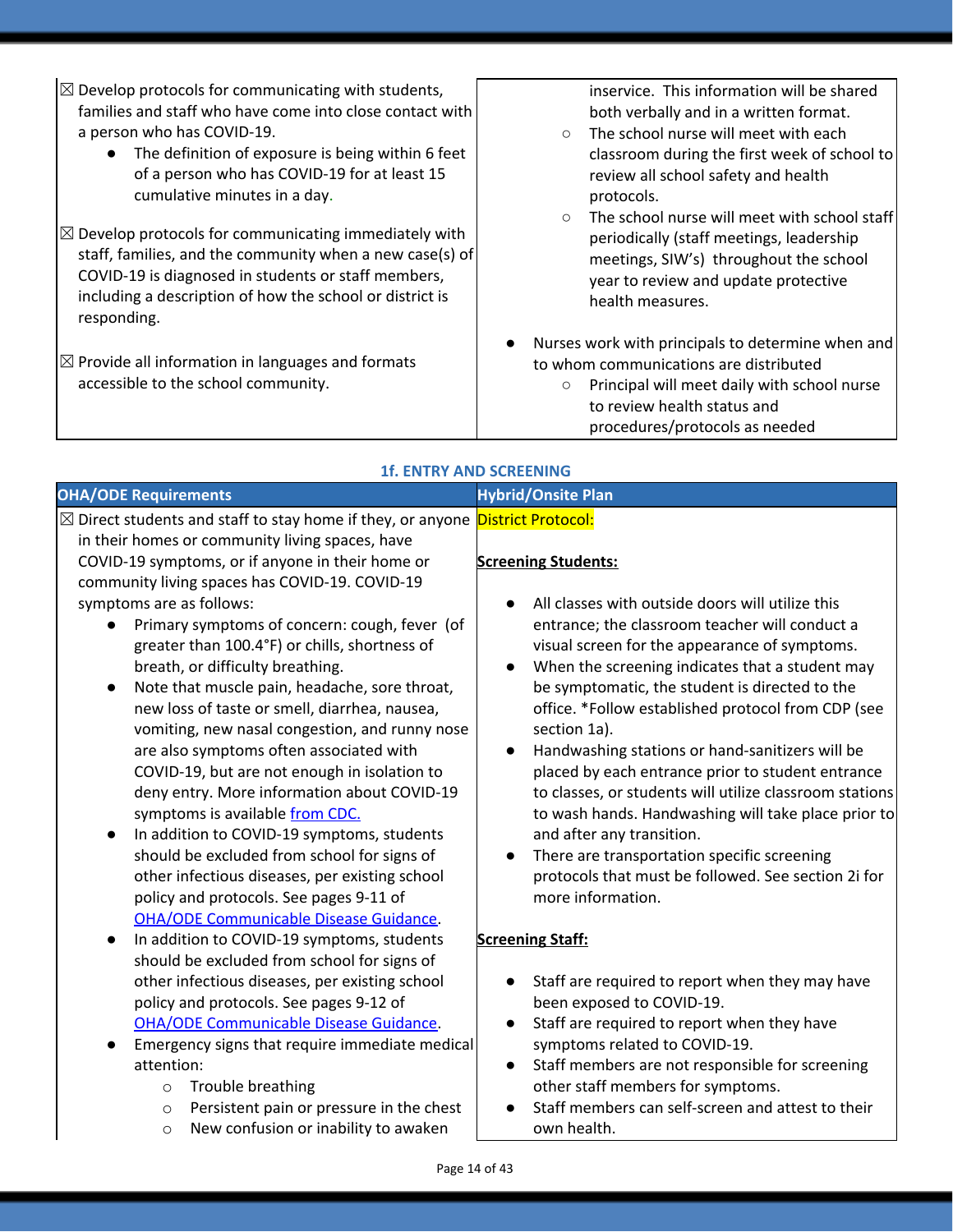- o Bluish lips or face (lighter skin); greyish lips or face (darker skin)
- o Other severe symptoms

 $\boxtimes$  Diligently screen all students and staff for symptoms on entry to bus/school/outside learning space every day. This can be done visually as well as asking students and staff about any new symptoms or close contact with someone with COVID-19. For students, confirmation from a parent/caregiver or guardian can also be appropriate. Staff members can self-screen and attest to their own health, but regular reminders of the importance of daily screening must be provided to staff.

- Anyone displaying or reporting the primary symptoms of concern must be isolated (see section 1i of the *Ready Schools, Safe Learners* guidance) and sent home as soon as possible. See table "Planning for [COVID-19](https://www.oregon.gov/ode/students-and-family/healthsafety/Documents/Planning%20and%20Responding%20to%20COVID-19%20Scenarios%20in%20Schools.pdf) Scenarios in [Schools."](https://www.oregon.gov/ode/students-and-family/healthsafety/Documents/Planning%20and%20Responding%20to%20COVID-19%20Scenarios%20in%20Schools.pdf)
- [Additional](https://www.oregon.gov/ode/students-and-family/healthsafety/Documents/Additional%20Considerations%20for%20Staff%20Working%20with%20Students%20with%20Complex%20Needs.pdf) guidance for nurses and health staff.

 $\boxtimes$  Follow LPHA advice on restricting from school any student or staff known to have been exposed (e.g., by a household member) to COVID-19. See ["Planning](https://www.oregon.gov/ode/students-and-family/healthsafety/Documents/Planning%20and%20Responding%20to%20COVID-19%20Scenarios%20in%20Schools.pdf) for [COVID-19](https://www.oregon.gov/ode/students-and-family/healthsafety/Documents/Planning%20and%20Responding%20to%20COVID-19%20Scenarios%20in%20Schools.pdf) Scenarios in Schools" and th[e](https://www.oregon.gov/ode/students-and-family/healthsafety/Documents/COVID-19%20Exclusion%20Summary%20Chart.pdf) [COVID-19](https://www.oregon.gov/ode/students-and-family/healthsafety/Documents/COVID-19%20Exclusion%20Summary%20Chart.pdf) Exclusion [Summary](https://www.oregon.gov/ode/students-and-family/healthsafety/Documents/COVID-19%20Exclusion%20Summary%20Chart.pdf) Guide.

 $\boxtimes$  Staff or students with a chronic or baseline cough that has worsened or is not well-controlled with medication should be excluded from school. Do not exclude staff or students who have other symptoms that are chronic or baseline symptoms (e.g., asthma, allergies, etc.) from school. See the [COVID-19](https://www.oregon.gov/ode/students-and-family/healthsafety/Documents/COVID-19%20Exclusion%20Summary%20Chart.pdf) Exclusion [Summary](https://www.oregon.gov/ode/students-and-family/healthsafety/Documents/COVID-19%20Exclusion%20Summary%20Chart.pdf) Guide.

 $\boxtimes$  Hand hygiene on entry to school every day: wash with soap and water for 20 seconds or use an alcohol-based hand sanitizer with 60-95% alcohol.

### **Ongoing:**

Reminders to parents to report actual symptoms when calling students in sick as part of communicable disease surveillance. Any student or staff known to have been exposed (e.g., by a household member) to COVID-19 shall not be allowed on campus until the passage of 14 calendar days after exposure and until symptoms (e.g., fever, cough, shortness of breath, sore throat, headache) are improving.

Do not exclude staff or students who have a cough that is not a new onset or worsening cough (e.g., asthma, allergies, etc.) from school.

Parents/guardians can provide information regarding existing conditions that cause coughing to be utilized for the purpose of screening, as previously existing coughs that are not worsening are not considered symptomatic of COVID-19.

### School Team Input:

Based on district protocols, the school team will do the following:

### **Plan for school implementation of screening protocols:**

- Upon arrival at school, students will enter a designated grade level door where staff is present. (No one will enter any other door prior to school starting.)
- Staff will visually and verbally check students for symptoms as they enter.
- No adults will be allowed in the building.
- Each "Door Monitor" will be equipped with a radio and will radio the office for a "Care Check" if the visual screening warrants it
- Care Check team members will have a thermometer and will go to the entrance.
	- If there is a temperature higher than 100.4 they will escort the student to the Care Corner in the office and immediately call parent/guardian

### **Implementation of isolation and send home protocols:**

- Students who exhibit symptoms and/or have a fever above 100.4 will be isolated in the Care Corner until a parent/guardian picks them up.
- Care Corner (isolation room) is visible by office staff at all times.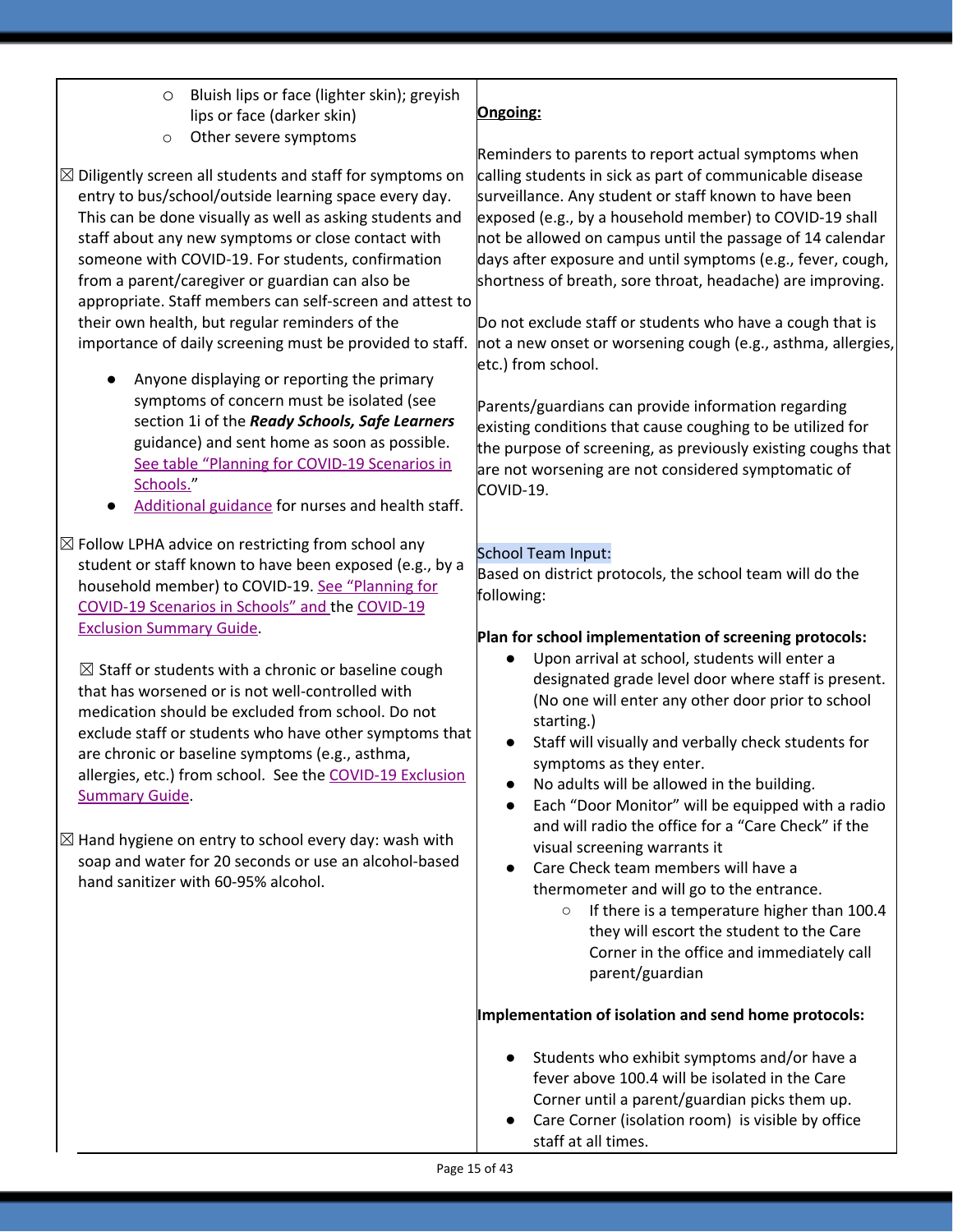| Parents/guardians will be notified to come to<br>$\bullet$<br>school to pick up their child and will be reminded to<br>have ID ready.<br>Parent/Guardian will ring the bell to notify the<br>office that they have arrived, office staff will sign<br>out the student and walk them out to meet the<br>adult.<br>If positive for COVID19, they must present negative<br>COVID test results before returning.                |
|-----------------------------------------------------------------------------------------------------------------------------------------------------------------------------------------------------------------------------------------------------------------------------------------------------------------------------------------------------------------------------------------------------------------------------|
| Exclusion of students based on district protocols:                                                                                                                                                                                                                                                                                                                                                                          |
| Staff or students with a chronic or baseline cough,<br>that has worsened or is not well controlled with<br>medication should be excluded from the school<br>campus.<br>We will not exclude staff or students who have<br>other chronic symptoms or baseline symptoms (e.g.<br>asthma, allergies, etc) from the school campus.                                                                                               |
| Describe the hand hygiene plan:                                                                                                                                                                                                                                                                                                                                                                                             |
| The nurse will train all staff and students the<br>protocols for washing hands during inservice week<br>and the first week back on campus.<br>All students and staff will wash hands upon arrival,<br>prior to meals and snacks, before and after recess,<br>upon entering and exiting a new space/room and as<br>needed throughout the day.<br>Hand sanitizer will be used when handwashing with<br>soap is not available. |
|                                                                                                                                                                                                                                                                                                                                                                                                                             |

| <b>1g. VISITORS/VOLUNTEERS</b> |  |
|--------------------------------|--|
|--------------------------------|--|

| <b>OHA/ODE Requirements</b>                                       | <b>Hybrid/Onsite Plan</b>                                          |
|-------------------------------------------------------------------|--------------------------------------------------------------------|
| $\boxtimes$ Restrict non-essential visitors/volunteers.           | <b>District Protocols:</b>                                         |
| Examples of essential visitors include: DHS Child                 | Visitors/Volunteers will be unable to work in<br>$\bullet$         |
| Protective Services, Law Enforcement, etc.                        | schools, or complete other volunteer activities that               |
| Examples of non-essential visitors/volunteers<br>$\bullet$        | require in person interaction, at this time. Adults in             |
| include: Parent Teacher Association (PTA),                        | schools are limited to essential personnel only.                   |
| classroom volunteers, etc.                                        | Essential visitors/personnel include:<br>$\bullet$                 |
|                                                                   | Staff members (for example - itinerant<br>$\circ$                  |
| $\boxtimes$ Visitors/volunteers must wash or sanitize their hands | staff, substitute teachers, and other district                     |
| upon entry and exit.                                              | staff who move between buildings, etc.),                           |
|                                                                   | Contracted service providers (for example -<br>$\circlearrowright$ |
| Visitors/volunteers must maintain six-foot<br>$\boxtimes$         | counseling services, maintenance, etc.)                            |
| distancing, wear face coverings, and adhere to all other          | Partner providers (for example - student<br>$\circ$                |
| provisions of the Ready Schools, Safe Learners guidance.          | teachers, DHS Child Protective Services                            |
|                                                                   | staff, Before/After School Care providers,                         |
|                                                                   | etc.)                                                              |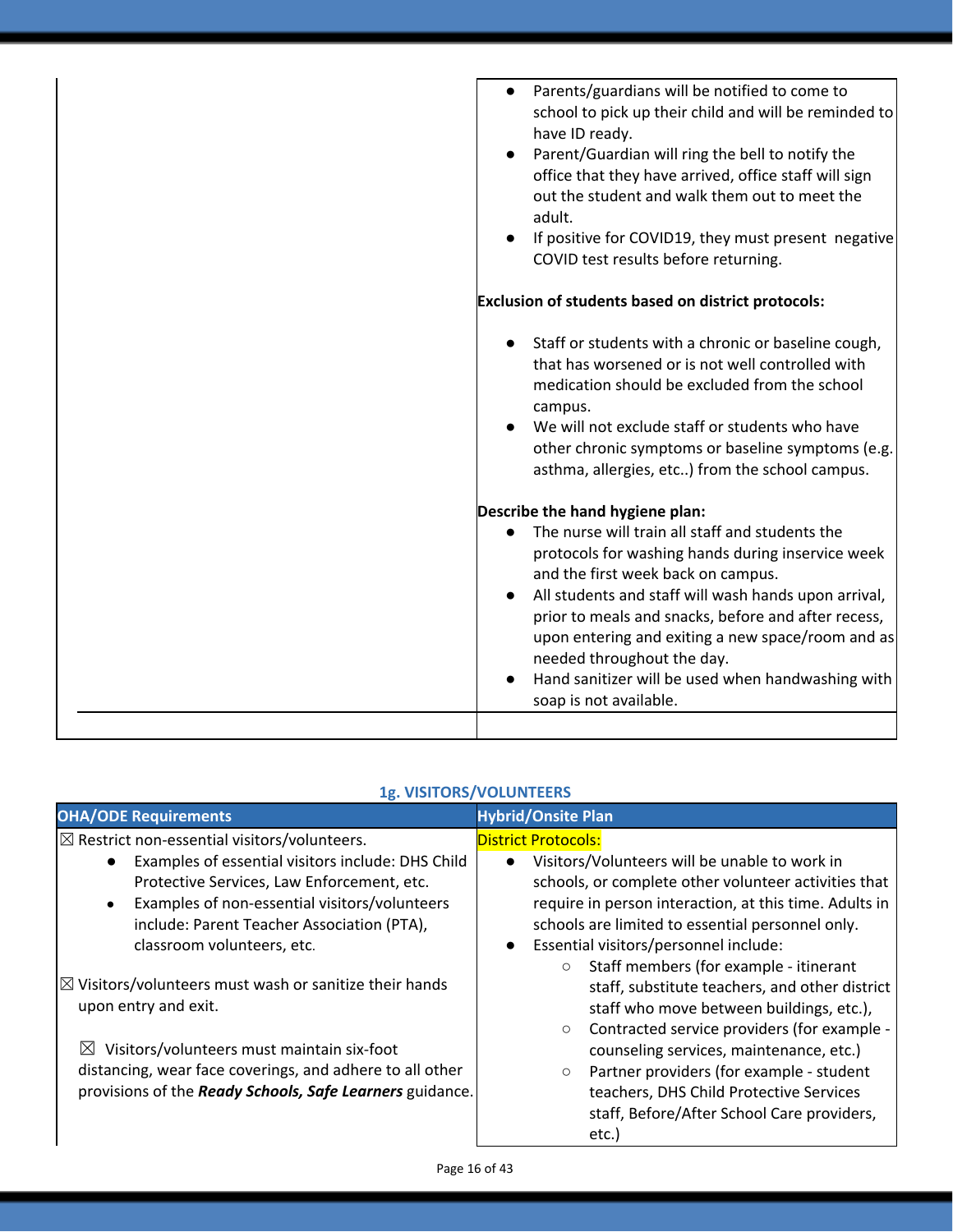| $\boxtimes$ Diligently screen all visitors/volunteers for symptoms |                                                                                                                  |
|--------------------------------------------------------------------|------------------------------------------------------------------------------------------------------------------|
| and ask questions about symptoms and any close                     | <b>School Team Input:</b>                                                                                        |
| contact with someone diagnosed with COVID-19 upon                  | Non-essential visitors will be restricted from<br>$\bullet$                                                      |
| every entry. Restrict from school property any visitor             | entering common areas and classroom settings (all                                                                |
| known to have been exposed to COVID-19. See the                    | areas beyond the lobby).                                                                                         |
| <b>COVID-19 Exclusion Summary Guide.</b>                           | Essential visitors will adhere to six feet of physical<br>$\bullet$<br>distancing between themselves and others. |
|                                                                    | A handwashing station will be at the entrance of<br>$\bullet$                                                    |
|                                                                    | the building, essential visitors will wash their hands                                                           |
|                                                                    | before entering and exiting.                                                                                     |
|                                                                    | Essential visitors will wear face coverings in<br>$\bullet$                                                      |
|                                                                    | accordance with OHA and CDC guidelines.                                                                          |
|                                                                    | Visitors will be screened for symptoms upon every<br>$\bullet$                                                   |
|                                                                    | entry.                                                                                                           |
|                                                                    | Essential visitors will scan the QR code and will fill<br>$\bullet$                                              |
|                                                                    | in the google form for contact tracing purposes.                                                                 |
|                                                                    | Essential visitors will be restricted from school<br>$\bullet$                                                   |
|                                                                    | property if they are known to have been exposed to                                                               |
|                                                                    | COVID-19 within the receding 14 calendar days.                                                                   |

| 1h. FACE COVERINGS, FACE SHIELDS, AND CLEAR PLASTIC BARRIERS                                                                                                                                                                                                                                                                                                                                                                                                                                                                                                                                                                                                                                                                                                                                                            |                                                                                                                                                                                                                                                                                                                                                                                                                                                                                                                                                                                                                              |
|-------------------------------------------------------------------------------------------------------------------------------------------------------------------------------------------------------------------------------------------------------------------------------------------------------------------------------------------------------------------------------------------------------------------------------------------------------------------------------------------------------------------------------------------------------------------------------------------------------------------------------------------------------------------------------------------------------------------------------------------------------------------------------------------------------------------------|------------------------------------------------------------------------------------------------------------------------------------------------------------------------------------------------------------------------------------------------------------------------------------------------------------------------------------------------------------------------------------------------------------------------------------------------------------------------------------------------------------------------------------------------------------------------------------------------------------------------------|
| <b>OHA/ODE Requirements</b>                                                                                                                                                                                                                                                                                                                                                                                                                                                                                                                                                                                                                                                                                                                                                                                             | <b>Hybrid/Onsite Plan</b>                                                                                                                                                                                                                                                                                                                                                                                                                                                                                                                                                                                                    |
| $\boxtimes$ Employers are required to provide masks, face<br>coverings, or face shields for all staff, contractors, other<br>service providers, visitors and volunteers.<br>$\boxtimes$ Face coverings or face shields for all staff,<br>contractors, other service providers, visitors or<br>volunteers following CDC guidelines for Face Coverings.<br>Individuals may remove their face coverings while<br>working alone in private offices. Face shields are an<br>acceptable alternative when a person has a medical<br>condition that prevents them from wearing a mask or<br>face covering, when people need to see mouth and<br>tongue motions in order to communicate, or when an<br>individual is speaking to an audience for a short period<br>of time and clear communication is otherwise not<br>possible. | <b>District Protocol:</b><br>Face coverings or face shields for all staff and<br>$\bullet$<br>students K-12 following CDC guidelines for Face<br>Coverings.<br>All visitors are required to wear face coverings.<br>RSD will remind staff and students that coverings<br>$\bullet$<br>that are worn should be washed daily or a new<br>covering worn daily.<br>Students who choose not to wear face coverings<br>must not be disciplined or denied access to<br>instruction.<br>ODE guidance related to students receiving services<br>under 504/IEP will be followed to process<br>exceptions.<br><b>School Team Input:</b> |
| $\boxtimes$ Face coverings or face shields for all students in grades<br>Kindergarten and up following CDC guidelines for Face<br>Coverings. Face shields are an acceptable alternative<br>when a student has a medical condition that prevents<br>them from wearing a mask or face covering, or when<br>people need to see the student's mouth and tongue<br>motions in order to communicate.<br>$\boxtimes$ Face coverings should be worn both indoors and<br>outdoors, including during outdoor recess.                                                                                                                                                                                                                                                                                                              | Face coverings are required for all staff, students,<br>visitors and volunteers.<br>Face coverings will be provided for anyone who<br>$\bullet$<br>does not have one.<br>Established protocols (using ODE guidance) will be<br>$\bullet$<br>in place for any student who chooses not to wear a<br>mask, and for any student who requires an<br>accommodation under IDEA or ADA.<br>Classrooms will designate a desk and or spot for a<br>mask break if needed. We will utilize the Calming                                                                                                                                   |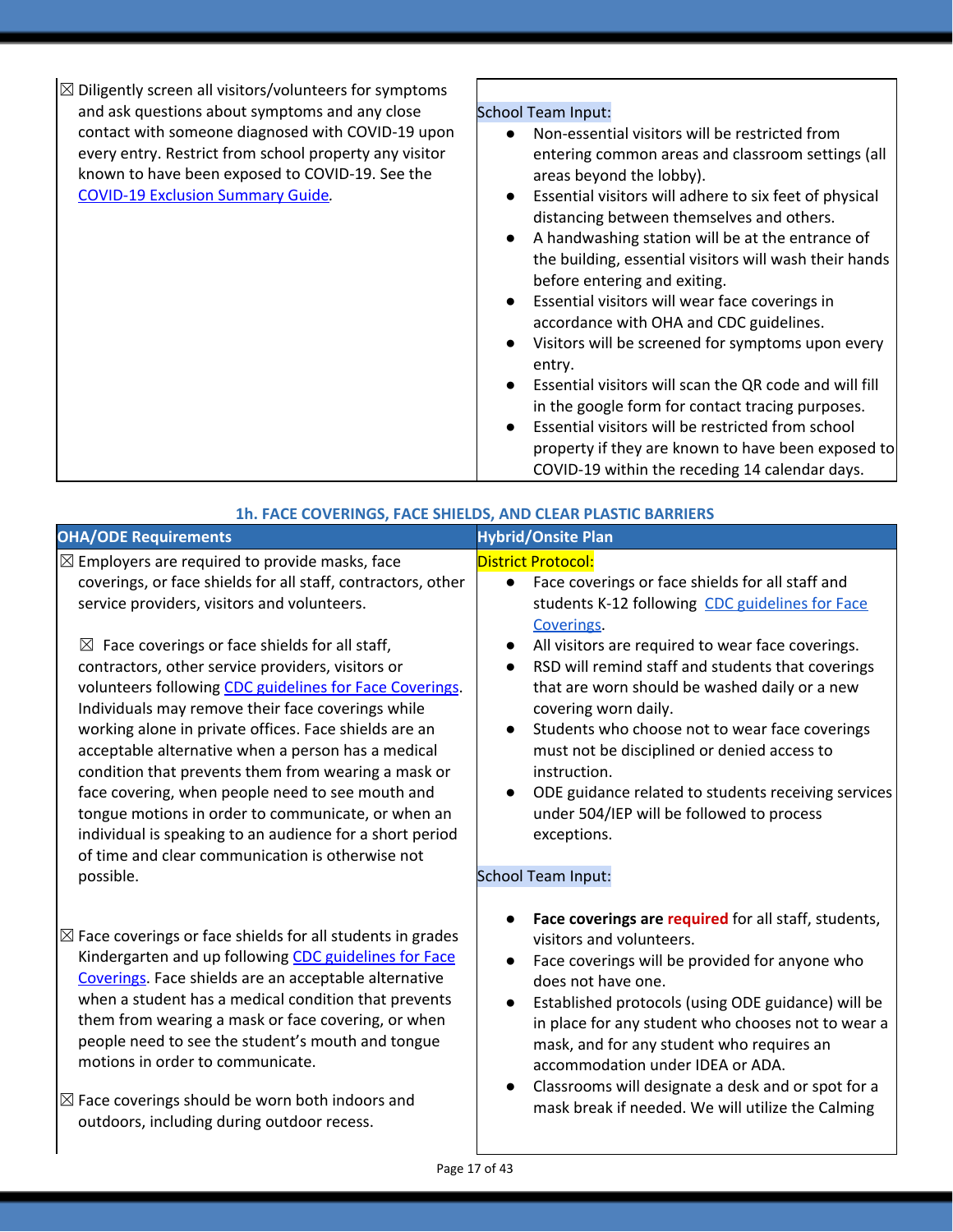- $\boxtimes$  Group mask breaks" or "full classroom mask breaks" are not allowed. If a student removes a face covering, or demonstrates a need to remove the face covering for a short-period of time:
	- Provide space away from peers while the face covering is removed. In the classroom setting, an example could be a designated chair where a student can sit and take a 15 minute "sensory break;"
		- Students must not be left alone or unsupervised; Designated area or chair must be appropriately distanced from other students and of a material that is easily wiped down for disinfection after each use;
	- Provide additional instructional supports to effectively wear a face covering;
	- Provide students adequate support to re-engage in safely wearing a face covering;
	- Students cannot be discriminated against or disciplined for an inability to safely wear a face covering during the school day.
- $\boxtimes$  Face masks for school RNs or other medical personnel when providing direct contact care and monitoring of staff/students displaying symptoms. School nurses shall also wear appropriate Personal Protective Equipment (PPE) for their role. [Additional](https://www.oregon.gov/ode/students-and-family/healthsafety/Documents/Additional%20Considerations%20for%20Staff%20Working%20with%20Students%20with%20Complex%20Needs.pdf) guidance for nurses and health staff.

### **Accommodations under ADA or IDEA and providing FAPE while attending to Face Covering Guidance**

 $\boxtimes$  If any student requires an accommodation to meet the requirement for face coverings, districts and schools must limit the student's proximity to students and staff to the extent possible to minimize the possibility of exposure. Appropriate accommodations could include:

- Offering different types of face coverings and face shields that may meet the needs of the student.
- Spaces away from peers while the face covering is removed; students must not be left alone or unsupervised.
- Short periods of the educational day that do not include wearing the face covering, while following the other health strategies to reduce the spread of disease.
- Additional instructional supports to effectively wear a face covering.

Corner. Students will remain in view and may only have a mask break for less than 15 minutes.

● Students with an IEP or 504 plan will learn to transition from the face shield to a mask. The transition plan will involve social stories, consistent repetition and modeling as well as data demonstrating the growth in the amount of time a student will wear a mask. (Staff working with these students will wear appropriate PPE at all times.)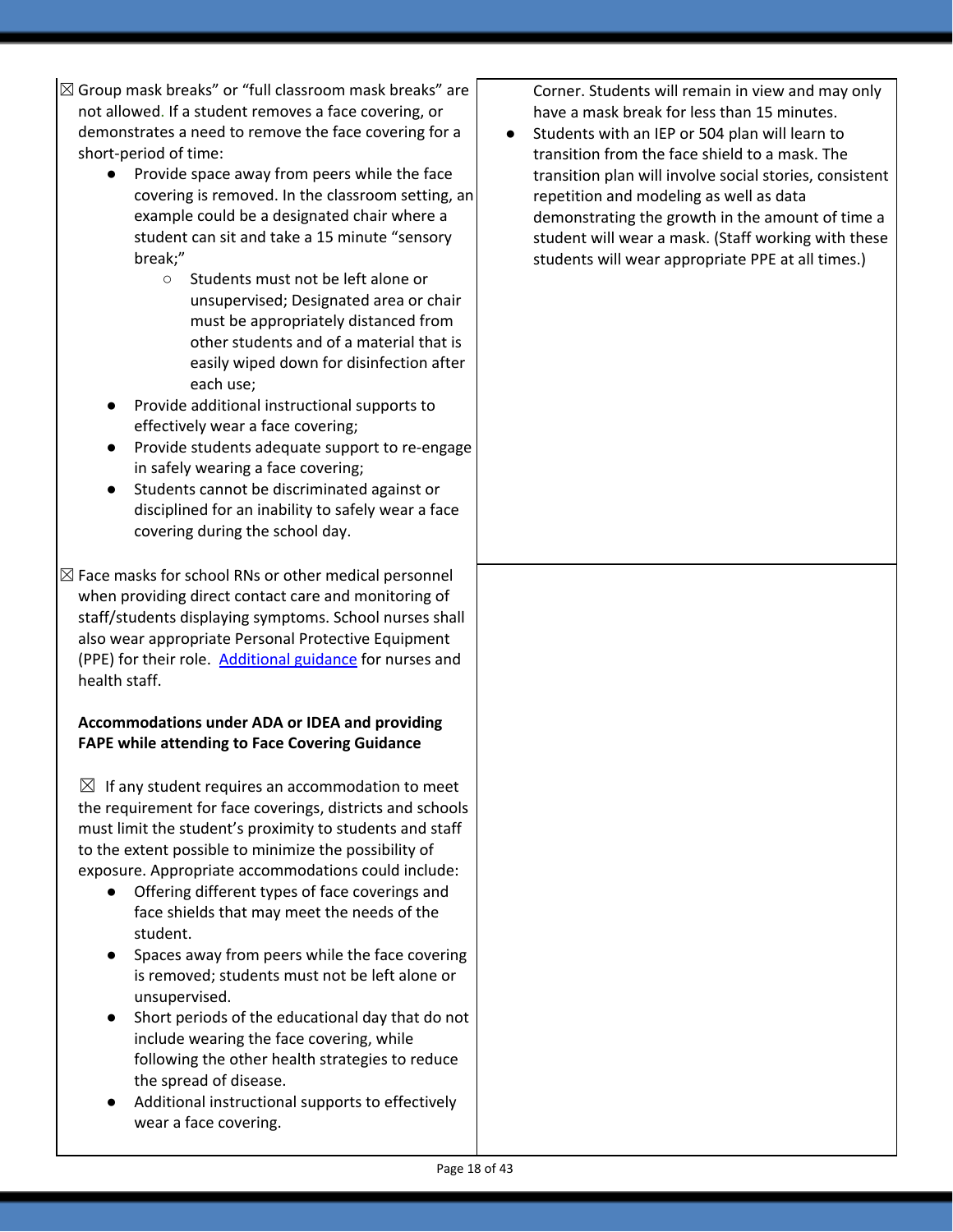$\boxtimes$  For students with existing medical conditions and a physician's orders to not wear face coverings, or other health related concerns, schools/districts **must not** deny any in-person instruction.

 $\boxtimes$  Schools and districts must comply with the established IEP/504 plan prior to the closure of in-person instruction in March of 2020*,* or the current plan in effect for the student if appropriately developed after March of 2020.

- If a student eligible for, or receiving services under a 504/IEP, **cannot** wear a face covering due to the nature of the disability, the school or district must:
	- Review the 504/IEP to ensure access to instruction in a manner comparable to what was originally established in the student's plan including on-site instruction with accommodations or adjustments.
	- Not make placement determinations solely on the inability to wear a face covering.
	- Include updates to accommodations and modifications to support students in plans.
- For students protected under ADA/IDEA, who abstain from wearing a face covering, or students whose families determine the student will not wear a face covering, the school or district must:
	- Review the 504/IEP to ensure access to instruction in a manner comparable to what was originally established in the student's plan.
	- The team must determine that the disability is not prohibiting the student from meeting the requirement.
		- If the team determines that the disability is prohibiting the student from meeting the requirement, follow the requirements for students eligible for, or receiving services under, a 504/IEP who cannot wear a face covering due to the nature of the disability,
		- If a student's 504/IEP plan included supports/goals/instruction for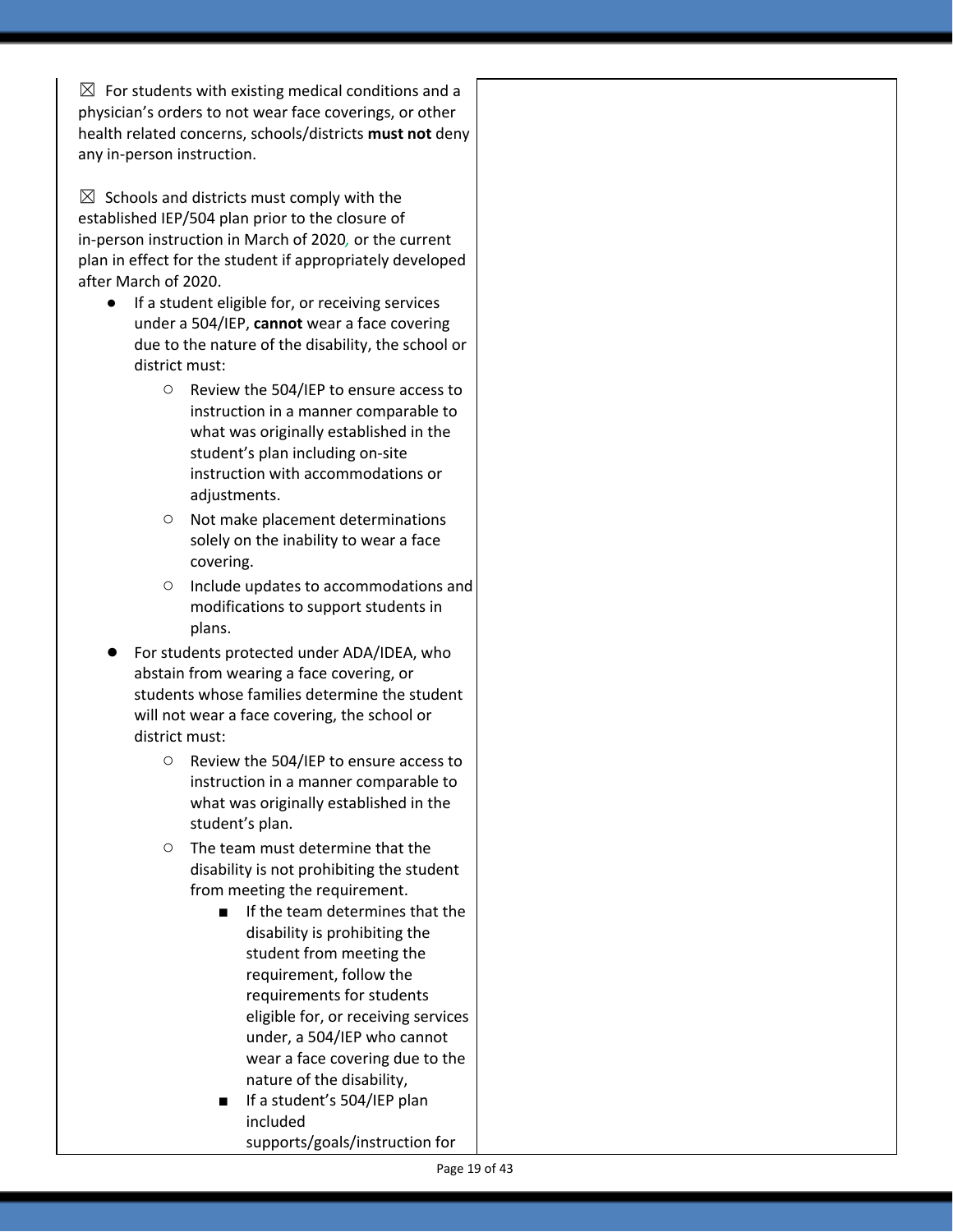| behavior or social emotional<br>learning, the school team must<br>evaluate the student's plan prior<br>to providing instruction through<br>Comprehensive Distance<br>Learning.<br>Hold a 504/IEP meeting to determine<br>$\circlearrowright$<br>equitable access to educational<br>opportunities which may include limited<br>in-person instruction, on-site instruction<br>with accommodations, or<br>Comprehensive Distance Learning. |  |
|-----------------------------------------------------------------------------------------------------------------------------------------------------------------------------------------------------------------------------------------------------------------------------------------------------------------------------------------------------------------------------------------------------------------------------------------|--|
| $\boxtimes$ For students not currently served under an IEP or<br>504, districts must consider whether or not student<br>inability to consistently wear a face covering or face<br>shield as required is due to a disability. Ongoing inability<br>to meet this requirement may be evidence of the need<br>for an evaluation to determine eligibility for support<br>under IDEA or Section 504.                                          |  |
| $\boxtimes$ If a staff member requires an accommodation for<br>the face covering or face shield requirements, districts<br>and schools shall work to limit the staff member's<br>proximity to students and staff to the extent possible to<br>minimize the possibility of exposure.                                                                                                                                                     |  |

### **1i. ISOLATION MEASURES**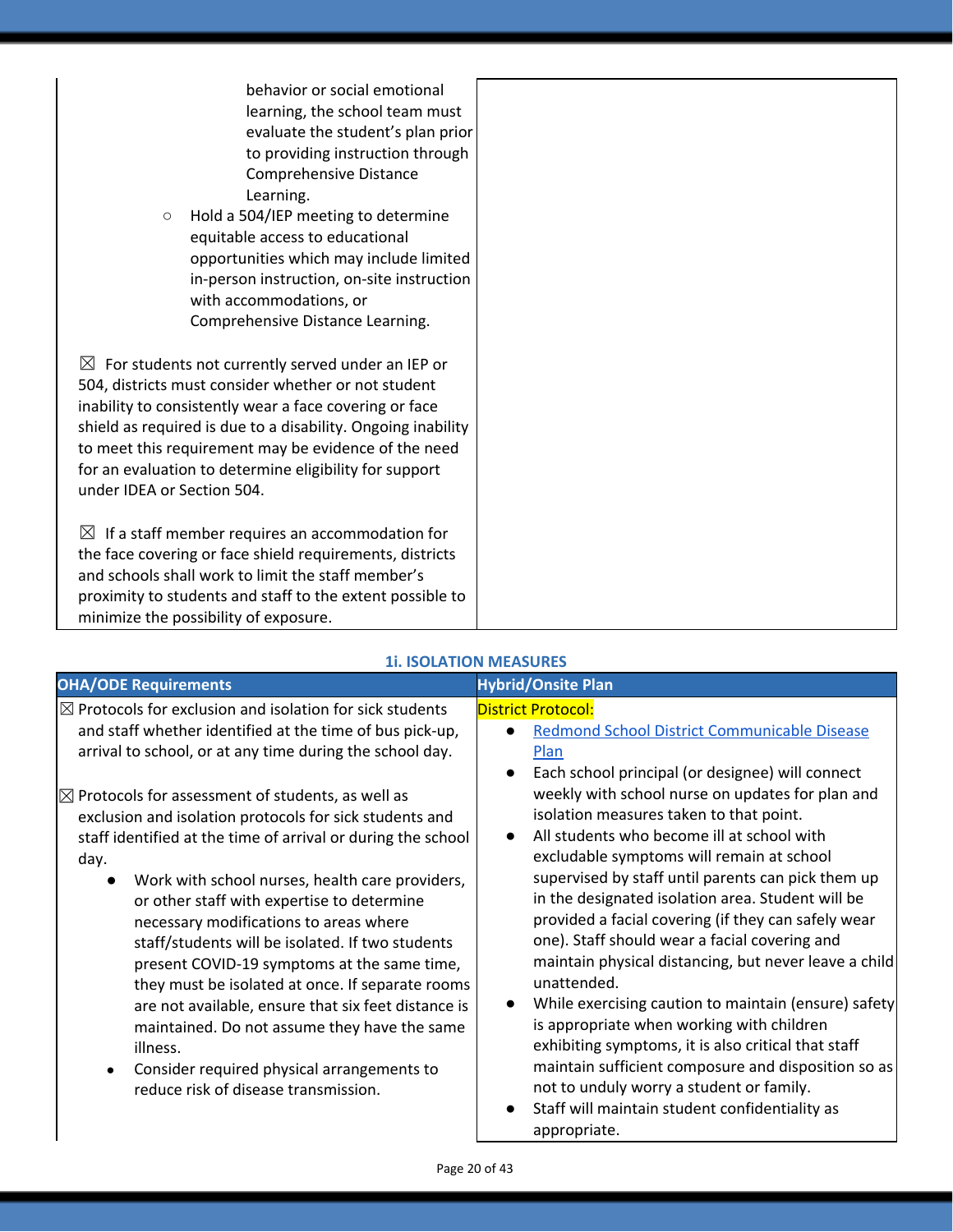- Plan for the needs of generally well students who need medication or routine treatment, as well as students who may show signs of illness.
- [Additional](https://www.oregon.gov/ode/students-and-family/healthsafety/Documents/Additional%20Considerations%20for%20Staff%20Working%20with%20Students%20with%20Complex%20Needs.pdf) guidance for nurses and health staff for providing care to students with complex needs.
- $\boxtimes$  Students and staff who report or develop symptoms must be isolated in a designated isolation area in the school, with adequate space and staff supervision and symptom monitoring by a school nurse, other school-based health care provider or school staff until they are able to go home. Anyone providing supervision and symptom monitoring must wear appropriate face covering or face shields.
	- School nurse and health staff in close contact with symptomatic individuals (less than 6 feet) should wear a medical-grade face mask. Other Personal Protective Equipment (PPE) may be needed depending on symptoms and care provided. Consult a nurse or health care professional regarding appropriate use of PPE. Any PPE used during care of a symptomatic individual should be properly removed and disposed of prior to exiting the care space, and hands washed after removing PPE.
	- After removing PPE, hands should be immediately cleaned with soap and water for at least 20 seconds. If soap and water are not available, hands can be cleaned with an alcohol-based hand sanitizer that contains 60-95% alcohol.
	- If able to do so safely, a symptomatic individual should wear a face covering.
	- To reduce fear, anxiety, or shame related to isolation, provide clear explanation of procedures, including use of PPE and handwashing.
- $\boxtimes$  Establish procedures for safely transporting anyone who is sick to their home or to a health care facility.
- $\boxtimes$  Staff and students who are ill must stay home from school and must be sent home if they become ill at school, particularly if they have COVID-19 symptoms. Refer to table i[n](https://www.oregon.gov/ode/students-and-family/healthsafety/Documents/Planning%20and%20Responding%20to%20COVID-19%20Scenarios%20in%20Schools%20August%202020.pdf) "Planning for [COVID-19](https://www.oregon.gov/ode/students-and-family/healthsafety/Documents/Planning%20and%20Responding%20to%20COVID-19%20Scenarios%20in%20Schools%20August%202020.pdf) Scenarios in [Schools."](https://www.oregon.gov/ode/students-and-family/healthsafety/Documents/Planning%20and%20Responding%20to%20COVID-19%20Scenarios%20in%20Schools%20August%202020.pdf)
- $\boxtimes$  Involve school nurses, School Based Health Centers, or staff with related experience (Occupational or Physical
- Daily logs must be maintained containing the following:
	- Name of students sent home for illness, cause of illness, time of onset, as per designated communicable disease surveillance logs
	- Name of students visiting the office for illness symptoms, even if not sent home, as per routine health logs
- Staff and students with known or suspected COVID-19 cannot remain at school. *Refer to OHA guidance for current protocols regarding quarantine and return to school.*

### School Team Input:

Defer to district Communicable Disease Management Plan for appropriate isolation determination and processes.

#### **Care Corner: Isolation Room**

- All students who become ill at school with excludable symptoms will remain at school supervised by staff until parents can pick them up. Students will be in the Care Corner (designated isolation area) located in the office.
	- Chairs are placed in this room and are divided w/ clear barriers (6' apart) and all windows will remain unobstructed so that office staff can see the student at all times.
	- Students will keep their face covering on at all times.
	- Staff will wear facial coverings at all times and additional PPE as needed and maintain physical distancing.
	- Students will be monitored and supported as needed.
	- Parent/Guardian will be called to come and pick students up- ID's will be checked for safety.
	- Parent/Guardian will ring the bell to notify the office, office staff will sign out students and walk them to the door.
- When a child is picked up, the office staff will immediately disinfect the Care Corner ( isolation room) wearing appropriate PPE and all areas in which the student came in contact.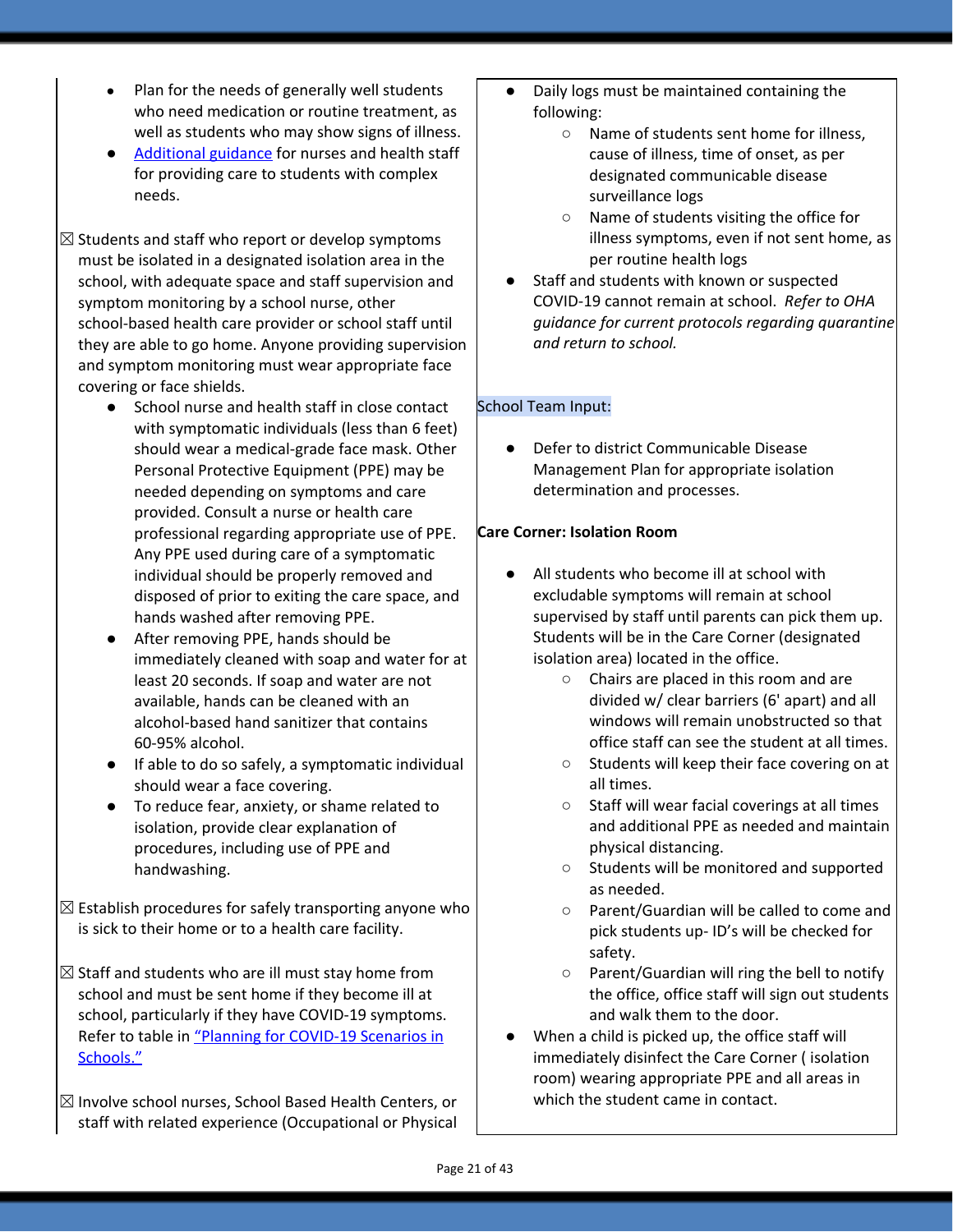| Therapists) in development of protocols and assessment<br>of symptoms (where staffing exists).                                                            |  |
|-----------------------------------------------------------------------------------------------------------------------------------------------------------|--|
| $ \mathbb{Z} $ Record and monitor the students and staff being isolated<br>or sent home for the LPHA review.                                              |  |
| $\boxtimes$ The school must provide a remote learning option for<br>students who are required to be temporarily off-site for<br>isolation and quarantine. |  |



## **2. Facilities and School Operations**

Some activities and areas will have a higher risk for spread (e.g., band, choir, science labs, locker rooms). When engaging in these activities within the school setting, schools will need to consider additional physical distancing or conduct the activities outside (where feasible). Additionally, schools should consider sharing explicit risk statements for higher risk activities (see section 5f of the *Ready Schools, Safe Learners* guidance).

### **2a. ENROLLMENT**

| <b>OHA/ODE Requirements</b>                                                                                                                                                                                                                                                                                                                                                                                                                                                                                                                                                                                                                                                                                                                                                                                                                                                                                                                                   | <b>Hybrid/Onsite Plan</b>                                                                                                                                                                                                                                                                                         |
|---------------------------------------------------------------------------------------------------------------------------------------------------------------------------------------------------------------------------------------------------------------------------------------------------------------------------------------------------------------------------------------------------------------------------------------------------------------------------------------------------------------------------------------------------------------------------------------------------------------------------------------------------------------------------------------------------------------------------------------------------------------------------------------------------------------------------------------------------------------------------------------------------------------------------------------------------------------|-------------------------------------------------------------------------------------------------------------------------------------------------------------------------------------------------------------------------------------------------------------------------------------------------------------------|
| $\boxtimes$ Enroll all students (includes foreign exchange students)<br>following the standard Oregon Department of Education<br>guidelines.<br>$\boxtimes$ The temporary suspension of the 10-day drop rule does<br>not change the rules for the initial enrollment date for<br>students:<br>The ADM enrollment date for a student is the<br>first day of the student's actual attendance.<br>A student with fewer than 10 days of absence at<br>$\bullet$<br>the beginning of the school year may be counted<br>in membership prior to the first day of<br>attendance, but not prior to the first calendar<br>day of the school year.<br>If a student does not attend during the first 10<br>session days of school, the student's ADM<br>enrollment date must reflect the student's<br>actual first day of attendance.<br>Students who were anticipated to be enrolled,<br>but who do not attend at any time must not be<br>enrolled and submitted in ADM. | <b>District Protocol:</b><br>Schools will enroll all students following ODE<br>$\bullet$<br>guidelines.<br>Students will not be unenrolled for non-attendance<br>associated with high-risk status or COVID<br>symptoms.<br>RSD will follow ODE guidance for attendance<br>policies. ODE Guidance released Aug. 11 |
| $\boxtimes$ If a student has stopped attending for 10 or more<br>days, districts must continue to try to engage the<br>student. At a minimum, districts must attempt to                                                                                                                                                                                                                                                                                                                                                                                                                                                                                                                                                                                                                                                                                                                                                                                       |                                                                                                                                                                                                                                                                                                                   |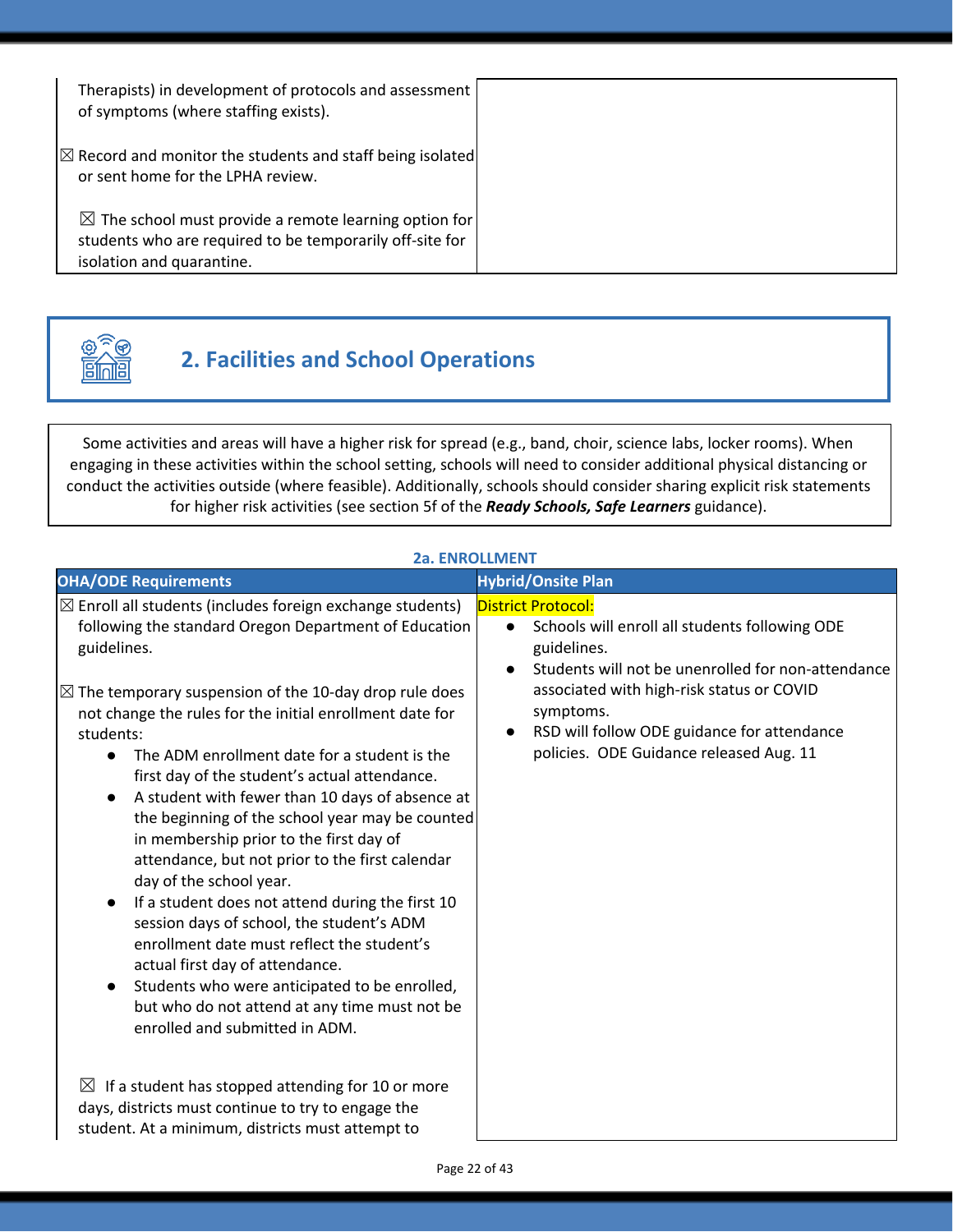| that the student has transferred or has withdrawn from<br>$\boxtimes$ Design attendance policies to account for students who<br>do not attend in-person due to student or family health<br>COVID-19 absence, the school district must reach out to |
|----------------------------------------------------------------------------------------------------------------------------------------------------------------------------------------------------------------------------------------------------|

| <b>OHA/ODE Requirements</b>                                                                                        | <b>Hybrid/Onsite Plan</b>                                                                         |
|--------------------------------------------------------------------------------------------------------------------|---------------------------------------------------------------------------------------------------|
| $\boxtimes$ Grades K-5 (self-contained): Attendance must be taken                                                  | <b>District Protocol:</b>                                                                         |
| at least once per day for all students enrolled in school,                                                         | RSD will follow ODE guidance for attendance<br>$\bullet$                                          |
| regardless of the instructional model (On-Site, Hybrid,                                                            | policies. ODE Guidance released Aug. 11                                                           |
| Comprehensive Distance Learning, online schools).                                                                  | Grades K-5: Attendance must be taken at least once<br>$\bullet$                                   |
|                                                                                                                    | per day for all students enrolled in school,                                                      |
| $\boxtimes$ Grades 6-12 (individual subject): Attendance must be                                                   | regardless of the instructional model (On-Site,                                                   |
| taken at least once for each scheduled class that day for                                                          | Hybrid, Comprehensive Distance Learning).                                                         |
| all students enrolled in school, regardless of the                                                                 | Grades 6-12: Attendance must be taken at least                                                    |
| instructional model (On-Site, Hybrid, Comprehensive                                                                | once for each scheduled class that day for all                                                    |
| Distance Learning, online schools).                                                                                | students enrolled in school, regardless of the                                                    |
|                                                                                                                    | instructional model (On-Site, Hybrid,                                                             |
| $\boxtimes$ Alternative Programs: Some students are reported in                                                    | Comprehensive Distance Learning).                                                                 |
| ADM as enrolled in a non-standard program (such as                                                                 | Provide families with clear and concise descriptions<br>$\bullet$                                 |
| tutorial time), with hours of instruction rather than days<br>present and days absent. Attendance must be taken at | of student attendance and participation                                                           |
| least once for each scheduled interaction with each                                                                | expectations as well as family involvement                                                        |
| student, so that local systems can track the student's                                                             | expectations that take into consideration the home<br>environment, caregiver's work schedule, and |
| attendance and engagement. Reported hours of                                                                       | mental/physical health.                                                                           |
| instruction continue to be those hours in which the                                                                | For On-Site Instructional Models, prior attendance                                                |
| student was present.                                                                                               | and reporting practices are unchanged and should                                                  |
|                                                                                                                    | meet the requirements described in this section                                                   |
| Online schools that previously followed a two<br>⊠                                                                 | and can be informed by the recommendations                                                        |
| check-in per week attendance process must follow the                                                               | presented.                                                                                        |

### **2b. ATTENDANCE**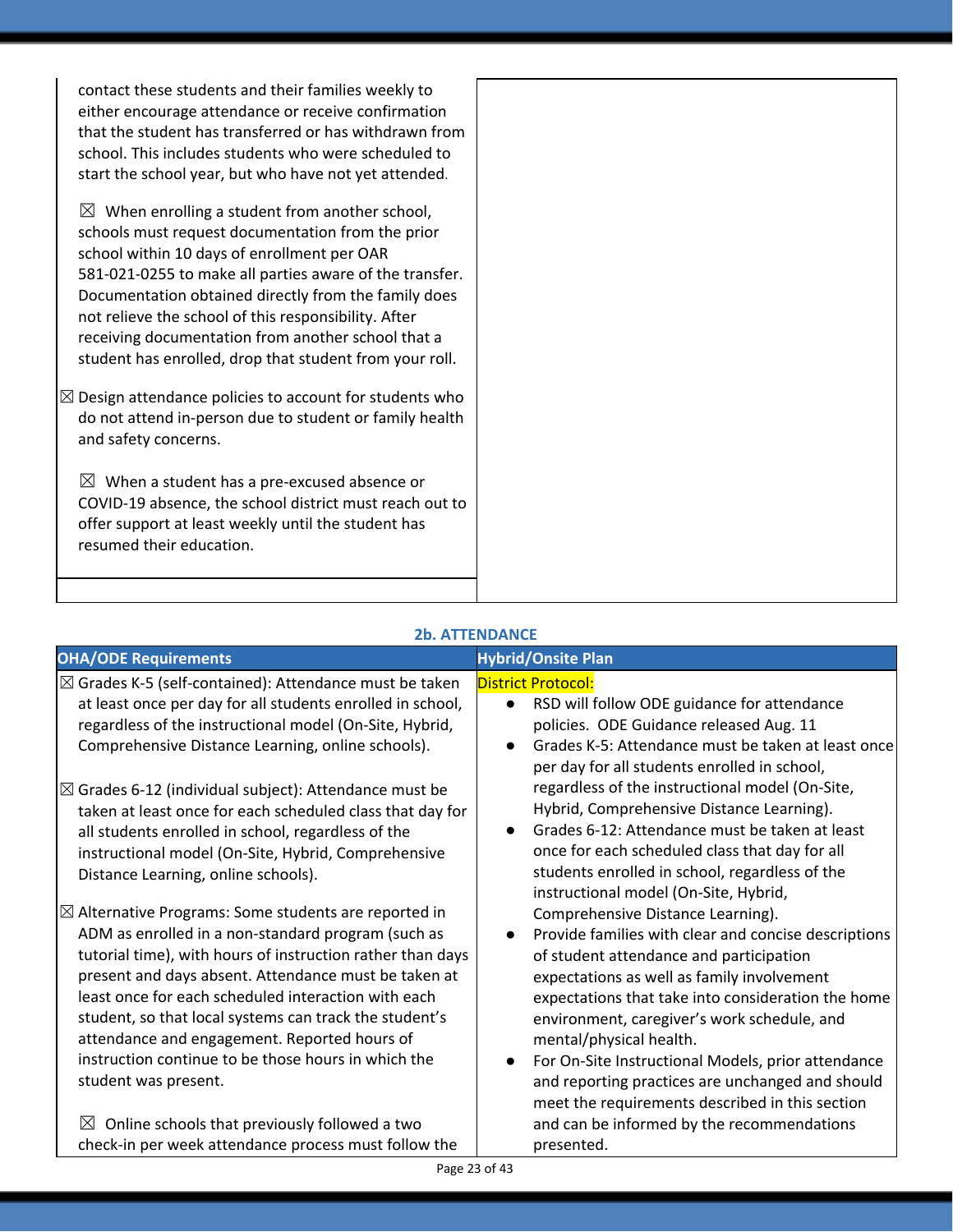Comprehensive Distance Learning requirements for checking and reporting attendance.

 $\boxtimes$  Provide families with clear and concise descriptions of student attendance and participation expectations as well as family involvement expectations that take into consideration the home environment, caregiver's work schedule, and mental/physical health.

- For any Hybrid Instructional Model or Comprehensive Distance Learning, ODE is establishing the following definitions and guidance: Attendance includes both participation in class activities and interaction with a licensed or registered teacher during a school day or interactions with educational assistants and paraprofessionals through teacher designed and facilitated processes. Interaction can be evidenced by any of the following or reasonable equivalents:
	- Participating in a video class;
	- Communication from the student to the teacher via chat, text message or email;
	- A phone call with the student, or, for younger students, with the parent;
	- Posting completed coursework to a learning management system or web-based platform or via email; or
	- Turning in completed coursework on a given day.
- When there is no evidence of student interaction during a 24-hour period surrounding a scheduled school day as described, students are reported as absent. A day present for attendance may not be claimed for weekends or holidays, per ORS 336.010 and 187.010, or any other day during which a licensed or registered teacher is not available to students.

|                                                                                                                                                                                                                                                                                                                      | <b>2c. TECHNOLOGY</b>                                                                                                                                                                                                                                                                                                                                                                                                                                                                                                                                                                      |
|----------------------------------------------------------------------------------------------------------------------------------------------------------------------------------------------------------------------------------------------------------------------------------------------------------------------|--------------------------------------------------------------------------------------------------------------------------------------------------------------------------------------------------------------------------------------------------------------------------------------------------------------------------------------------------------------------------------------------------------------------------------------------------------------------------------------------------------------------------------------------------------------------------------------------|
| <b>OHA/ODE Requirements</b>                                                                                                                                                                                                                                                                                          | <b>Hybrid/Onsite Plan</b>                                                                                                                                                                                                                                                                                                                                                                                                                                                                                                                                                                  |
| $\boxtimes$ Update procedures for district-owned or school-owned<br>devices to match cleaning requirements (see section 2d<br>of the Ready Schools, Safe Learners guidance).                                                                                                                                         | <b>District Protocol:</b><br><b>Cleaning Requirements:</b><br><b>Chromebook Cart:</b>                                                                                                                                                                                                                                                                                                                                                                                                                                                                                                      |
| $\boxtimes$ Procedures for return, inventory, updating, and<br>redistributing district-owned devices must meet physical<br>distancing requirements.<br>$\boxtimes$ If providing learning outside and allowing students to<br>engage with devices during the learning experiences,<br>provide safe charging stations. | To the extent possible, students must use<br>$\circ$<br>same Chromebook every day<br>Leave cart door open during the day<br>$\circ$<br>Minimize the number of times a student<br>$\circ$<br>must go to the cart<br>Consider storing devices in desks during the<br>$\circ$<br>day and moving them back to carts for<br>charging at the end of day<br>Sanitize exterior of cart daily<br>$\circ$<br>Sanitize device charging cords daily<br>$\circ$<br>Computer Lab Classroom:<br>To the extent possible, students should use<br>$\circlearrowright$<br>the same workspace daily (keyboard, |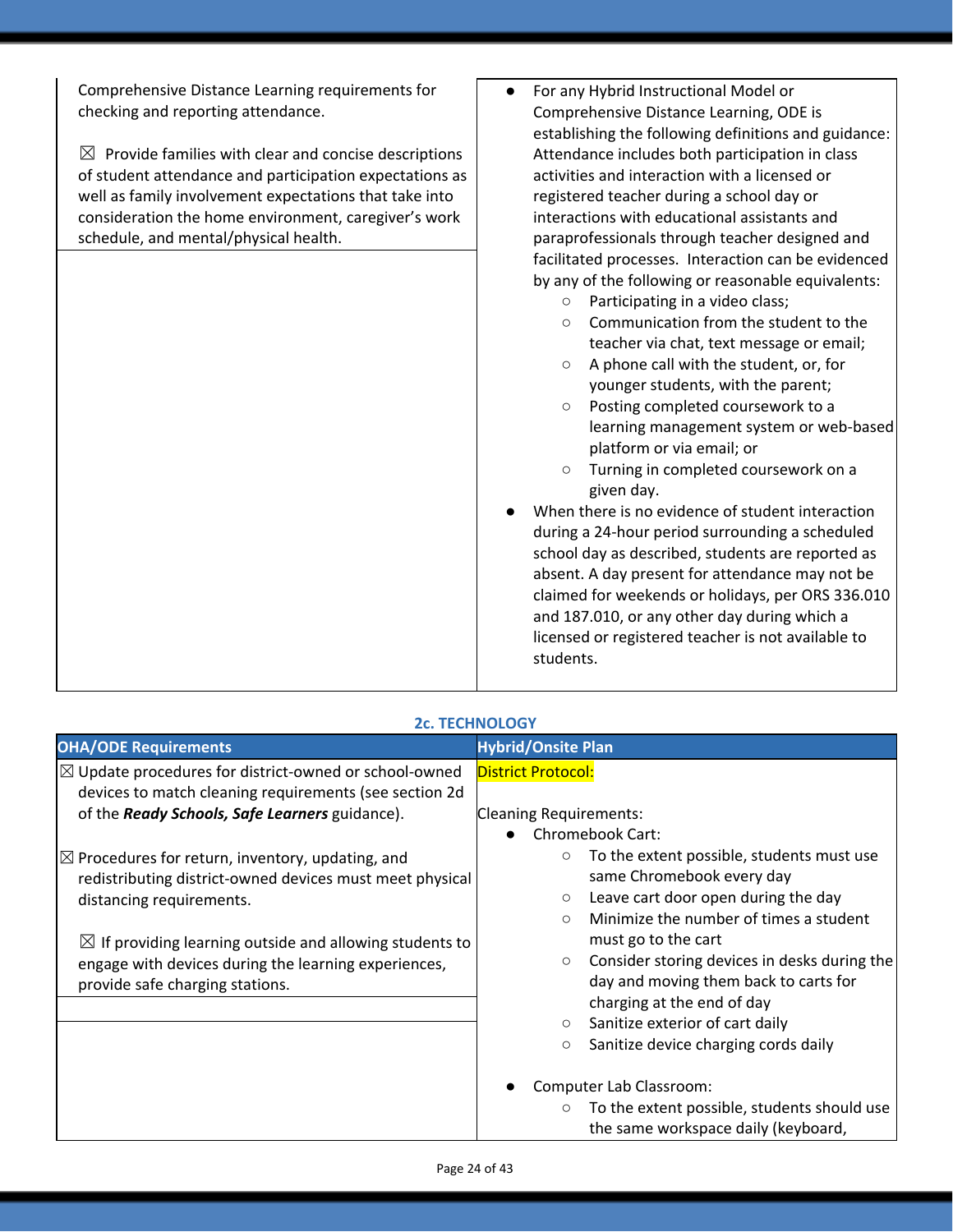| mouse, tower and table)<br>Sanitize the workspace between each<br>cohort of students<br>Open Lab Spaces (library, career center)<br>Individual users must sanitize the work<br>$\circ$<br>space before and after each use                                                        |
|----------------------------------------------------------------------------------------------------------------------------------------------------------------------------------------------------------------------------------------------------------------------------------|
| Repair, inventory, distribution or updating<br>Masks must be worn when 6ft between people<br>can't be maintained<br>Gloves will be used by RSD Tech staff<br>Clean and sanitize each device brought in for<br>$\bullet$<br>updates, repair, return, inventory, or redistribution |

|                                                                                                                                                                                                                                                                                                                                                                                                                                                                                                                                                                                                                                                                                                                                                                                                                                                                                                                                                                                                                                                                               | <b>2d. SCHOOL SPECIFIC FUNCTIONS/FACILITY FEATURES</b>                                                                                                                                                                                                                                                                                                                                                                                                                                                                                                                                                                                                                                                                                                                                                                                                            |
|-------------------------------------------------------------------------------------------------------------------------------------------------------------------------------------------------------------------------------------------------------------------------------------------------------------------------------------------------------------------------------------------------------------------------------------------------------------------------------------------------------------------------------------------------------------------------------------------------------------------------------------------------------------------------------------------------------------------------------------------------------------------------------------------------------------------------------------------------------------------------------------------------------------------------------------------------------------------------------------------------------------------------------------------------------------------------------|-------------------------------------------------------------------------------------------------------------------------------------------------------------------------------------------------------------------------------------------------------------------------------------------------------------------------------------------------------------------------------------------------------------------------------------------------------------------------------------------------------------------------------------------------------------------------------------------------------------------------------------------------------------------------------------------------------------------------------------------------------------------------------------------------------------------------------------------------------------------|
| <b>OHA/ODE Requirements</b>                                                                                                                                                                                                                                                                                                                                                                                                                                                                                                                                                                                                                                                                                                                                                                                                                                                                                                                                                                                                                                                   | <b>Hybrid/Onsite Plan</b>                                                                                                                                                                                                                                                                                                                                                                                                                                                                                                                                                                                                                                                                                                                                                                                                                                         |
| $\boxtimes$ Handwashing: All people on campus should be advised<br>and encouraged to wash their hands frequently.<br>$\boxtimes$ Equipment: Develop and use sanitizing protocols for all<br>equipment used by more than one individual or<br>purchase equipment for individual use.<br>$\boxtimes$ Events: Cancel, modify, or postpone field trips,<br>assemblies, athletic events, practices, special<br>performances, school-wide parent meetings and other<br>large gatherings to meet requirements for physical<br>distancing.<br>$\boxtimes$ Transitions/Hallways: Limit transitions to the extent<br>possible. Create hallway procedures to promote physical<br>distancing and minimize gatherings.<br>$\boxtimes$ Personal Property: Establish policies for personal<br>property being brought to school (e.g., refillable water<br>bottles, school supplies, headphones/earbuds, cell<br>phones, books, instruments, etc.). If personal items are<br>brought to school, they must be labeled prior to entering<br>school and use should be limited to the item owner. | <b>District Protocol:</b><br>Requirements for After School Programs and<br>$\bullet$<br><b>Community Facility Use</b><br><b>Elementary Common Protocols:</b><br>Field Trips: Field trips will be designed virtually for<br>$\bullet$<br>the school year.<br>Events: All assemblies, athletic events, practices,<br>$\bullet$<br>special performances, schoolwide parent meetings<br>and other large gatherings will be cancelled or held<br>in a virtual format.<br>Personal Property: Each classroom will have a limit<br>on the number of personal items brought in to<br>school. A full list will be sent home prior to class<br>starting with allowable items. If personal items are<br>brought to school, they must be labeled prior to<br>entering school and not shared with other students.<br>Personal property will be stored and used<br>individually. |
|                                                                                                                                                                                                                                                                                                                                                                                                                                                                                                                                                                                                                                                                                                                                                                                                                                                                                                                                                                                                                                                                               | <b>School Team Inputs:</b><br>Handwashing: Classrooms will establish a hand washing<br>procedure and schedule. Provide age appropriate hand<br>washing education. Each classroom has a sink that can<br>be utilized and sanitized between usages. Hand<br>Sanitizers are provide outside of each classroom.<br>Equipment: Students will have individual sets of math<br>manipulatives kept in their cubby for individual only<br>use. Very few supplies will be shared and sanitization<br>will occur between usages. Students will be trained in<br>protocols to support sanitization. Recess equipment will                                                                                                                                                                                                                                                     |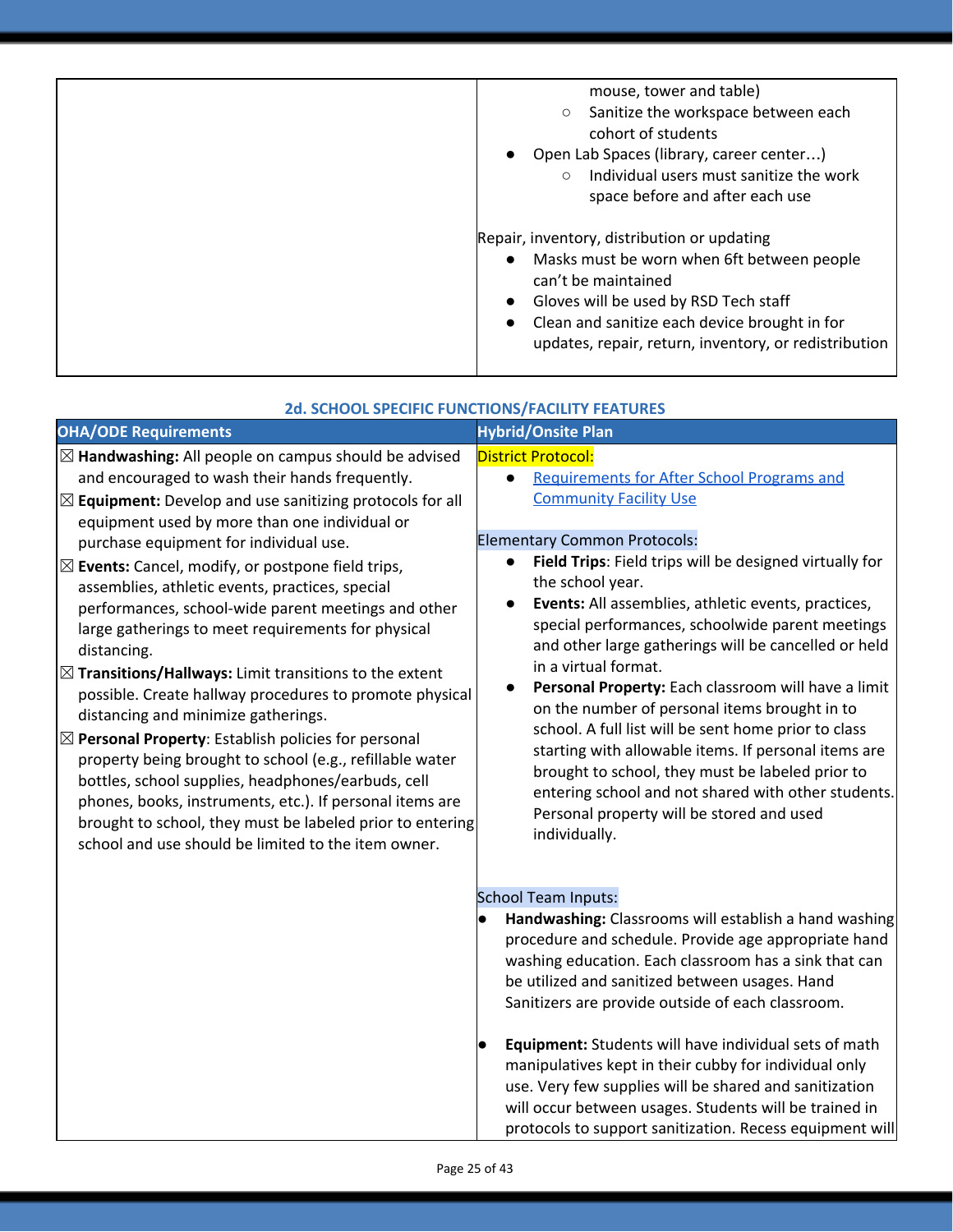be bagged for cohort usage. Equipment will be sanitized after use. ● **Transitions/Hallways:** Schedule is designed to minimize transitions. Transition times will be staggered when more than one cohort needs to move. Students will be taught a procedure to maintain 6 foot distancing when lining up by utilizing visual cues and in traveling from place to place (i.e. counting to ten after the person in front of them begins moving before they proceed ahead). ● **Safety Drills:** During fire drills (and all other safety drills), all cohort classes to the extent possible will be physically distanced during exit, recovery, and reentry procedures.

| <b>OHA/ODE Requirements</b>                                                                                                                                                                                                                                                                                                                                                                                                                                                                                                                                                                                                                                                                                                                                                                                                                                                                                                                                                                                                                                                                                                                                                                                                            | <b>Hybrid/Onsite Plan</b>                                                                                                                                                                                                                                                                                                                                                                                                                                                                                                                                                                                                                                                                                                                                                                                                                                                                                                                                                                                                                                                                                                                                                                                                                                                                                                                                                                                                 |
|----------------------------------------------------------------------------------------------------------------------------------------------------------------------------------------------------------------------------------------------------------------------------------------------------------------------------------------------------------------------------------------------------------------------------------------------------------------------------------------------------------------------------------------------------------------------------------------------------------------------------------------------------------------------------------------------------------------------------------------------------------------------------------------------------------------------------------------------------------------------------------------------------------------------------------------------------------------------------------------------------------------------------------------------------------------------------------------------------------------------------------------------------------------------------------------------------------------------------------------|---------------------------------------------------------------------------------------------------------------------------------------------------------------------------------------------------------------------------------------------------------------------------------------------------------------------------------------------------------------------------------------------------------------------------------------------------------------------------------------------------------------------------------------------------------------------------------------------------------------------------------------------------------------------------------------------------------------------------------------------------------------------------------------------------------------------------------------------------------------------------------------------------------------------------------------------------------------------------------------------------------------------------------------------------------------------------------------------------------------------------------------------------------------------------------------------------------------------------------------------------------------------------------------------------------------------------------------------------------------------------------------------------------------------------|
| $\boxtimes$ Physical distancing, stable cohorts, square footage, and<br>cleaning requirements must be maintained during arrival<br>and dismissal procedures.<br>$\boxtimes$ Create schedule(s) and communicate staggered arrival<br>and/or dismissal times.<br>$\boxtimes$ Assign students or cohorts to an entrance; assign staff<br>member(s) to conduct visual screenings (see section 1f<br>of the Ready Schools, Safe Learners guidance)<br>$\boxtimes$ Ensure accurate sign-in/sign-out protocols to help<br>facilitate contact tracing by the LPHA. Sign-in procedures<br>are not a replacement for entrance and screening<br>requirements. Students entering school after arrival<br>times must be screened for the primary symptoms of<br>concern.<br>Eliminate shared pen and paper sign-in/sign-out<br>$\bullet$<br>sheets.<br>Ensure hand sanitizer is available if signing<br>$\bullet$<br>children in or out on an electronic device.<br>$\boxtimes$ Ensure alcohol-based hand sanitizer (with 60-95%<br>alcohol) dispensers are easily accessible near all entry<br>doors and other high-traffic areas. Establish and clearly<br>communicate procedures for keeping caregiver<br>drop-off/pick-up as brief as possible. | <b>District Protocol:</b><br>Informed by Transportation Plan (2i.)<br>$\bullet$<br>Individual buildings will develop plan for<br>$\circ$<br>getting students to and from the building.<br>Cohorts will be assigned to an entrance.<br>$\circ$<br>Hand sanitizer dispensers will be installed<br>$\circlearrowright$<br>near all entry doors.<br><b>School Team Input:</b><br>Arrival and dismissal procedures and location will<br>$\bullet$<br>be communicated with parents in the "Welcome<br>Back to School" letter.<br>Arrival and dismissal procedures will be explicitly<br>$\bullet$<br>taught to students and supported with signage.<br>Each grade level cohort will be assigned an<br>$\bullet$<br>entrance. Each entrance will have a staff member<br>there to provide visual screening. Entrance paths<br>will be marked on the ground every 6 ft to provide<br>visual distance reminders. Students will enter the<br>building at assigned cohort doors.<br>Kindergarten, Special Needs Bus - Front<br>$\bigcirc$<br>Doors (stagger times of these classrooms at<br>end of the day)<br>1st Grade-Classroom teacher's doors<br>$\circ$<br>2nd Grade - Cafeteria Door<br>$\circ$<br>3rd Grade - West Lobby Door<br>$\circlearrowright$<br>4th Grade - New Wing Hall Door<br>$\circlearrowright$<br>% Blend - Room 6 classroom door<br>$\circ$<br>5th Grade - North Door (By Headstart and<br>$\circ$<br>Mosaic) |

### **2e. ARRIVAL AND DISMISSAL**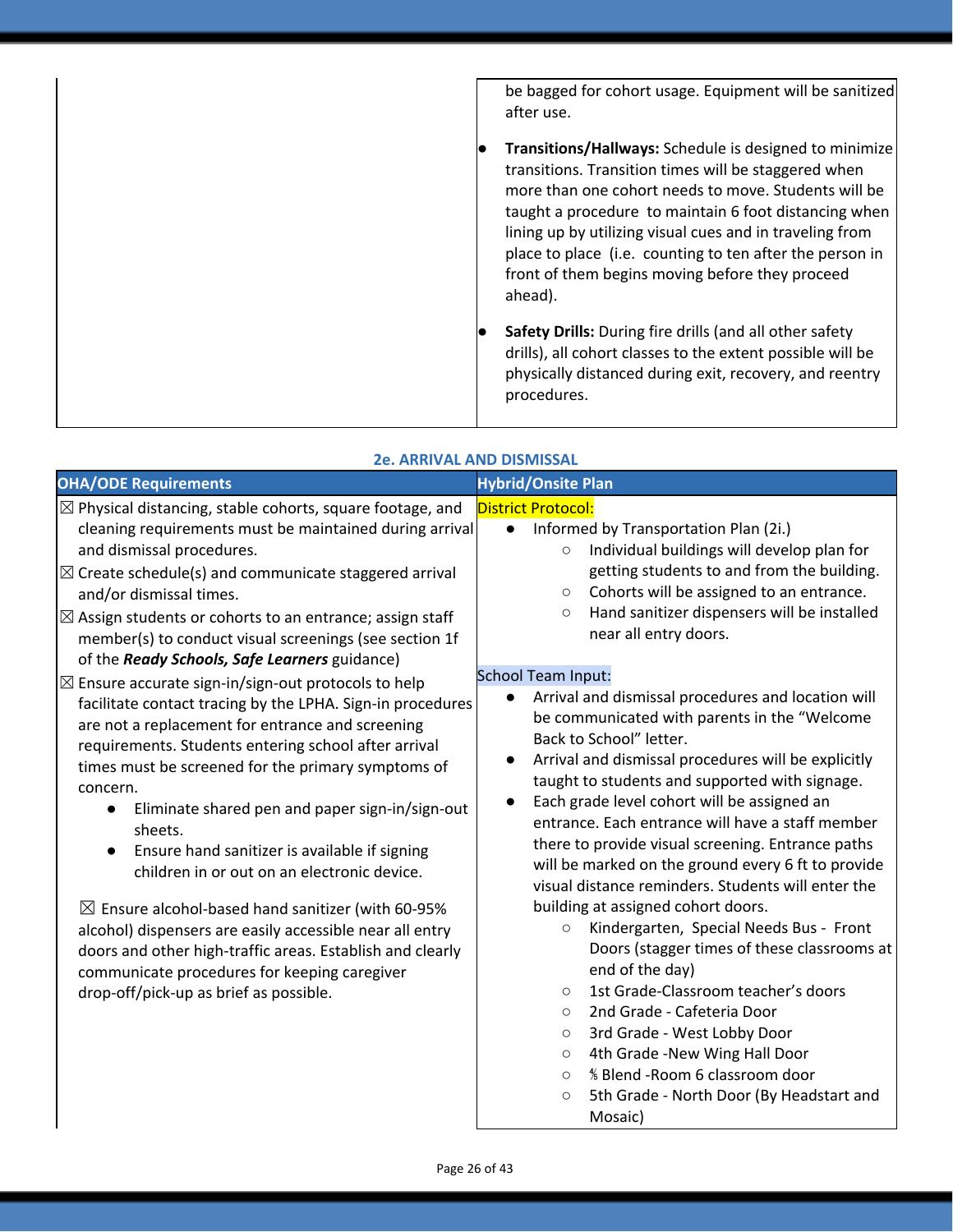| Share with families the need to keep<br>drop-off/pick-up interactions as brief as possible.<br>Each entrance will have a handwashing station.<br>Schedule will communicate staggered dismissal<br>times for entrances being used for more than one<br>cohort.<br>Kinders will be released 15 minutes before<br>$\circ$<br>other students; bussers will be released at<br>2:55, all others at 3:00.<br>Bus riders will be released by bus number<br>$\circ$<br>from their classrooms @ 2:55. Bus riders<br>will go to the gym and line up by route.<br>They will be released through the red gym<br>door.                                                                                                                                                                                                                                                                                                                               |
|----------------------------------------------------------------------------------------------------------------------------------------------------------------------------------------------------------------------------------------------------------------------------------------------------------------------------------------------------------------------------------------------------------------------------------------------------------------------------------------------------------------------------------------------------------------------------------------------------------------------------------------------------------------------------------------------------------------------------------------------------------------------------------------------------------------------------------------------------------------------------------------------------------------------------------------|
| Recess - Grade level cohorts will be created for all<br>recesses in the AM and PM grade-dependent.<br>The playground will be divided into separate play<br>areas which will be assigned to cohorts.<br>Students will report directly to their classrooms and<br>will be visually screened.<br>Each teacher will sign them into Synergy to<br>$\circ$<br>facilitate contact tracing.<br>Hand sanitizer will be utilized at reception<br>$\circ$<br>to use in conjunction with arrival/dismissal<br>Established drop-off/pick-up procedures will be<br>communicated to all caregivers and protocols will<br>be practiced with students.<br>During morning arrival students will be released by<br>parents and caregivers at curbside.<br>During afternoon dismissals parents will wait for<br>students at curbside.<br>Mark specific areas and designate one-way traffic<br>flow for transitions of traffic for vehicles and<br>on-foot. |

| <b>OHA/ODE Requirements</b>                                                                                                                                                                                                                                                                                                                                                                                                                                                                                           | <b>Hybrid/Onsite Plan</b>                                                                                                                                                                                                                |
|-----------------------------------------------------------------------------------------------------------------------------------------------------------------------------------------------------------------------------------------------------------------------------------------------------------------------------------------------------------------------------------------------------------------------------------------------------------------------------------------------------------------------|------------------------------------------------------------------------------------------------------------------------------------------------------------------------------------------------------------------------------------------|
| $\boxtimes$ Seating: Rearrange student desks and other seat spaces <b>District Protocol:</b><br>so that staff and students' physical bodies are six feet<br>apart to the maximum extent possible while also<br>maintaining 35 square feet per person; assign seating so<br>students are in the same seat at all times.<br>$\boxtimes$ Materials: Avoid sharing of community supplies when<br>possible (e.g., scissors, pencils, etc.). Clean these items<br>frequently. Provide hand sanitizer and tissues for use by | Student desks will be six feet apart and will<br>$\bullet$<br>maintain 35 square feet per person.<br>Upholstered furniture and soft seating (including<br>$\bullet$<br>rugs) will be removed from all classrooms and<br>learning spaces. |
| students and staff.                                                                                                                                                                                                                                                                                                                                                                                                                                                                                                   | <b>School Team Input:</b>                                                                                                                                                                                                                |
| $\boxtimes$ Handwashing: Remind students (with signage and<br>regular verbal reminders from staff) of the utmost                                                                                                                                                                                                                                                                                                                                                                                                      |                                                                                                                                                                                                                                          |

### **2f. CLASSROOMS/REPURPOSED LEARNING SPACES**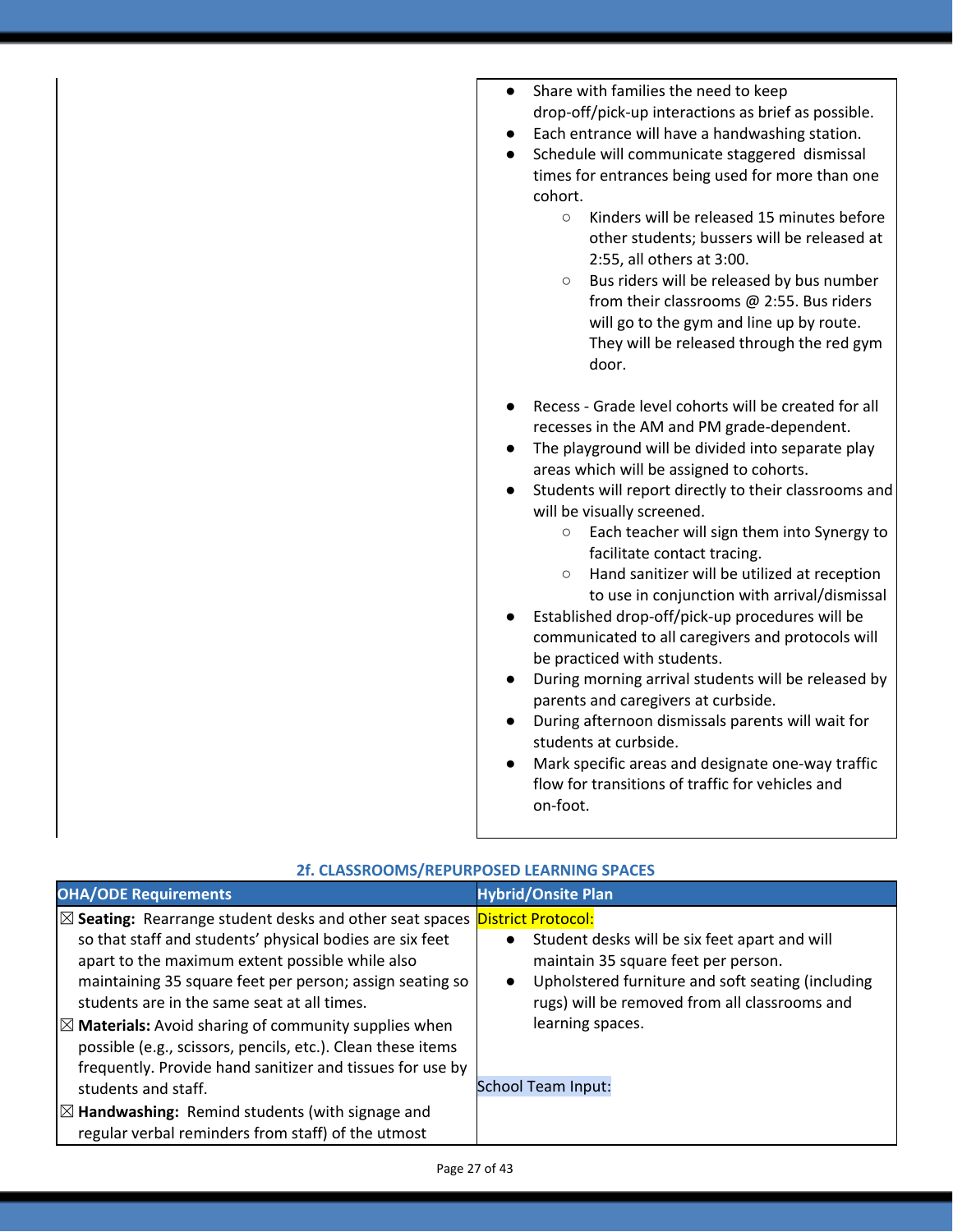| importance of hand hygiene and respiratory etiquette. |  |
|-------------------------------------------------------|--|
| Respiratory etiquette means covering coughs and       |  |
| sneezes with an elbow or a tissue. Tissues should be  |  |
| disposed of in a garbage can, then hands washed or    |  |
| sanitized immediately.                                |  |

- Wash hands with soap and water for 20 seconds or use an alcohol-based hand sanitizer with 60-95% alcohol.
- **Seating:** At least six feet apart; assign seating so students are in the same seat at all times. All classrooms with student tables will need some form of barrier because 6' of distance can't be met (plexiglass or some other divider)
	- Grade levels with larger class sizes will utilize alternate spaces and an instructional assistant to support learning.
		- 2nd grade/3rd grade utilize classroom offices and Room 7- if need be-Possible A,B,C model
		- 4th and 5th grade- utilize additional adjoining classrooms and an IA to supervise.
	- **Materials: (Elem. Common Practice)** No community supplies (for commonly used items (e.g., scissors, pencils, crayons). Design protocols for use and sanitizing of shared supplies (e.g. math manipulatives). If materials are shared, clean frequently.
	- **Furniture**: All soft and/or upholstered furniture will be eliminate
	- **Handwashing:** Remind students through signage and regular reminders from staff of the utmost importance of hand hygiene and respiratory etiquette. Respiratory etiquette means covering coughs and sneezes with an elbow or a tissue. Tissues should be disposed of and hands washed.
		- **○** Wash hands with soap and water for 20 seconds or use an alcohol-based hand sanitizer with 60-95% alcohol.e disposed of and hands washed or sanitized immediately.

| 2g. PLAYGROUNDS, FIELDS, RECESS, BREAK, AND RESTROOMS                                                                                                                                                                                                                                                                                                                                                                                                                                      |                                                                                                                                                                                                                                                                                                                                                               |  |
|--------------------------------------------------------------------------------------------------------------------------------------------------------------------------------------------------------------------------------------------------------------------------------------------------------------------------------------------------------------------------------------------------------------------------------------------------------------------------------------------|---------------------------------------------------------------------------------------------------------------------------------------------------------------------------------------------------------------------------------------------------------------------------------------------------------------------------------------------------------------|--|
| <b>OHA/ODE Requirements</b>                                                                                                                                                                                                                                                                                                                                                                                                                                                                | <b>Hybrid/Onsite Plan</b>                                                                                                                                                                                                                                                                                                                                     |  |
| $\boxtimes$ Keep school playgrounds closed to the general public<br>until park playground equipment and benches reopen in<br>the community (see Oregon Health Authority's Specific<br><b>Guidance for Outdoor Recreation Organizations).</b><br>After using the restroom students must wash hands<br>$\boxtimes$<br>with soap and water for 20 seconds. Soap must be made<br>available to students and staff. For learning outside if<br>portable bathrooms are used, set up portable hand | <b>District Protocol:</b><br><b>Requirements for After School Programs and</b><br><b>Community Facility Use</b><br>RSD will designate playground and shared<br>$\bullet$<br>equipment solely for the use of one cohort at a time.<br>Playgrounds will be disinfected at least daily or<br>between use as much as possible in accordance with<br>CDC guidance. |  |
| washing stations and create a regular cleaning schedule.                                                                                                                                                                                                                                                                                                                                                                                                                                   |                                                                                                                                                                                                                                                                                                                                                               |  |
|                                                                                                                                                                                                                                                                                                                                                                                                                                                                                            | <b>School Team Input:</b>                                                                                                                                                                                                                                                                                                                                     |  |
| $ \boxtimes$ Before and after using playground equipment, students                                                                                                                                                                                                                                                                                                                                                                                                                         | Playgrounds/Fields/Recesses:                                                                                                                                                                                                                                                                                                                                  |  |
| must wash hands with soap and water for 20 seconds or<br>use an alcohol-based hand sanitizer with 60-95%<br>alcohol.                                                                                                                                                                                                                                                                                                                                                                       | Our playgrounds will be kept closed to the general<br>public with gates remaining locked at all times<br>during the school day.                                                                                                                                                                                                                               |  |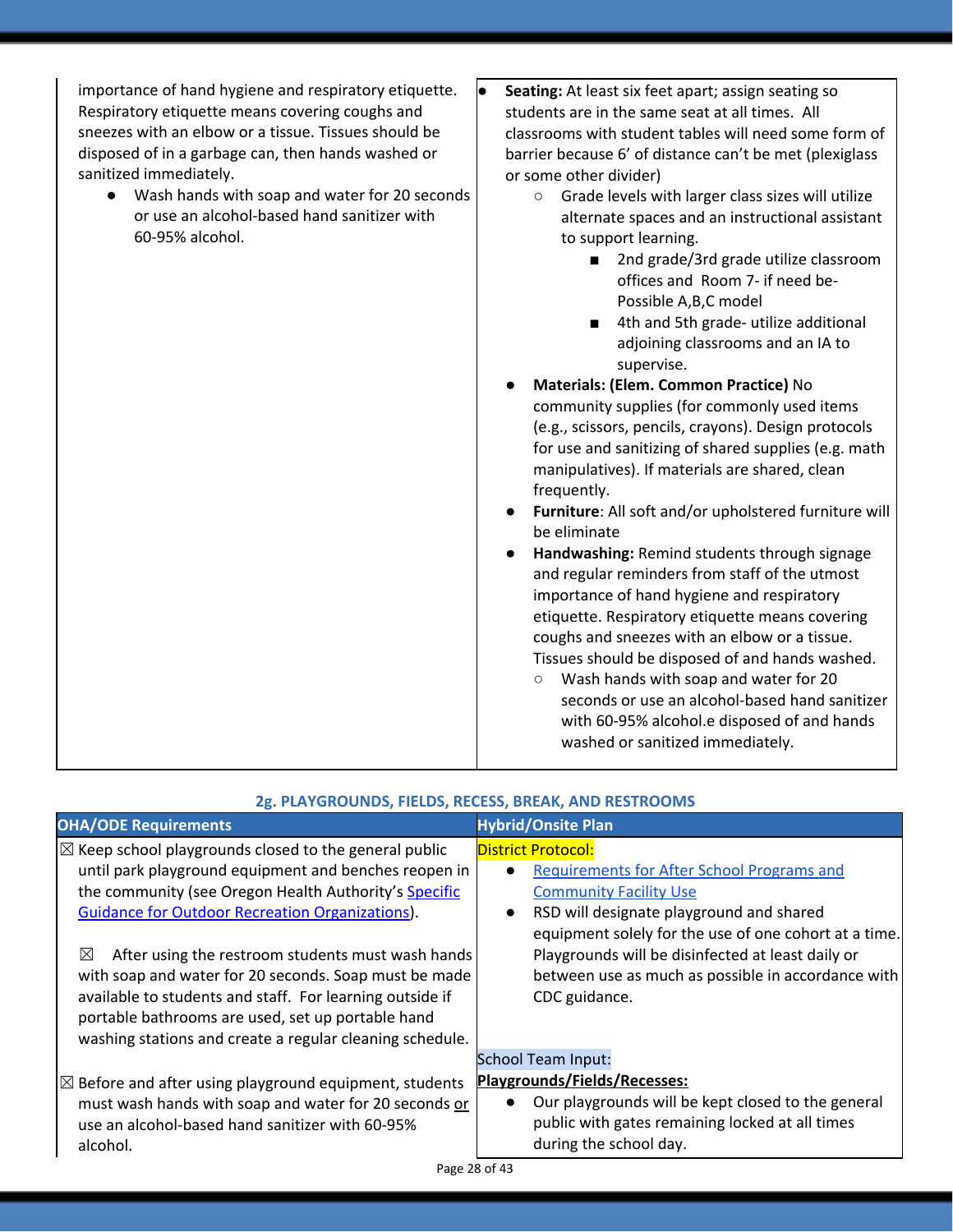| $\boxtimes$ Designate playground and shared equipment solely for<br>the use of one cohort at a time. Outdoor playground<br>structures require normal routine cleaning and do not<br>require disinfection. Shared equipment (balls, jump<br>ropes, etc.) should be cleaned and disinfected at least<br>daily in accordance with CDC guidance.<br>$\boxtimes$ Cleaning requirements must be maintained (see section<br>2j of the Ready Schools, Safe Learners guidance).                                                                                                                          | We will divide our playgrounds into sections for<br>$\bullet$<br>cohorts and rotate students on a schedule.<br>Only one cohort will be in a section per<br>$\circ$<br>week. Cohorts will rotate sections on a<br>weekly basis.<br>No use of the playground equipment for arrival and<br>dismissal.<br>Each cohort will have individual equipment that will<br>be taken out and brought back in with their cohort.<br>Equipment will be sanitized at the end of<br>$\circ$<br>each day.<br>Students will wash hands or sanitize before and<br>after recess.<br>Physical Distancing: Students are to stay 6 feet<br>Signage will be posted stating playground closure<br>and reminders of physical distancing for students.<br>Games and activities that support social distancing<br>$\bullet$<br>will be taught by P.E. and classroom teachers.<br>Teachers will work with students to explicitly teach<br>physical distancing measures to students. |
|-------------------------------------------------------------------------------------------------------------------------------------------------------------------------------------------------------------------------------------------------------------------------------------------------------------------------------------------------------------------------------------------------------------------------------------------------------------------------------------------------------------------------------------------------------------------------------------------------|------------------------------------------------------------------------------------------------------------------------------------------------------------------------------------------------------------------------------------------------------------------------------------------------------------------------------------------------------------------------------------------------------------------------------------------------------------------------------------------------------------------------------------------------------------------------------------------------------------------------------------------------------------------------------------------------------------------------------------------------------------------------------------------------------------------------------------------------------------------------------------------------------------------------------------------------------|
|                                                                                                                                                                                                                                                                                                                                                                                                                                                                                                                                                                                                 |                                                                                                                                                                                                                                                                                                                                                                                                                                                                                                                                                                                                                                                                                                                                                                                                                                                                                                                                                      |
| $\boxtimes$ Maintain physical distancing requirements, stable<br>cohorts, and square footage requirements.                                                                                                                                                                                                                                                                                                                                                                                                                                                                                      |                                                                                                                                                                                                                                                                                                                                                                                                                                                                                                                                                                                                                                                                                                                                                                                                                                                                                                                                                      |
| $\boxtimes$ Provide signage and restrict access to outdoor<br>equipment (including sports equipment, etc.).                                                                                                                                                                                                                                                                                                                                                                                                                                                                                     |                                                                                                                                                                                                                                                                                                                                                                                                                                                                                                                                                                                                                                                                                                                                                                                                                                                                                                                                                      |
| $\boxtimes$ Design recess activities that allow for physical distancing<br>and maintenance of stable cohorts.                                                                                                                                                                                                                                                                                                                                                                                                                                                                                   |                                                                                                                                                                                                                                                                                                                                                                                                                                                                                                                                                                                                                                                                                                                                                                                                                                                                                                                                                      |
| $\boxtimes$ Clean all outdoor equipment at least daily or between<br>use as much as possible in accordance with CDC<br>guidance.                                                                                                                                                                                                                                                                                                                                                                                                                                                                |                                                                                                                                                                                                                                                                                                                                                                                                                                                                                                                                                                                                                                                                                                                                                                                                                                                                                                                                                      |
| Limit the number of employees gathering in shared<br>$\boxtimes$<br>spaces. Restrict use of shared spaces such as conference<br>rooms, break rooms, and elevators by limiting occupancy<br>or staggering use, maintaining six feet of distance<br>between adults. Establish a minimum of 35 square feet<br>per person when determining room capacity. Calculate<br>only with usable space, understanding that tables and<br>room set-up will require use of all space in the<br>calculation. Note: The largest area of risk is adults eating<br>together in break rooms without face coverings. |                                                                                                                                                                                                                                                                                                                                                                                                                                                                                                                                                                                                                                                                                                                                                                                                                                                                                                                                                      |

### **2h. MEAL SERVICE/NUTRITION**

| ————————————————————————————                                      |                           |  |
|-------------------------------------------------------------------|---------------------------|--|
| <b>OHA/ODE Requirements</b>                                       | <b>Hybrid/Onsite Plan</b> |  |
| $\boxtimes$ Include meal services/nutrition staff in planning for | <b>District Protocol:</b> |  |
| school reentry.                                                   |                           |  |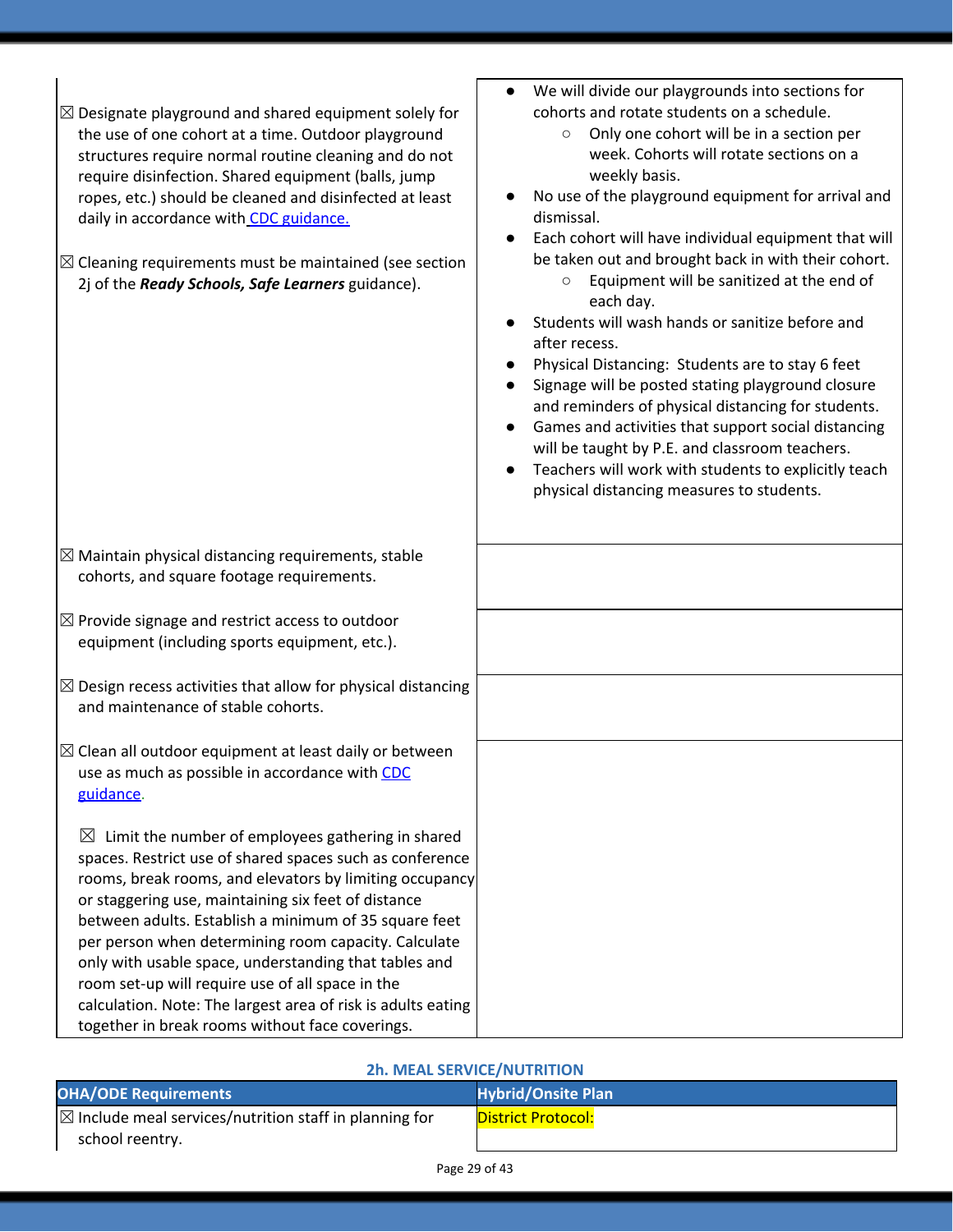| $\boxtimes$ Prohibit self-service buffet-style meals.<br>$\boxtimes$ Prohibit sharing of food and drinks among students<br>and/or staff.<br>At designated meal or snack times, students may<br>$\boxtimes$<br>remove their face coverings to eat or drink but must<br>maintain six feet of physical distance from others, and<br>must put face coverings back on after finishing the meal<br>or snack.<br>$\boxtimes$ Staff serving meals and students interacting with staff at<br>mealtimes must wear face coverings (see section 1h of<br>the Ready Schools, Safe Learners guidance). Staff must<br>maintain 6 feet of physical distance to the greatest<br>extent possible. If students are eating in a classroom,<br>staff may supervise from the doorway of the classroom if<br>feasible.<br>$\boxtimes$ Students must wash hands with soap and water for 20<br>seconds or use an alcohol-based hand sanitizer with<br>60-95% alcohol before meals and should be encouraged<br>to do so after.<br>$\boxtimes$ Appropriate daily cleaning of meal items (e.g., plates,<br>utensils, transport items) in classrooms where meals are<br>consumed.<br>$\boxtimes$ Since staff must remove their face coverings during<br>eating and drinking, limit the number of employees<br>gathering in shared spaces. Restrict use of shared spaces<br>such as conference rooms and break rooms by limiting<br>occupancy or staggering use. Consider staggering times<br>for staff breaks, to prevent congregation in shared<br>spaces. Always maintain at least six feet of physical<br>distancing and establish a minimum of 35 square feet<br>per person when determining room capacity. Calculate<br>only with usable classroom space, understanding that<br>desks and room set-up will require use of all space in the<br>calculation. Wear face coverings except when eating or<br>drinking and minimize time in spaces where face<br>coverings are not consistently worn.<br>$\boxtimes$ Cleaning and sanitizing of meal touch-points and meal | We will provide access to nutrition/meal service for<br>all eligible students, including students not on-site.<br>Plans are being developed to distribute meals to a<br>$\bullet$<br>classroom setting.<br>Since staff must remove their face coverings during<br>$\bullet$<br>eating and drinking, staff should eat snacks and<br>meals independently, and not in staff rooms when<br>other people are present.<br><b>Elementary Common Protocols:</b><br>All students eat in the classroom<br>$\bullet$<br>Note: This is NOT the teacher's 30 min. duty-free<br>$\bullet$<br>lunch time (unless it is supervised by another staff<br>member)<br><b>School Team Input:</b><br>All meals will be eaten in the classroom.<br>All students will wash their hands in the classroom<br>prior to meals. Students will use soap and water for<br>20 seconds or use an alcohol-based hand sanitizer<br>with 60-95% alcohol before and after meals.<br>Students will not share utensils or other items<br>during meals.<br>Staff serving her handling the food must wear face<br>$\bullet$<br>shields or face coverings.<br>Each table/desk will be cleaned prior to meals being<br>$\bullet$<br>consumed and after.<br>Breakfast: Breakfasts will be in sacks at each<br>$\bullet$<br>entrance, students will pick up a sack on their way<br>into the building. Classroom teachers will tally the<br>meal in Synergy.<br>Lunch: Lunches will be delivered to each classroom.<br>Students will pick up their lunch one at a time.<br>Classroom teacher will disinfect the desks with<br>$J-512.$ |
|----------------------------------------------------------------------------------------------------------------------------------------------------------------------------------------------------------------------------------------------------------------------------------------------------------------------------------------------------------------------------------------------------------------------------------------------------------------------------------------------------------------------------------------------------------------------------------------------------------------------------------------------------------------------------------------------------------------------------------------------------------------------------------------------------------------------------------------------------------------------------------------------------------------------------------------------------------------------------------------------------------------------------------------------------------------------------------------------------------------------------------------------------------------------------------------------------------------------------------------------------------------------------------------------------------------------------------------------------------------------------------------------------------------------------------------------------------------------------------------------------------------------------------------------------------------------------------------------------------------------------------------------------------------------------------------------------------------------------------------------------------------------------------------------------------------------------------------------------------------------------------------------------------------------------------------------------------------------------------------------------------------------------------------------|------------------------------------------------------------------------------------------------------------------------------------------------------------------------------------------------------------------------------------------------------------------------------------------------------------------------------------------------------------------------------------------------------------------------------------------------------------------------------------------------------------------------------------------------------------------------------------------------------------------------------------------------------------------------------------------------------------------------------------------------------------------------------------------------------------------------------------------------------------------------------------------------------------------------------------------------------------------------------------------------------------------------------------------------------------------------------------------------------------------------------------------------------------------------------------------------------------------------------------------------------------------------------------------------------------------------------------------------------------------------------------------------------------------------------------------------------------------------------------------------------------------------------------------------------------------------------------------|
| counting system between stable cohorts.<br>$\boxtimes$ Adequate cleaning and disinfection of tables between                                                                                                                                                                                                                                                                                                                                                                                                                                                                                                                                                                                                                                                                                                                                                                                                                                                                                                                                                                                                                                                                                                                                                                                                                                                                                                                                                                                                                                                                                                                                                                                                                                                                                                                                                                                                                                                                                                                                  |                                                                                                                                                                                                                                                                                                                                                                                                                                                                                                                                                                                                                                                                                                                                                                                                                                                                                                                                                                                                                                                                                                                                                                                                                                                                                                                                                                                                                                                                                                                                                                                          |
| meal periods.                                                                                                                                                                                                                                                                                                                                                                                                                                                                                                                                                                                                                                                                                                                                                                                                                                                                                                                                                                                                                                                                                                                                                                                                                                                                                                                                                                                                                                                                                                                                                                                                                                                                                                                                                                                                                                                                                                                                                                                                                                |                                                                                                                                                                                                                                                                                                                                                                                                                                                                                                                                                                                                                                                                                                                                                                                                                                                                                                                                                                                                                                                                                                                                                                                                                                                                                                                                                                                                                                                                                                                                                                                          |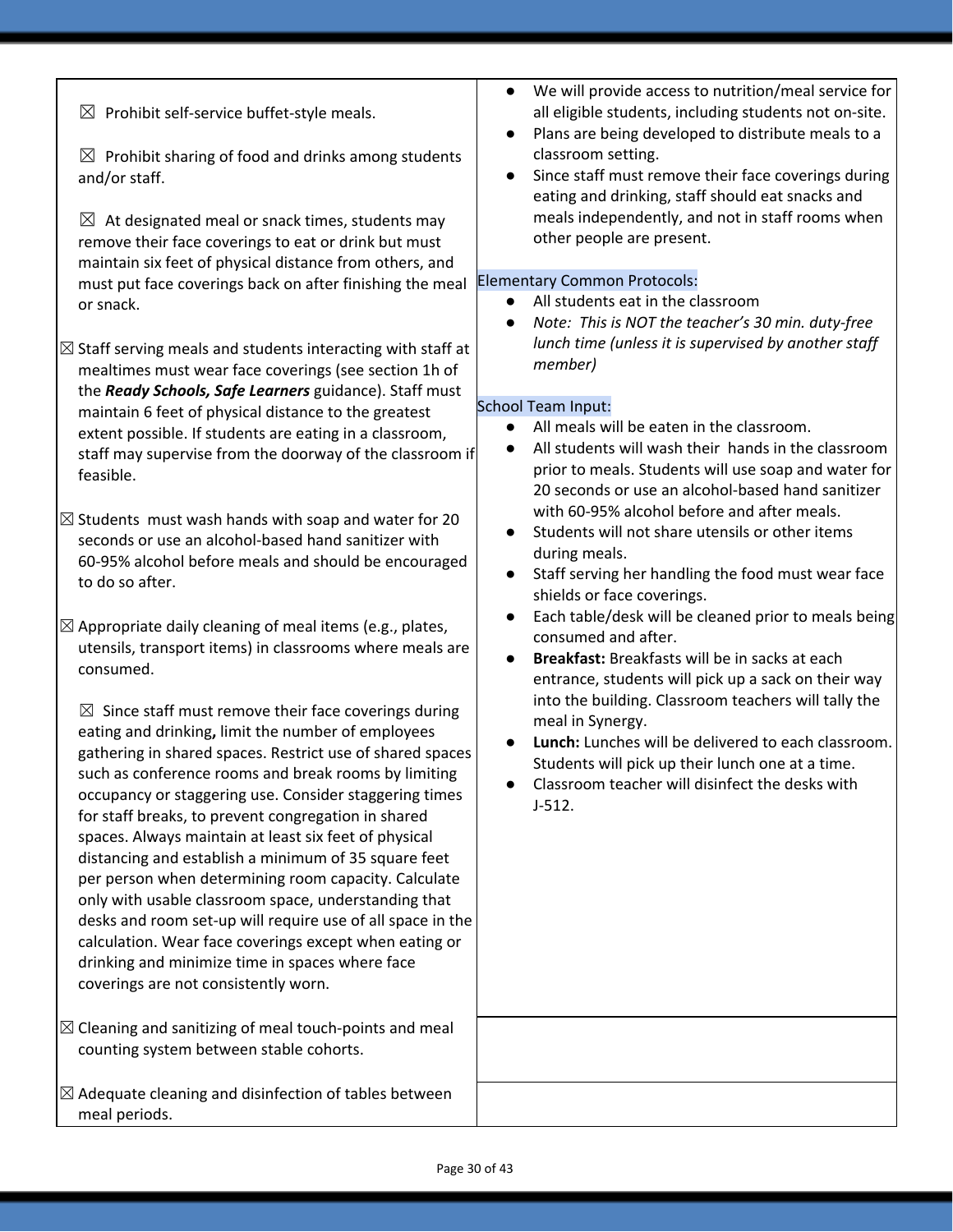| <b>2i. TRANSPORTATION</b>                                                                                                                                                                                                                                                                                                                                                                                                                                                                                                                                                                                   |                                                                                                                                                                                                                                                                                                                                                                                                                                                                                                                                                                                                                                                |  |
|-------------------------------------------------------------------------------------------------------------------------------------------------------------------------------------------------------------------------------------------------------------------------------------------------------------------------------------------------------------------------------------------------------------------------------------------------------------------------------------------------------------------------------------------------------------------------------------------------------------|------------------------------------------------------------------------------------------------------------------------------------------------------------------------------------------------------------------------------------------------------------------------------------------------------------------------------------------------------------------------------------------------------------------------------------------------------------------------------------------------------------------------------------------------------------------------------------------------------------------------------------------------|--|
| <b>OHA/ODE Requirements</b>                                                                                                                                                                                                                                                                                                                                                                                                                                                                                                                                                                                 | <b>Hybrid/Onsite Plan</b>                                                                                                                                                                                                                                                                                                                                                                                                                                                                                                                                                                                                                      |  |
| $\boxtimes$ Include transportation departments (and associated<br>contracted providers, if used) in planning for return to<br>service.                                                                                                                                                                                                                                                                                                                                                                                                                                                                      | <b>District Protocol:</b><br>Bus staff are required to wear face shields or face<br>$\bullet$<br>coverings on buses when not actively driving and<br>operating the bus.                                                                                                                                                                                                                                                                                                                                                                                                                                                                        |  |
| $\boxtimes$ Buses are cleaned frequently. Conduct targeted<br>cleanings between routes, with a focus on disinfecting<br>frequently touched surfaces of the bus (see section 2j of<br>the Ready Schools, Safe Learners guidance).<br>$\boxtimes$ Staff must use hand sanitizer (containing between<br>60-95% alcohol) in between helping each child and when<br>getting on and off the vehicle. Gloves are not<br>recommended; hand sanitizer is strongly preferred. If<br>hand sanitizer is not available, disposable gloves can be<br>used and must be changed to a new pair before helping<br>each child. | Face coverings or face shields for all students in<br>grades Kindergarten and up following CDC<br>guidelines applying the guidance in section 1h to<br>transportation settings.<br>Visible signage will be placed at the entry to each<br>bus and students will be reminded not to ride if<br>they are symptomatic.<br>Students will be asked to comply with social<br>distancing guidelines when waiting at the stop,<br>during boarding, and while exiting the bus.<br>Seating charts will be utilized with siblings to be<br>$\bullet$<br>seated together and "neighbor" seating to provide<br>consistency in seating and minimize movement |  |
| $\boxtimes$ Develop protocol for loading/unloading that includes<br>visual screening for students exhibiting symptoms and<br>logs for contact-tracing. This can be done at the time of<br>arrival and departure.<br>If a student displays COVID-19 symptoms,<br>$\bullet$<br>provide a face shield or face covering (unless<br>they are already wearing one) and keep six feet<br>away from others. Continue transporting the                                                                                                                                                                               | within the bus.<br>Buses will be sanitized between runs and at the end<br>of the day.<br>Families are encouraged to transport their children<br>to school to reduce the number of students on a<br>bus.<br>Students who ride the bus will be considered part<br>of a cohort.                                                                                                                                                                                                                                                                                                                                                                   |  |
| student.                                                                                                                                                                                                                                                                                                                                                                                                                                                                                                                                                                                                    |                                                                                                                                                                                                                                                                                                                                                                                                                                                                                                                                                                                                                                                |  |
| The symptomatic student shall be<br>$\circ$<br>seated in the first row of the bus during<br>transportation, and multiple windows<br>must be opened to allow for fresh air<br>circulation, if feasible.<br>The symptomatic student shall leave the<br>$\circ$<br>bus first. After all students exit the bus,<br>the seat and surrounding surfaces must                                                                                                                                                                                                                                                       | <b>Additional Considerations for Student Services:</b><br>Case Managers with parents/guardians of students<br>who may require additional support (e.g., students<br>who experience a disability and require specialized<br>transportation as a related service) to appropriately<br>provide service.                                                                                                                                                                                                                                                                                                                                           |  |
| be cleaned and disinfected.                                                                                                                                                                                                                                                                                                                                                                                                                                                                                                                                                                                 | <b>School Team Input:</b>                                                                                                                                                                                                                                                                                                                                                                                                                                                                                                                                                                                                                      |  |
| If arriving at school, notify staff to begin isolation<br>measures.<br>If transporting for dismissal and the<br>$\circ$<br>student displays an onset of symptoms,<br>notify the school.                                                                                                                                                                                                                                                                                                                                                                                                                     | Unloading: Each grade level cohort will be assigned<br>$\bullet$<br>an entrance. Each entrance will have a staff<br>member there to provide visual screening. Entrance<br>paths will be marked on the ground every 6 ft to<br>provide visual distance reminders. Students will<br>enter the building at assigned cohort doors.                                                                                                                                                                                                                                                                                                                 |  |
| $\boxtimes$ Consult with parents/guardians of students who may                                                                                                                                                                                                                                                                                                                                                                                                                                                                                                                                              | Kindergarten, Special Needs Bus - Front<br>$\circ$                                                                                                                                                                                                                                                                                                                                                                                                                                                                                                                                                                                             |  |
| require additional support (e.g., students who                                                                                                                                                                                                                                                                                                                                                                                                                                                                                                                                                              | Doors (stagger times of these grade levels)                                                                                                                                                                                                                                                                                                                                                                                                                                                                                                                                                                                                    |  |
| experience a disability and require specialized                                                                                                                                                                                                                                                                                                                                                                                                                                                                                                                                                             | 1st Grade- Classroom outside doors<br>$\circ$                                                                                                                                                                                                                                                                                                                                                                                                                                                                                                                                                                                                  |  |
| transportation as a related service) to appropriately<br>provide service.                                                                                                                                                                                                                                                                                                                                                                                                                                                                                                                                   | 2nd Grade - Cafeteria Door<br>$\circ$<br>3rd Grade - West Lobby Door<br>$\circ$                                                                                                                                                                                                                                                                                                                                                                                                                                                                                                                                                                |  |

- 3rd Grade West Lobby Door
- 4th Grade -New Wing Hall Door
- 4th/ 5th Blend- Classroom Door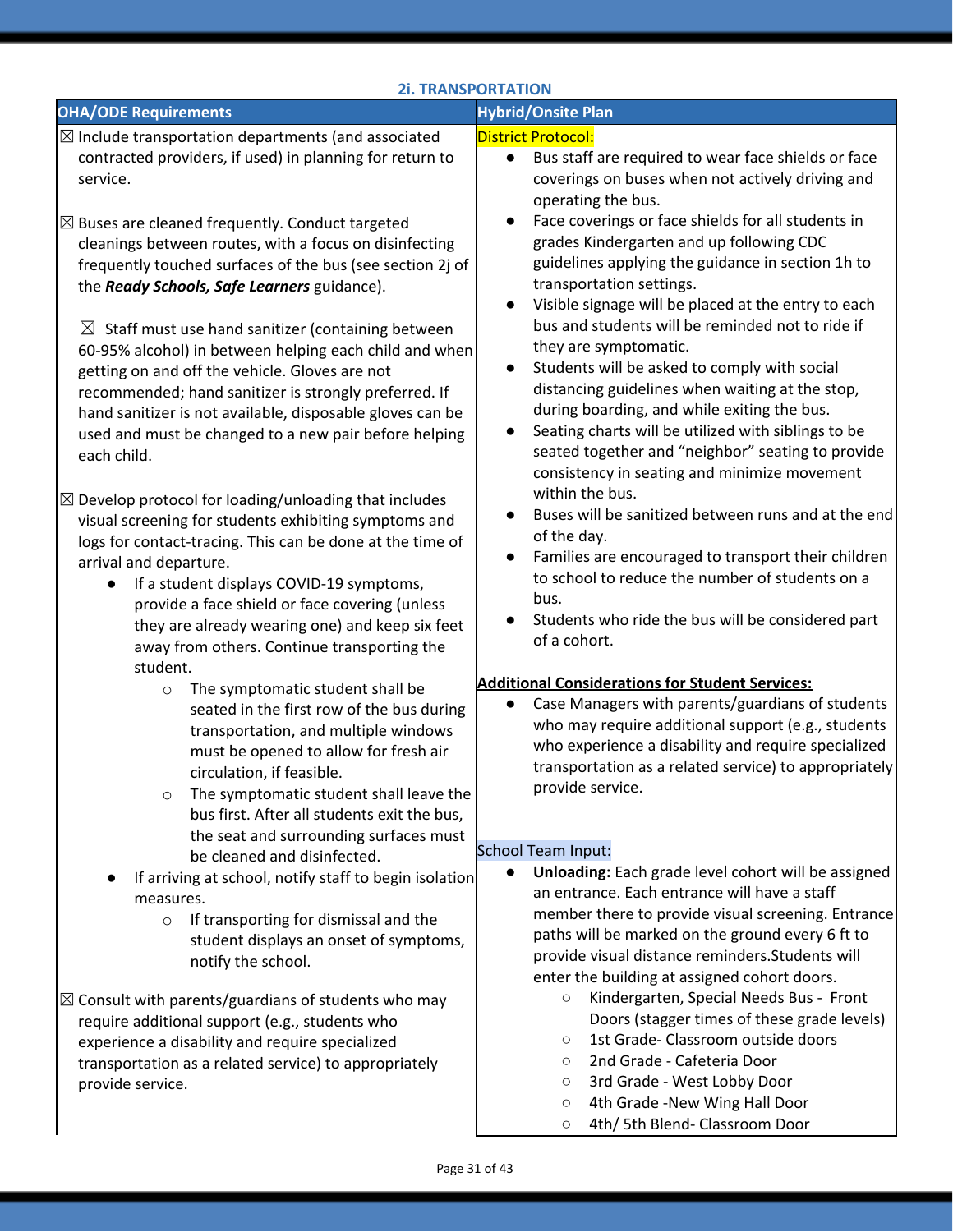$\boxtimes$  Drivers must wear masks or face coverings while driving, unless the mask or face covering interferes with the driver's vision (e.g., fogging of eyeglasses). Drivers must wear face coverings when not actively driving and operating the bus, including while students are entering or exiting the vehicle. A face shield may be an acceptable alternative, as stated in Section 1h of the *Ready Schools, Safe Learners* guidance.

 $\boxtimes$  Face coverings or face shields for all students in grades Kindergarten and up following CDC [guidelines](https://www.cdc.gov/coronavirus/2019-ncov/prevent-getting-sick/diy-cloth-face-coverings.html) applying the guidance in section 1h of the *Ready Schools, Safe Learners* guidance to transportation settings.

 $\boxtimes$  Inform parents/guardians of practical changes to transportation service (i.e., physical distancing at bus stops and while loading/unloading, potential for increased route time due to additional precautions, sanitizing practices, and face coverings).

 $\boxtimes$  Take all possible actions to maximize ventilation: Dress warmly, keep vents and windows open to the greatest extent possible.

- 5th Grade North Door (By Headstart and Mosaic)
- Share with families the need to keep drop-off/pick-up interactions as brief as possible.
- Each entrance will have a handwashing station.
- **Loading:** Schedule will communicate staggered dismissal times for entrances being used for more than one cohort.
	- Kinders will be released 15 minutes before other students; 1st grade released on time.
	- Bus riders will be released by grade levels from their classrooms when the bus number at 2:55. Students will report to the gym and sit in lines by route numbers.
		- Grade levels will utilize their arrival doors.
- **Isolation protocol** for students exhibiting symptoms (informed by driver):If a student displays symptoms, provide a face shield or face covering and keep student at least six feet away from others. Continue transporting the student.
	- If arriving at school, notify staff to begin isolation measures. Immediately contact parents and keep student in the Cub Corner (isolation room) until parents arrive.
	- Student will be escorted to the containment room located in the office next to the nurse's room.
	- Student will remain there with visual supervision until a caregiver arrives.
	- If transporting for dismissal and the student displays an onset of symptoms, notify the school.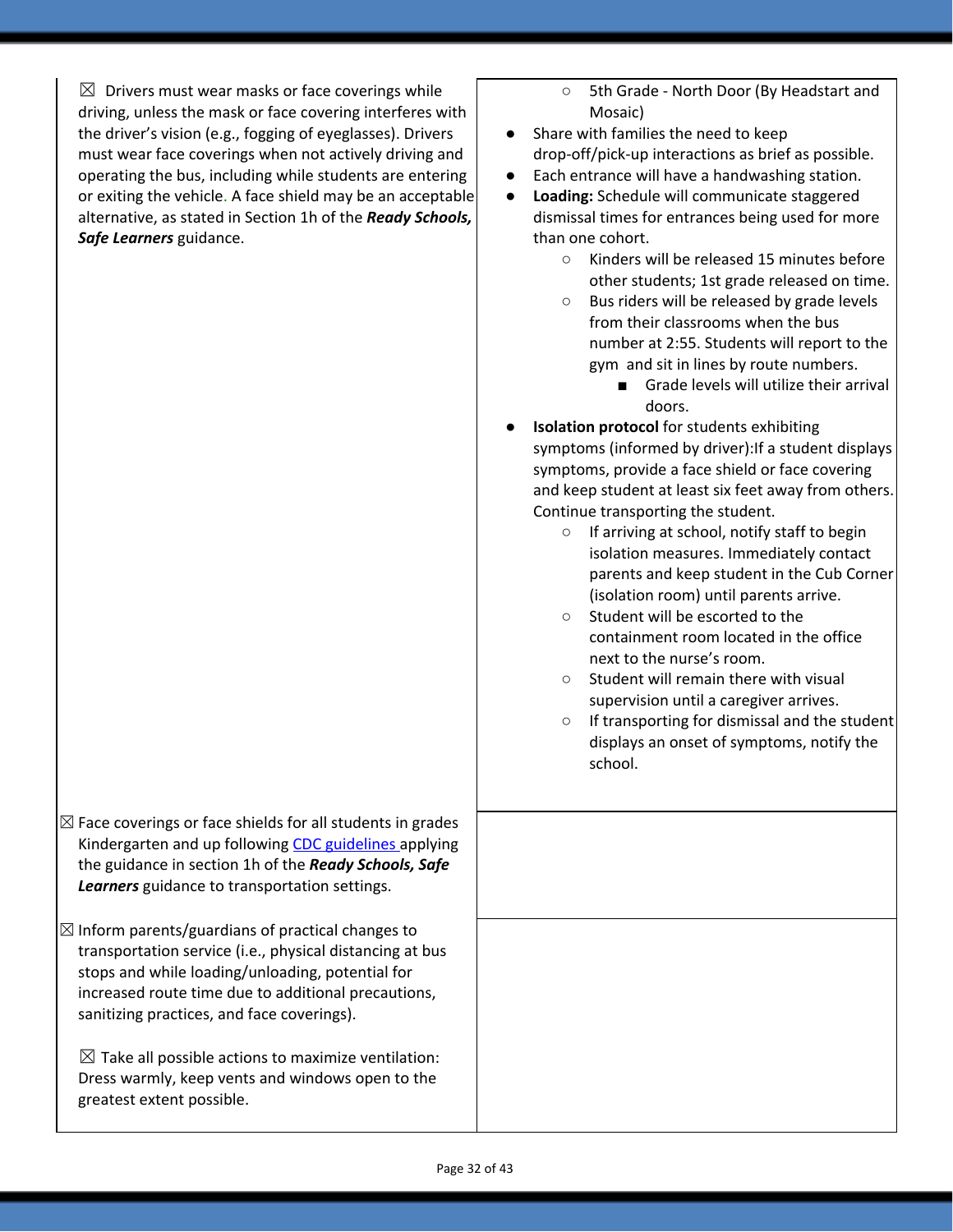### **2j. CLEANING, DISINFECTION, AND VENTILATION**

### **OHA/ODE** Requirements *Hybrid/Onsite* **Plan**

- ⊠ Clean, sanitize, and disinfect frequently touched surfaces <mark>District Protocol:</mark>
- (e.g. door handles, sink handles, drinking fountains, transport vehicles) and shared objects (e.g., toys, games, art supplies) between uses multiple times per day. Maintain clean and disinfected (CDC guidance) environments, including classrooms, cafeteria settings and restrooms. Provide time and supplies for the cleaning and disinfecting of high-touch surfaces between multiple student uses, even in the same cohort.

 $\boxtimes$  Outdoor learning spaces must have at least 75% of the square footage of its sides open for airflow.

 $\boxtimes$  Outdoor playground structures require normal routine cleaning and do not require disinfection. Shared equipment should be cleaned and disinfected at least daily in accordance wit[h](https://www.cdc.gov/coronavirus/2019-ncov/community/clean-disinfect/index.html) CDC [guidance.](https://www.cdc.gov/coronavirus/2019-ncov/community/clean-disinfect/index.html)

 $\boxtimes$  Apply disinfectants safely and correctly following labeling direction as specified by the manufacturer. Keep these products away from students.

 $\boxtimes$  To reduce the risk of asthma, choose disinfectant products on the EPA List N with asthma-safer ingredients (e.g. hydrogen peroxide, citric acid, or lactic acid) and avoid products that mix these with asthma-causing ingredients like peroxyacetic acid, sodium hypochlorite (bleach), or quaternary ammonium compounds.

 $\boxtimes$  Schools with HVAC systems must evaluate the system to minimize indoor air recirculation (thus maximizing fresh outdoor air) to the extent possible. Schools that do not have mechanical ventilation systems shall, to the extent possible, increase natural ventilation by opening windows and interior doors before students arrive and after students leave, and while students are present. Do not prop open doors that can pose a safety or security risk to students and staff (e.g., exterior doors and fire doors that must remain closed).

 $\boxtimes$  Consider running ventilation systems continuously and changing the filters more frequently. Do not use fans if they pose a safety or health risk, such as increasing exposure to pollen/allergies or exacerbating asthma symptoms. Consider using window fans or box fans positioned in open windows to blow fresh outdoor air into the classroom via one window, and indoor air out of the classroom via another window. Fans must not be

- Custodians and staff will clean, sanitize, and disinfect frequently touched surfaces (e.g., playground equipment, door handles, sink handles, drinking fountains, transport vehicles) and shared objects (e.g., toys, games, art supplies) between uses multiple times per day, per Cleaning and Disinfecting Plan: Cleaning [Guidelines](https://docs.google.com/document/d/1X-GDErMuIsuLcBAkmQ0Sc9jkF6hVXN8P5NF5PvzKqa8/edit?ts=5f1f1410)
- Facilities will be cleaned and disinfected at least daily to prevent transmission of the virus from surfaces (see CDC's guidance on disinfecting public spaces). Staff will maintain clean and disinfected (CDC guidance) environments, including classrooms, cafeteria settings, restrooms, and playgrounds.
- Staff will apply disinfectants safely and correctly following labeling direction as specified by the manufacturer and keep these products away from students.
- Each school will operate ventilation systems properly and/or increase circulation of outdoor air as much as possible. Where possible, staff will modify or enhance building ventilation (see CDC's guidance on ventilation and filtration and American Society of Heating, Refrigerating, and Air-Conditioning Engineers' guidance), as we are aware that air circulation and filtration are helpful factors in reducing airborne viruses.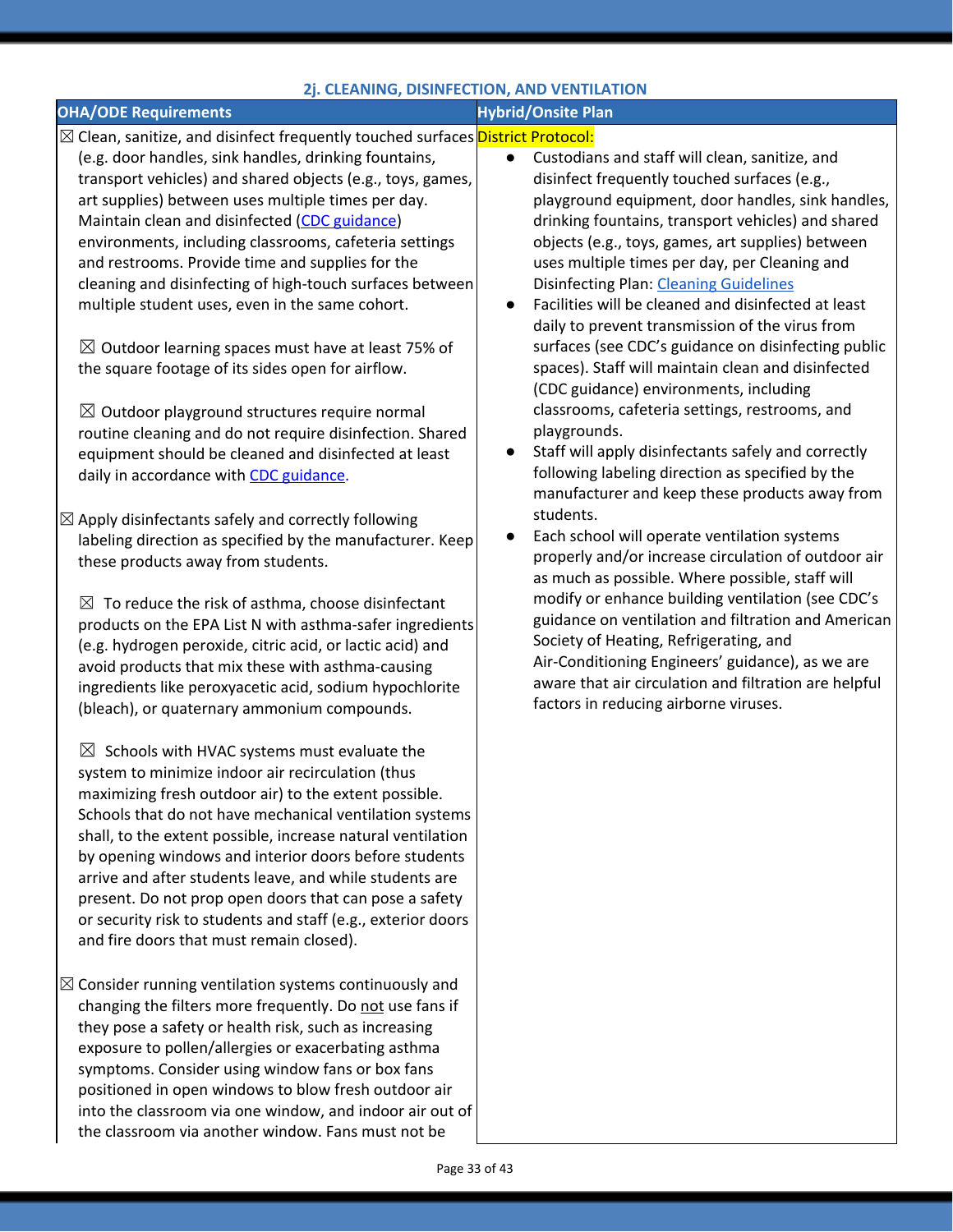| used in rooms with closed windows and doors, as this<br>does not allow for fresh air to circulate.                                                                                                                                                |  |
|---------------------------------------------------------------------------------------------------------------------------------------------------------------------------------------------------------------------------------------------------|--|
| $\mathbb R$ Consider the need for increased ventilation in areas<br>where students with special health care needs receive<br>medication or treatments.                                                                                            |  |
| $\boxtimes$ Facilities should be cleaned and disinfected at least daily<br>to prevent transmission of the virus from surfaces (see<br>CDC's guidance on disinfecting public spaces).                                                              |  |
| $\mathbb{Z}$ Consider modification or enhancement of building<br>ventilation where feasible (see CDC's guidance on<br>ventilation and filtration and American Society of<br>Heating, Refrigerating, and Air-Conditioning Engineers'<br>guidance). |  |

### **2k. HEALTH SERVICES**

| <b>OHA/ODE Requirements</b>                                                                                                                                                                                                                                                                                                                                                                                                                                                                                                                                                                                                                                                                                                                                                                                                           | <b>Hybrid/Onsite Plan</b>                                                                                                                                                                                                                                                                                                                                                                                                                                                                                                                                                                                                                                                                                                                                                                                                                                                                                                                                                                                                                                                                                                                                                                                                                                                                                                                                                             |
|---------------------------------------------------------------------------------------------------------------------------------------------------------------------------------------------------------------------------------------------------------------------------------------------------------------------------------------------------------------------------------------------------------------------------------------------------------------------------------------------------------------------------------------------------------------------------------------------------------------------------------------------------------------------------------------------------------------------------------------------------------------------------------------------------------------------------------------|---------------------------------------------------------------------------------------------------------------------------------------------------------------------------------------------------------------------------------------------------------------------------------------------------------------------------------------------------------------------------------------------------------------------------------------------------------------------------------------------------------------------------------------------------------------------------------------------------------------------------------------------------------------------------------------------------------------------------------------------------------------------------------------------------------------------------------------------------------------------------------------------------------------------------------------------------------------------------------------------------------------------------------------------------------------------------------------------------------------------------------------------------------------------------------------------------------------------------------------------------------------------------------------------------------------------------------------------------------------------------------------|
| $\boxtimes$ OAR 581-022-2220 Health Services, requires districts to<br>"maintain a prevention-oriented health services<br>program for all students" including space to isolate sick<br>students and services for students with special health<br>care needs. While OAR 581-022-2220 does not apply to<br>private schools, private schools must provide a space to<br>isolate sick students and provide services for students<br>with special health care needs.<br>$\boxtimes$ Licensed, experienced health staff should be included on<br>teams to determine district health service priorities.<br>Collaborate with health professionals such as school<br>nurses; SBHC staff; mental and behavioral health<br>providers; physical, occupational, speech, and<br>respiratory therapists; and School Based Health Centers<br>(SBHC). | <b>District Protocol:</b><br>Each school will provide age appropriate hand<br>$\bullet$<br>hygiene and respiratory etiquette education to<br>endorse prevention. This includes website,<br>newsletter and signage in the school setting for<br>health promotions.<br>Schools will practice appropriate communicable<br>$\bullet$<br>disease isolation and exclusion measures.<br>Staff will participate in required health services<br>$\bullet$<br>related training to maintain health services<br>practices in the school setting.<br>COVID-19 specific infection control practices for<br>$\bullet$<br>staff and students will be communicated.<br>Review of 504 and IEP accommodations and IHP's<br>$\bullet$<br>will be advised to address vulnerable populations.<br>Immunization processes will be addressed as per<br>$\bullet$<br>routine timeline, which prioritizes the beginning of<br>the year and new students. Information for<br>immunization clinics will be provided to families.<br>Preventative health screenings may continue, with<br>staff and students taking necessary safety<br>precautions (no volunteers allowed). Dental<br>screenings will not be allowed.<br>Continuity of existing health management issues<br>will have a plan for sustaining operations alongside<br>COVID-19 specific planning (i.e. medication<br>administration, diabetic care). |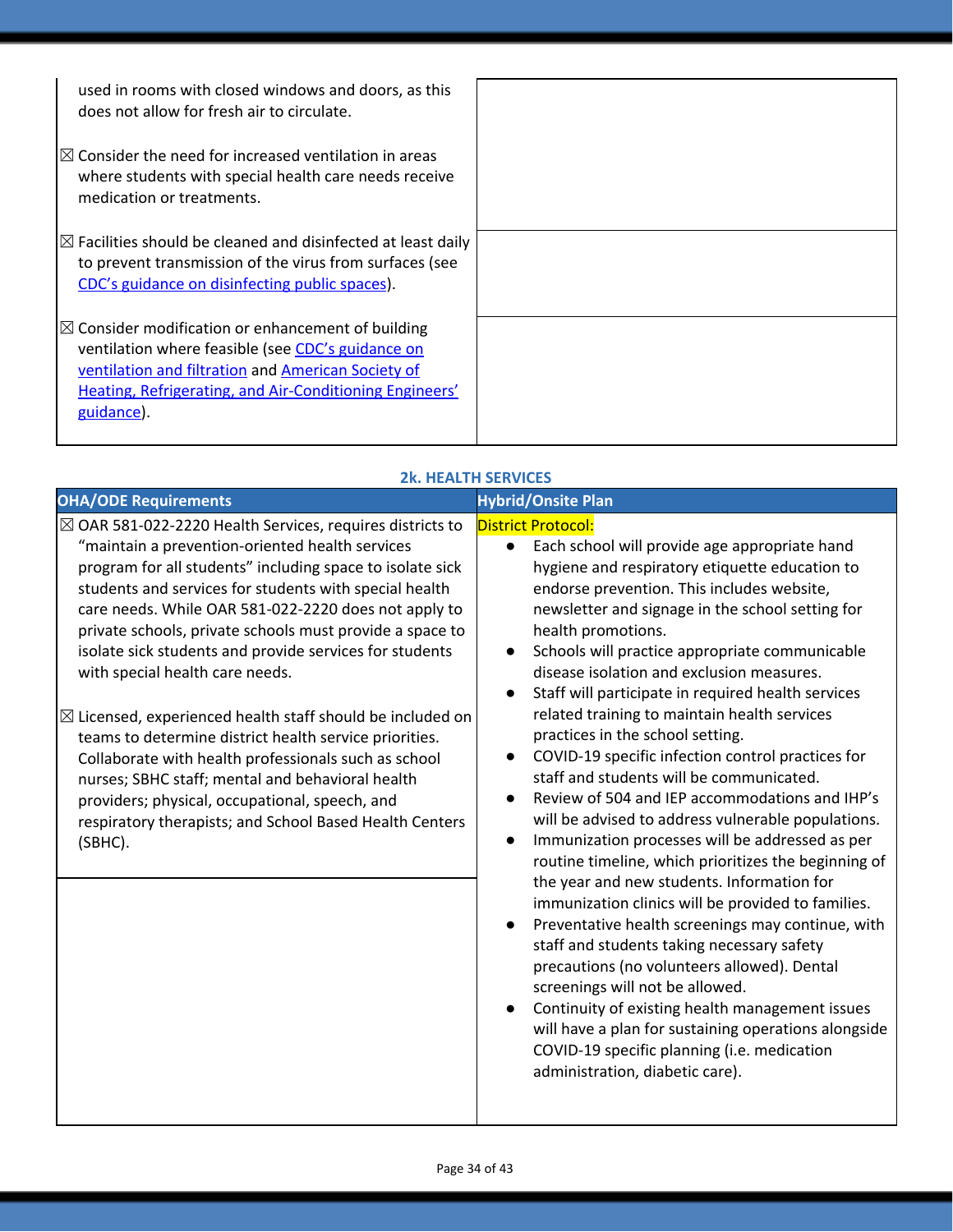| <b>OHA/ODE Requirements</b>                                                                                                                                                                                                                                                                                                                                                                                                                                                                                                                                                                                                                                                                                                                                             | <b>Hybrid/Onsite Plan</b> |
|-------------------------------------------------------------------------------------------------------------------------------------------------------------------------------------------------------------------------------------------------------------------------------------------------------------------------------------------------------------------------------------------------------------------------------------------------------------------------------------------------------------------------------------------------------------------------------------------------------------------------------------------------------------------------------------------------------------------------------------------------------------------------|---------------------------|
| Provide specific plan details and adjustments in<br>$\Box$<br>Operational Blueprints that address staff and student<br>safety, which includes how you will approach:<br>Contact tracing<br>$\bullet$<br>The intersection of cohort designs in<br>$\bullet$<br>residential settings (by wing or common<br>restrooms) with cohort designs in the<br>instructional settings. The same cohorting<br>parameter limiting total cohort size to 100<br>people applies.<br>Quarantine of exposed staff or students<br>$\bullet$<br>Isolation of infected staff or students<br>$\bullet$<br>Communication and designation of where the<br>$\bullet$<br>"household" or "family unit" applies to your<br>residents and staff                                                        | <b>NA</b>                 |
| Review and take into consideration CDC guidance for<br>$\Box$<br>shared or congregate housing:<br>Not allow more than two students to share a<br>residential dorm room unless alternative<br>housing arrangements are impossible<br>Ensure at least 64 square feet of room space<br>$\bullet$<br>per resident<br>Reduce overall residential density to ensure<br>$\bullet$<br>sufficient space for the isolation of sick or<br>potentially infected individuals, as necessary;<br>Configure common spaces to maximize<br>$\bullet$<br>physical distancing;<br>Provide enhanced cleaning;<br>$\bullet$<br>Establish plans for the containment and<br>$\bullet$<br>isolation of on-campus cases, including<br>consideration of PPE, food delivery, and<br>bathroom needs. |                           |
| <b>Exception</b><br>K-12 boarding schools that do not meet the Advisory<br>Metrics (Section 0 of the Ready Schools, Safe Learners<br>guidance) may operate, in consultation with their Local<br>Public Health Authority, provided that:                                                                                                                                                                                                                                                                                                                                                                                                                                                                                                                                 |                           |
| They have a current and complete RSSL Blueprint and<br>$\Box$<br>are complying with Sections 1-3 of the Ready Schools,<br>Safe Learners guidance and any other applicable<br>sections, including Section 2L of the Ready Schools,<br>Safe Learners guidance.                                                                                                                                                                                                                                                                                                                                                                                                                                                                                                            |                           |
| The school maintains a fully-closed residential campus<br>$\Box$<br>(no non-essential visitors allowed), and normal day                                                                                                                                                                                                                                                                                                                                                                                                                                                                                                                                                                                                                                                 |                           |

### **2l. BOARDING SCHOOLS AND RESIDENTIAL PROGRAMS ONLY**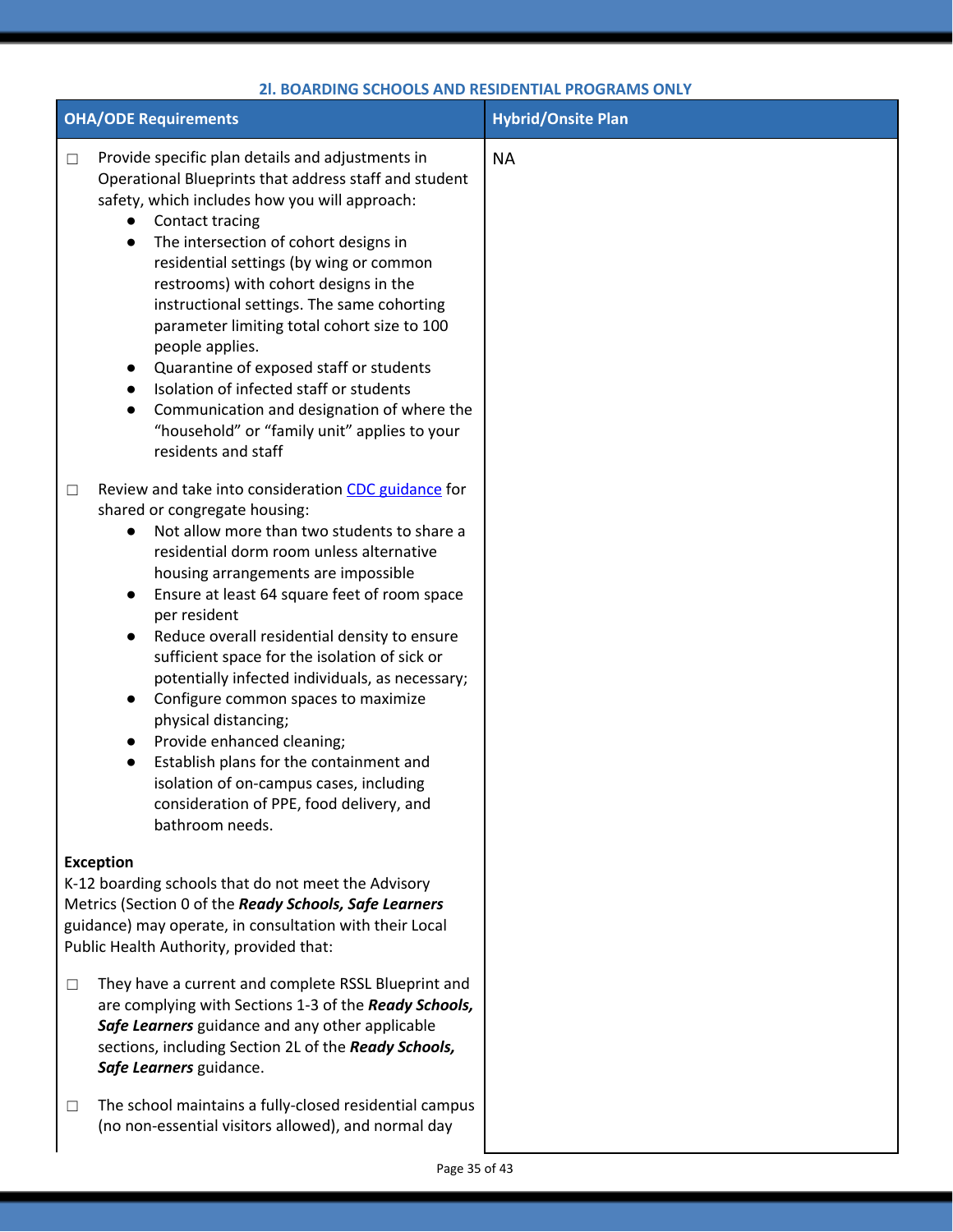school operations are only offered remotely through distance learning.

- ☐ There have been no confirmed cases of COVID-19 among school staff or students in the past 14 days.
- ☐ Less than 10% of staff, employees, or contracts (in total) are traveling to or from campus. Staff in this designation will:
	- Limit travel to essential functions.
	- Carefully monitor their own health daily and avoid coming to campus at any potential symptom of COVID-19.
- □ Any boarding students newly arriving to campus will either:
	- Complete a quarantine at home for 14 days (or current CDC recommended time period) prior to traveling to the school, OR
	- Quarantine on campus for 14 days (or current CDC recommended time period).
	- **\*** A 14-day quarantine is the safest option to prevent the spread of COVID-19 to others. However, in either option above, for boarding students who have not developed any symptoms, schools may consider ending quarantine after 10 days without any testing, or after 7 days with a negative result on a COVID-19 viral test collected within 48 hours before ending quarantine, unless otherwise directed by the local public health authority (LPHA).

 $\Box$  Student transportation off-campus is limited to medical care.

### **2m. SCHOOL EMERGENCY PROCEDURES AND DRILLS**

| <b>OHA/ODE Requirements</b> | Hybrid/Onsite Plan |
|-----------------------------|--------------------|
|-----------------------------|--------------------|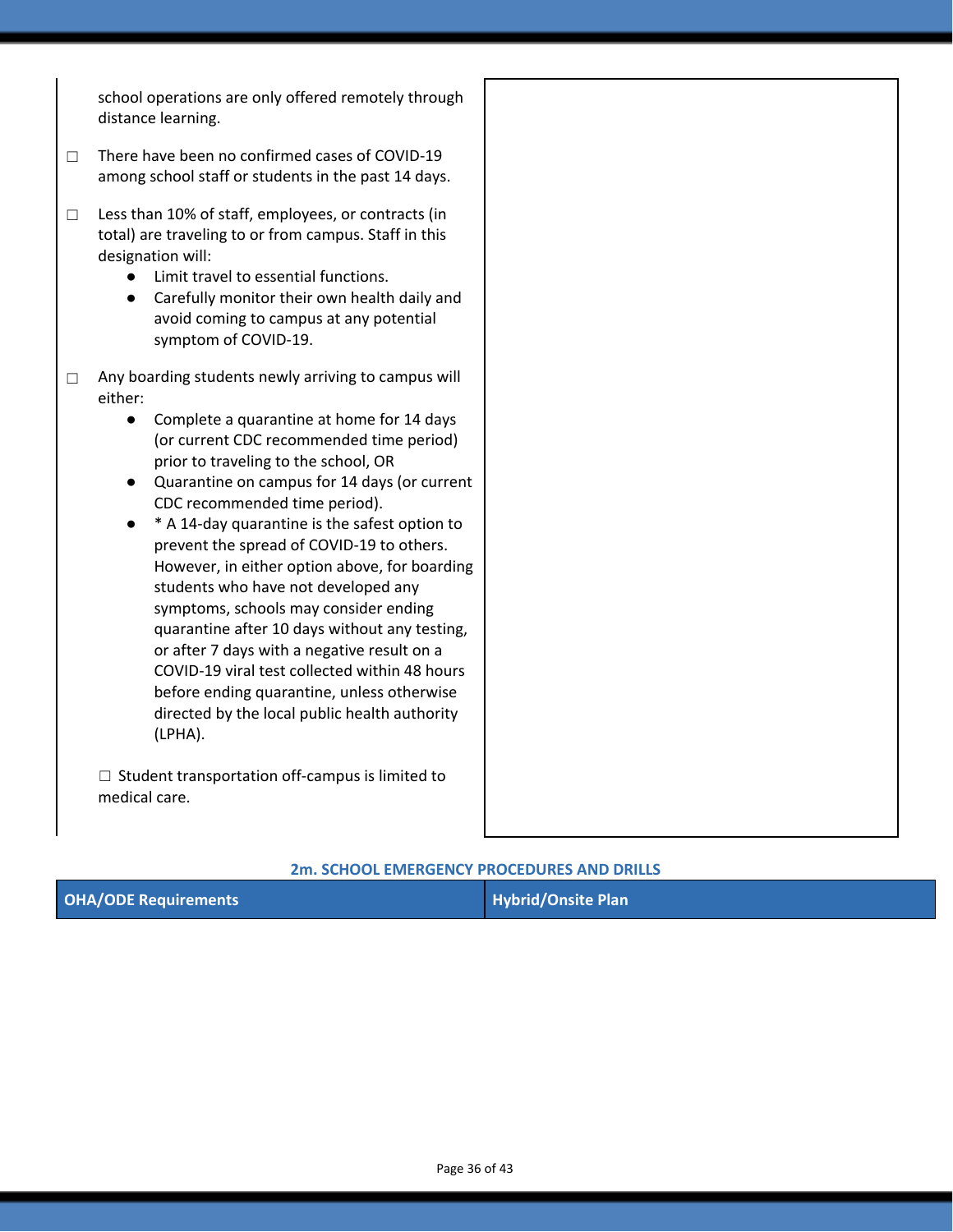| $\boxtimes$ | In accordance with ORS 336.071 and OAR<br>581-022-2225 all schools (including those operating a<br>Comprehensive Distance Learning model) are<br>required to instruct students on emergency<br>procedures. Schools that operate an On-Site or Hybrid<br>model need to instruct and practice drills on<br>emergency procedures so that students and staff can<br>respond to emergencies.<br>At least 30 minutes in each school month<br>$\bullet$<br>must be used to instruct students on the<br>emergency procedures for fires, earthquakes<br>(including tsunami drills in appropriate zones),<br>and safety threats.<br>Fire drills must be conducted monthly.<br>$\bullet$<br>Earthquake drills (including tsunami drills and<br>$\bullet$<br>instruction for schools in a tsunami hazard<br>zone) must be conducted two times a year.<br>Safety threats including procedures related to<br>$\bullet$<br>lockdown, lockout, shelter in place and<br>evacuation and other appropriate actions to<br>take when there is a threat to safety must be<br>conducted two times a year. | M.A. Lynch Drill Expectations - awaiting RSD direction to<br>support Covid Protocols. At this time we will only drill for<br>fire drills. If a lockdown is needed, we will use the I LUV<br>U Guys protocols. |
|-------------|------------------------------------------------------------------------------------------------------------------------------------------------------------------------------------------------------------------------------------------------------------------------------------------------------------------------------------------------------------------------------------------------------------------------------------------------------------------------------------------------------------------------------------------------------------------------------------------------------------------------------------------------------------------------------------------------------------------------------------------------------------------------------------------------------------------------------------------------------------------------------------------------------------------------------------------------------------------------------------------------------------------------------------------------------------------------------------|---------------------------------------------------------------------------------------------------------------------------------------------------------------------------------------------------------------|
| $\boxtimes$ | Drills can and should be carried out as close as<br>possible to the procedures that would be used in an<br>actual emergency. For example, a fire drill must be<br>carried out with the same alerts and same routes as<br>normal. If appropriate and practicable, COVID-19<br>physical distancing measures can be implemented,<br>but only if they do not compromise the drill.                                                                                                                                                                                                                                                                                                                                                                                                                                                                                                                                                                                                                                                                                                     |                                                                                                                                                                                                               |
| $\boxtimes$ | When or if physical distancing must be compromised,<br>drills must be completed in less than 15 minutes.                                                                                                                                                                                                                                                                                                                                                                                                                                                                                                                                                                                                                                                                                                                                                                                                                                                                                                                                                                           |                                                                                                                                                                                                               |
| $\boxtimes$ | Drills shall not be practiced unless they can be<br>practiced correctly.                                                                                                                                                                                                                                                                                                                                                                                                                                                                                                                                                                                                                                                                                                                                                                                                                                                                                                                                                                                                           |                                                                                                                                                                                                               |
| $\boxtimes$ | Train staff on safety drills prior to students arriving on<br>the first day on campus in hybrid or face-to-face<br>engagement.                                                                                                                                                                                                                                                                                                                                                                                                                                                                                                                                                                                                                                                                                                                                                                                                                                                                                                                                                     |                                                                                                                                                                                                               |
| $\boxtimes$ | If on a hybrid schedule, conduct multiple drills each<br>month to ensure that all cohorts of students have<br>opportunities to participate in drills (i.e., schedule on<br>different cohort days throughout the year).                                                                                                                                                                                                                                                                                                                                                                                                                                                                                                                                                                                                                                                                                                                                                                                                                                                             |                                                                                                                                                                                                               |
| $\boxtimes$ | Students must wash hands with soap and water for 20<br>seconds or use an alcohol-based hand sanitizer with<br>60-95% alcohol after a drill is complete.                                                                                                                                                                                                                                                                                                                                                                                                                                                                                                                                                                                                                                                                                                                                                                                                                                                                                                                            |                                                                                                                                                                                                               |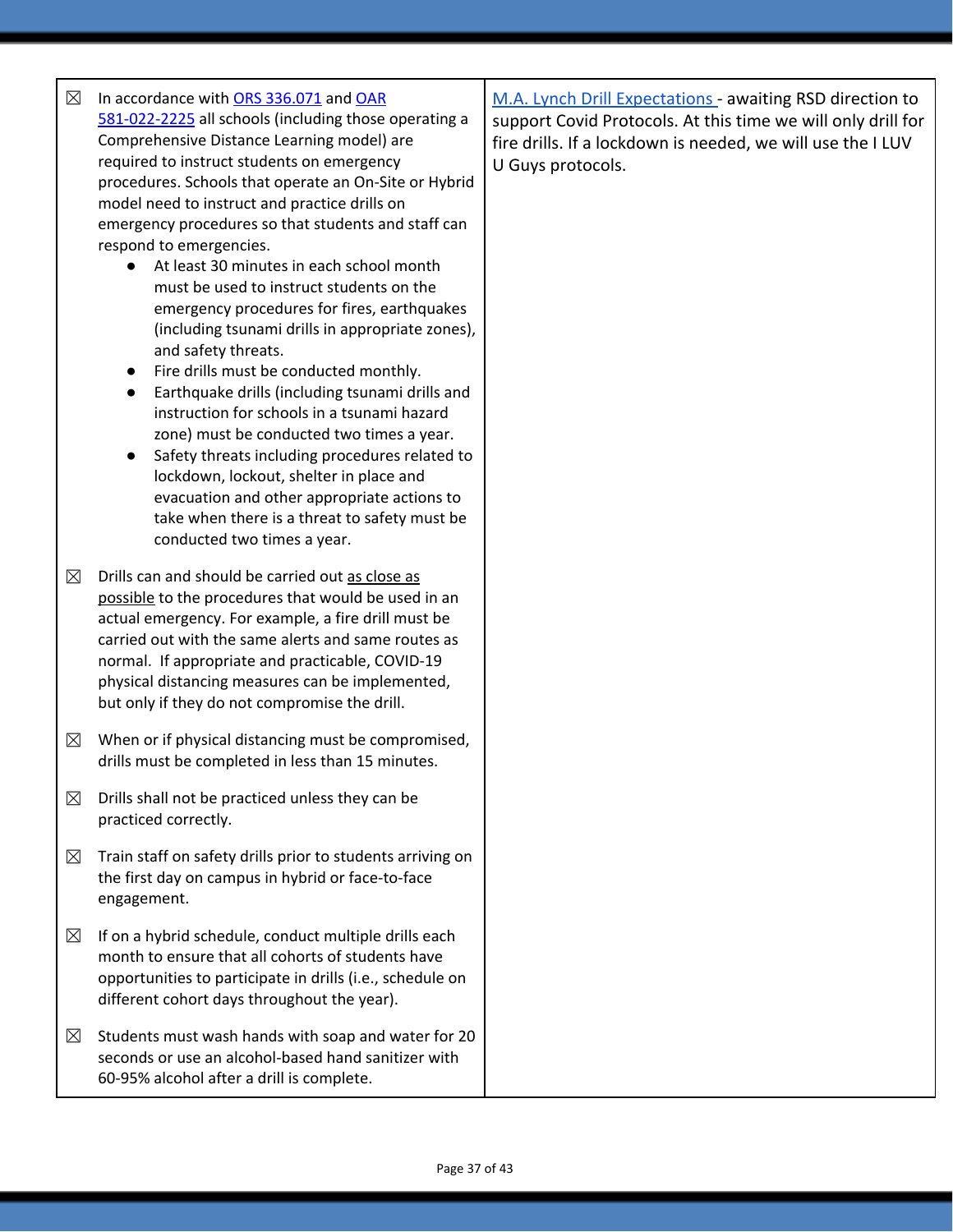### **2n. SUPPORTING STUDENTS WHO ARE DYSREGULATED, ESCALATED, AND/OR EXHIBITING SELF-REGULATORY CHALLENGES**

|             | <b>OHA/ODE Requirements</b>                                                                                                                                                                                                                                                                                                                                                                                                                 | <b>Hybrid/Onsite Plan</b>                                                                                                                                       |
|-------------|---------------------------------------------------------------------------------------------------------------------------------------------------------------------------------------------------------------------------------------------------------------------------------------------------------------------------------------------------------------------------------------------------------------------------------------------|-----------------------------------------------------------------------------------------------------------------------------------------------------------------|
| $\boxtimes$ | Utilize the components of Collaborative Problem<br>Solving or a similar framework to continually provide<br>instruction and skill-building/training related to the<br>student's demonstrated lagging skills.                                                                                                                                                                                                                                | <b>School Team:</b><br><b>Lynch Behavior Support and Management</b><br>$\bullet$<br>Plan Trauma Informed training-practices<br>SEL- 2020-2021 Guidance Schedule |
| $\boxtimes$ | Take proactive/preventative steps to reduce<br>antecedent events and triggers within the school<br>environment.                                                                                                                                                                                                                                                                                                                             | CPI trained at least 85% is CPI (Crisis<br>$\bullet$<br>Intervention Prevention) Trained<br>ENVoY Trained staff to support ALL<br>students                      |
| $\boxtimes$ | Be proactive in planning for known behavioral<br>escalations (e.g., self-harm, spitting, scratching, biting,<br>eloping, failure to maintain physical distance). Adjust<br>antecedents where possible to minimize student and<br>staff dysregulation. Recognize that there could be new<br>and different antecedents and setting events with the<br>additional requirements and expectations for the<br>2020-21 school year.                |                                                                                                                                                                 |
| $\boxtimes$ | Establish a proactive plan for daily routines designed to<br>build self-regulation skills; self-regulation skill-building<br>sessions can be short (5-10 minutes), and should take<br>place at times when the student is regulated and/or is<br>not demonstrating challenging behaviors.                                                                                                                                                    |                                                                                                                                                                 |
|             | Ensure all staff are trained to support de-escalation,<br>$\boxtimes$<br>provide lagging skill instruction, and implement<br>alternatives to restraint and seclusion.                                                                                                                                                                                                                                                                       |                                                                                                                                                                 |
|             | $\boxtimes$ Ensure that staff are trained in effective,<br>evidence-based methods for developing and<br>maintaining their own level of self-regulation and<br>resilience to enable them to remain calm and able to<br>support struggling students as well as colleagues.                                                                                                                                                                    |                                                                                                                                                                 |
|             | $\boxtimes$<br>Plan for the impact of behavior mitigation<br>strategies on public health and safety requirements:<br>Student elopes from area<br>If staff need to intervene for student<br>$\circ$<br>safety, staff should:<br>Use empathetic and calming<br>verbal interactions (i.e. "This<br>seems hard right now. Help me<br>understand How can I<br>help?") to attempt to<br>re-regulate the student without<br>physical intervention. |                                                                                                                                                                 |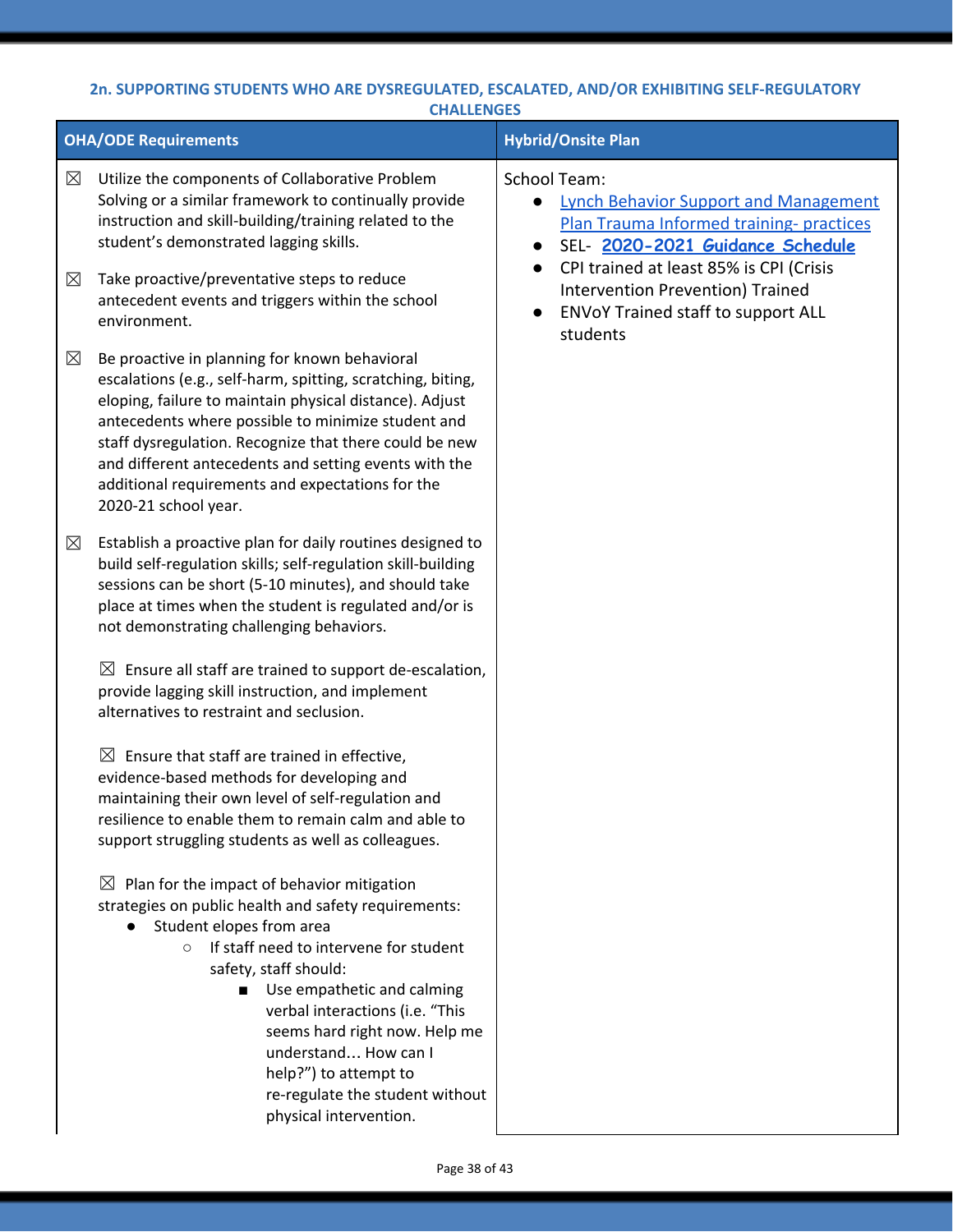- Use the least restrictive interventions possible to maintain physical safety for the student and staff.
- Wash hands after a close interaction.
- Note the interaction on the appropriate contact log.
- \*If unexpected interaction with other stable cohorts occurs, those contacts must be noted in the appropriate contact logs.
- Student engages in behavior that requires them to be isolated from peers and results in a room clear.
	- If students leave the classroom:
		- Preplan for a clean and safe alternative space that maintains physical safety for the student and staff
		- Ensure physical distancing and separation occur, to the maximum extent possible.
		- Use the least restrictive interventions possible to maintain physical safety for the student and staff.
		- Wash hands after a close interaction.
		- Note the interaction on the appropriate contact log.
	- \*If unexpected interaction with other stable cohorts occurs, those contacts must be noted in the appropriate contact logs.
- Student engages in physically aggressive behaviors that preclude the possibility of maintaining physical distance and/or require physical de-escalation or intervention techniques other than restraint or seclusion (e.g., hitting, biting, spitting, kicking, self-injurious behavior).
	- If staff need to intervene for student safety, staff should:
		- Maintain student dignity throughout and following the incident.
		- Use empathetic and calming verbal interactions (i.e. "This seems hard right now. Help me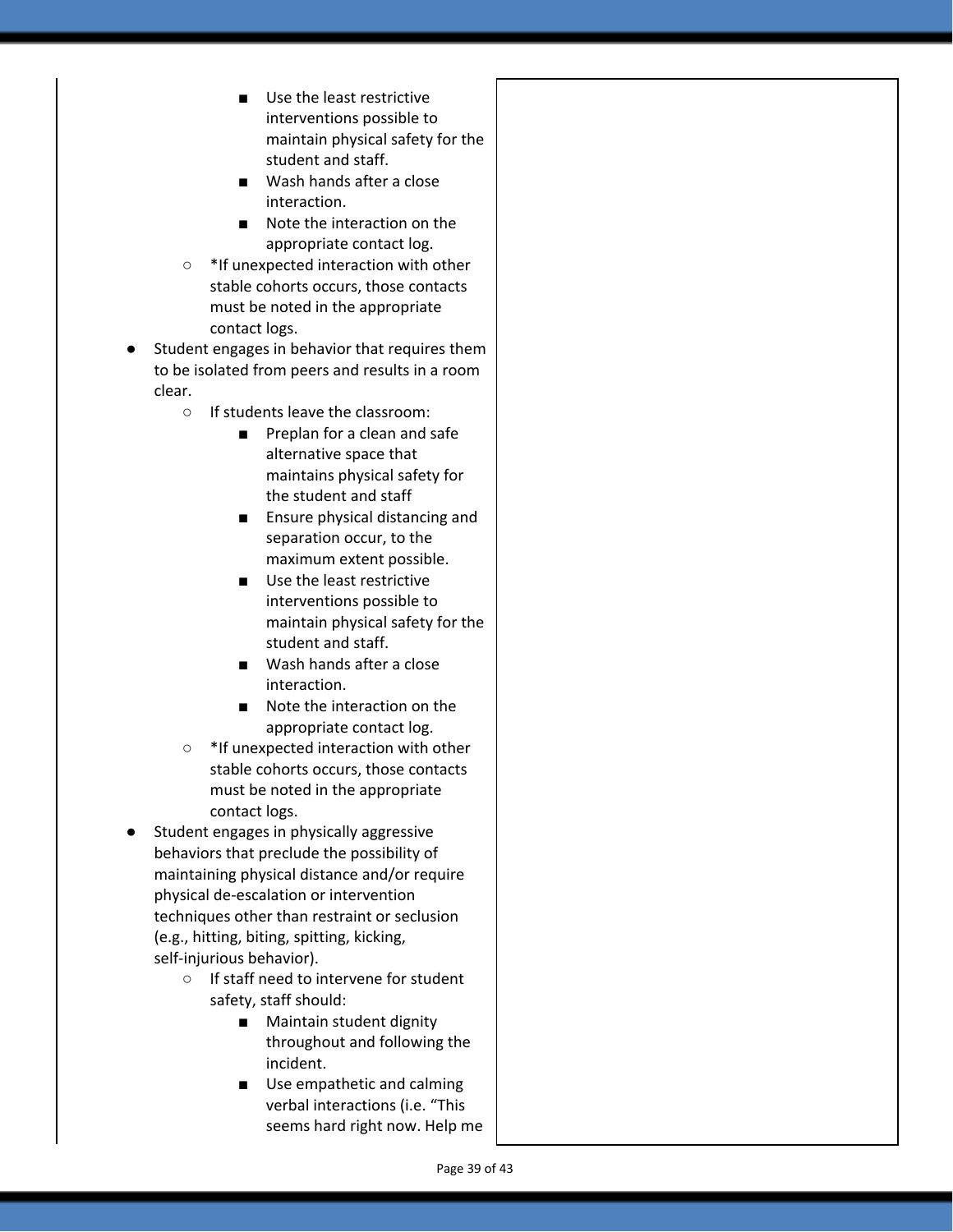understand… How can I help?") to attempt to re-regulate the student without physical intervention.

- Use the least restrictive interventions possible to maintain physical safety for the student and staff
- Wash hands after a close interaction.
- Note the interaction on the appropriate contact log.

○ \*If unexpected interaction with other stable cohorts occurs, those contacts must be noted in the appropriate contact logs.

 $\boxtimes$  Ensure that spaces that are unexpectedly used to deescalate behaviors are appropriately cleaned and sanitized after use before the introduction of other stable cohorts to that space.

### **2o. PROTECTIVE PHYSICAL INTERVENTION**

| <b>OHA/ODE Requirements</b>                                                                                                                                                                                                                                                                                                                                 | <b>Hybrid/Onsite Plan</b> |
|-------------------------------------------------------------------------------------------------------------------------------------------------------------------------------------------------------------------------------------------------------------------------------------------------------------------------------------------------------------|---------------------------|
| $\boxtimes$ Reusable Personal Protective Equipment<br>(PPE) must be cleaned and disinfected following<br>the manufacturer's recommendation, after every<br>episode of physical intervention (see section 2j.<br>Cleaning, Disinfection, and Ventilation in the<br>Ready Schools, Safe Learners guidance).<br>Single-use disposable PPE must not be re-used. |                           |



### **3. Response to Outbreak**

| <b>38. PREVENTION AND PLANNING</b>                                                     |                                                                                                  |  |  |  |
|----------------------------------------------------------------------------------------|--------------------------------------------------------------------------------------------------|--|--|--|
| <b>OHA/ODE Requirements</b>                                                            | <b>Hybrid/Onsite Plan</b>                                                                        |  |  |  |
| $\boxtimes$ Review the "Planning for COVID-19 Scenarios in Schools" District Protocol: |                                                                                                  |  |  |  |
| toolkit.                                                                               | Coordinate Communication with the Local Public<br>Health Authority.                              |  |  |  |
|                                                                                        | If the region impacted is in Deschutes County, the<br>Local Health Department (LHD) will provide |  |  |  |

### **3a. PREVENTION AND PLANNING**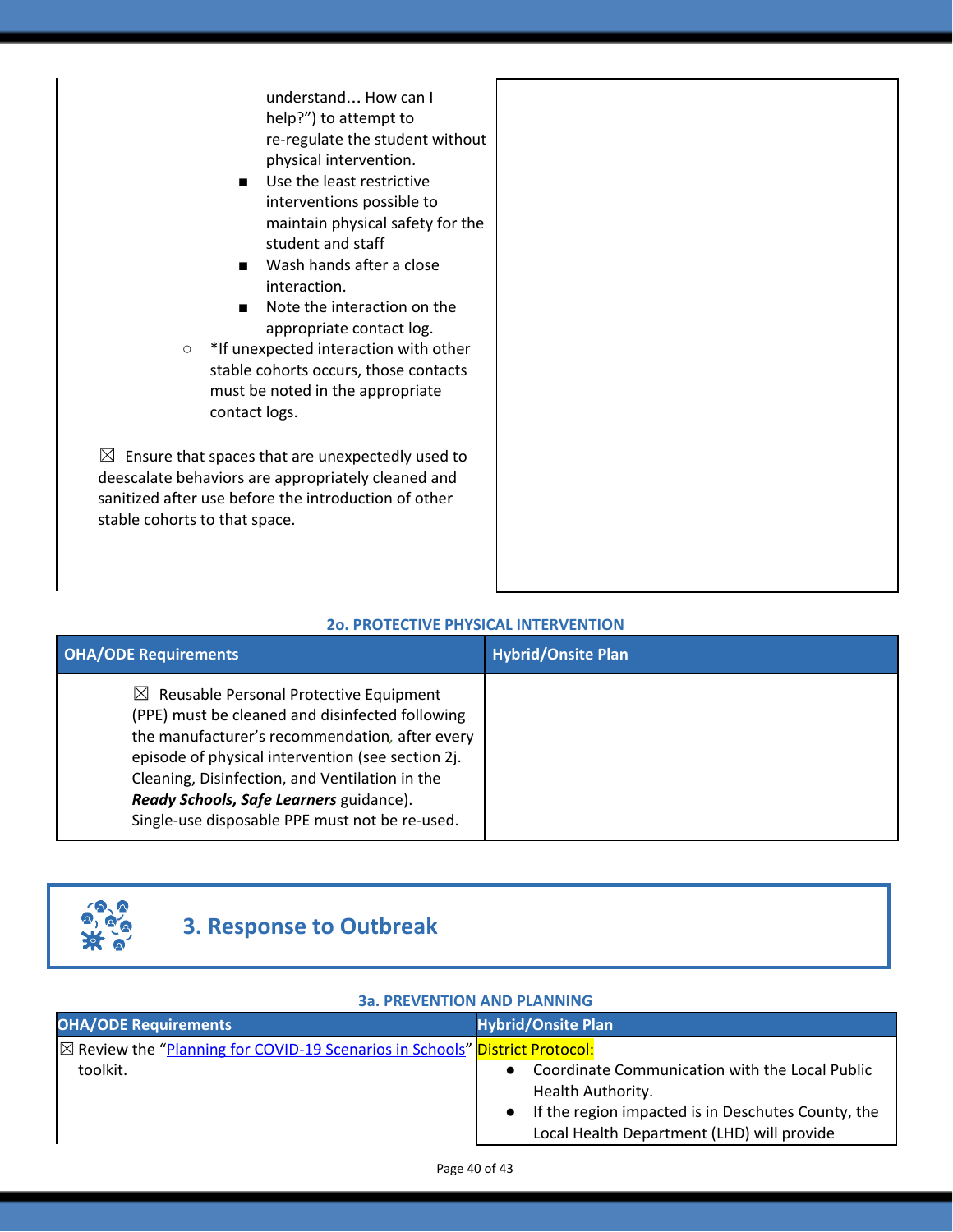| <b>3b. RESPONSE</b>                                                                                |                                                                                                                                                                    |  |  |  |
|----------------------------------------------------------------------------------------------------|--------------------------------------------------------------------------------------------------------------------------------------------------------------------|--|--|--|
| <b>OHA/ODE Requirements</b>                                                                        | <b>Hybrid/Onsite Plan</b>                                                                                                                                          |  |  |  |
| $\boxtimes$ Review the "Planning for COVID-19 Scenarios in Schools" District Protocol:<br>toolkit. | Redmond School District Communicable Disease<br>$\bullet$<br>Plan                                                                                                  |  |  |  |
| $\boxtimes$ Ensure continuous services and implement<br>Comprehensive Distance Learning.           | In the event of school closure, RSD will articulate<br>$\bullet$<br>and communicate the plan to pivot to short term<br>Distance Learning or Comprehensive Distance |  |  |  |
| $\boxtimes$ Continue to provide meals for students.                                                | Learning.                                                                                                                                                          |  |  |  |
|                                                                                                    |                                                                                                                                                                    |  |  |  |

| 36. RECOVERT AND REENTRI                                                                                                 |                                                                    |  |
|--------------------------------------------------------------------------------------------------------------------------|--------------------------------------------------------------------|--|
| <b>OHA/ODE Requirements</b>                                                                                              | <b>Hybrid/Onsite Plan</b>                                          |  |
| <b>⊠ Review the "Planning for COVID-19 Scenarios in Schools" District Protocol:</b>                                      |                                                                    |  |
| toolkit.                                                                                                                 | <b>Redmond School District Communicable Disease</b><br><b>Plan</b> |  |
| $\boxtimes$ Clean, sanitize, and disinfect surfaces (e.g., playground<br>equipment, door handles, sink handles, drinking | Oregon Health Authority Communicable Disease<br>Guidance           |  |

### **3c. RECOVERY AND REENTRY**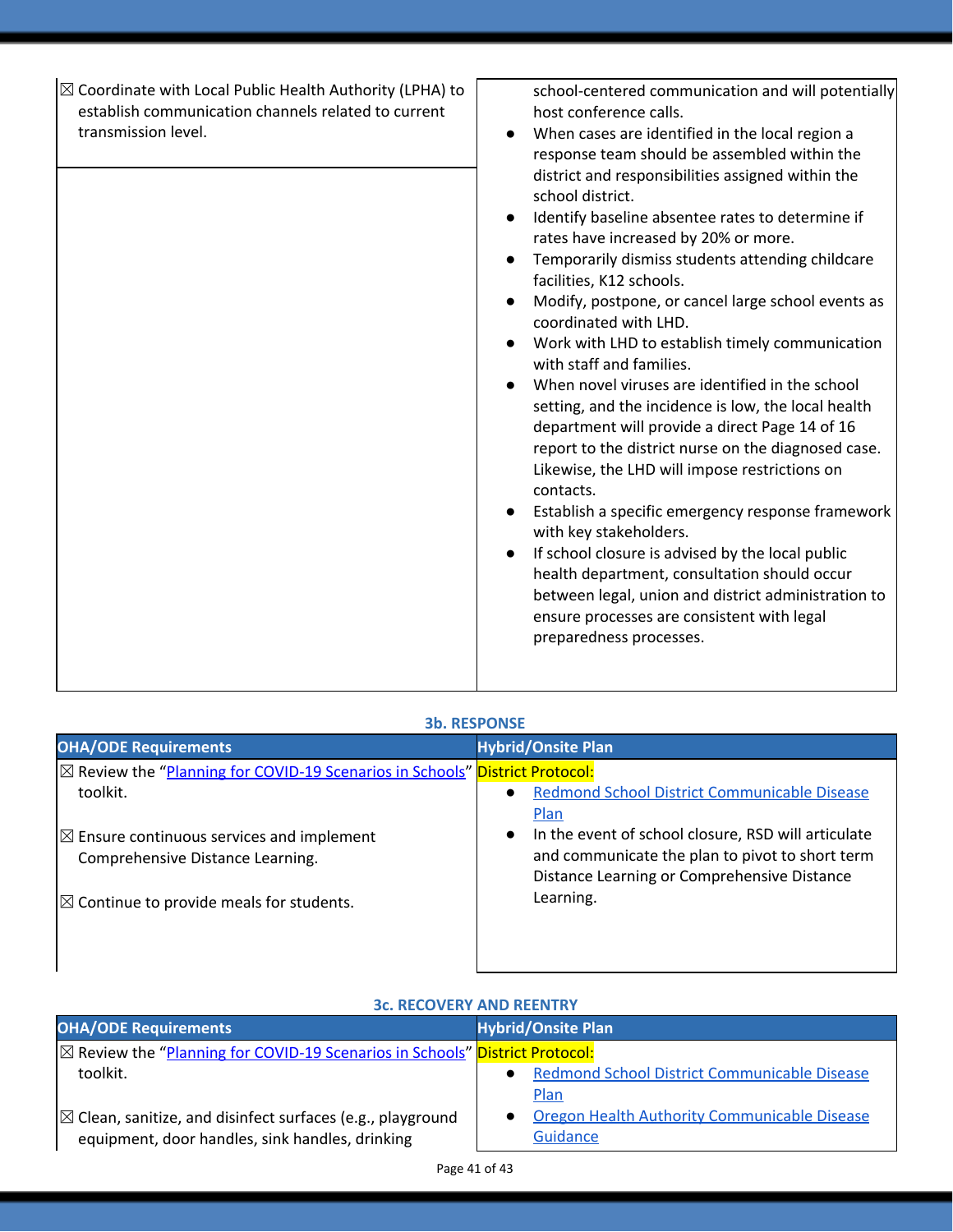fountains, transport vehicles) and follow CDC [guidance](https://www.cdc.gov/coronavirus/2019-ncov/community/clean-disinfect/index.html) for classrooms, cafeteria settings, restrooms, and playgrounds.

 $\boxtimes$  When bringing students back into On-Site or Hybrid instruction, consider smaller groups, cohorts, and rotating schedules to allow for a safe return to schools.



**ASSURANCES**

This section must be completed by any public school that is providing instruction through On-Site or Hybrid Instructional Models. Schools providing Comprehensive Distance Learning Instructional Models do not need to complete this section unless the school is *implementing the Limited In-Person Instruction provision under the Comprehensive Distance Learning guidance. This section does not apply to private schools.*

- $\boxtimes$  We affirm that, in addition to meeting the requirements as outlined above, our school plan has met the collective requirements from ODE/OHA guidance related to the 2020-21 school year, including but not limited to requirements from:
	- · Sections 4, 5, 6, 7, and 8 of the *[R](https://www.oregon.gov/ode/students-and-family/healthsafety/Documents/Ready%20Schools%20Safe%20Learners%202020-21%20Guidance.pdf)eady Schools, Safe [Learners](https://www.oregon.gov/ode/students-and-family/healthsafety/Documents/Ready%20Schools%20Safe%20Learners%202020-21%20Guidance.pdf)* guidance,
	- · The *[Comprehensive](https://www.oregon.gov/ode/educator-resources/standards/Pages/Comprehensive-Distance-Learning.aspx) Distance Learning* guidance,
	- · The *Ensuring Equity and Access: Aligning Federal and State [Requirements](https://www.oregon.gov/ode/students-and-family/healthsafety/Documents/Ensuring%20Equity%20and%20Access%20Aligning%20State%20and%20Federal%20Requirements.pdf)* guidance, and
	- · *Planning for [COVID-19](https://www.oregon.gov/ode/students-and-family/healthsafety/Documents/Planning%20and%20Responding%20to%20COVID-19%20Scenarios%20in%20Schools%20August%202020.pdf) Scenarios in Schools*
- $\Box$  We affirm that we cannot meet all of the collective requirements from ODE/OHA guidance related to the 2020-21 school year from:
	- · Sections 4, 5, 6, 7, and 8 of the *[R](https://www.oregon.gov/ode/students-and-family/healthsafety/Documents/Ready%20Schools%20Safe%20Learners%202020-21%20Guidance.pdf)eady Schools, Safe [Learners](https://www.oregon.gov/ode/students-and-family/healthsafety/Documents/Ready%20Schools%20Safe%20Learners%202020-21%20Guidance.pdf)* guidance,
	- · The *[Comprehensive](https://www.oregon.gov/ode/educator-resources/standards/Pages/Comprehensive-Distance-Learning.aspx) Distance Learning* guidance,
	- · The *Ensuring Equity and Access: Aligning Federal and State [Requirements](https://www.oregon.gov/ode/students-and-family/healthsafety/Documents/Ensuring%20Equity%20and%20Access%20Aligning%20State%20and%20Federal%20Requirements.pdf)* guidance, and · *Planning for [COVID-19](https://www.oregon.gov/ode/students-and-family/healthsafety/Documents/Planning%20and%20Responding%20to%20COVID-19%20Scenarios%20in%20Schools%20August%202020.pdf) Scenarios in Schools*

We will continue to work towards meeting them and have noted and addressed which requirement(s) we are unable to meet in the table titled "Assurance Compliance and Timeline" below.





**5. Instruction**